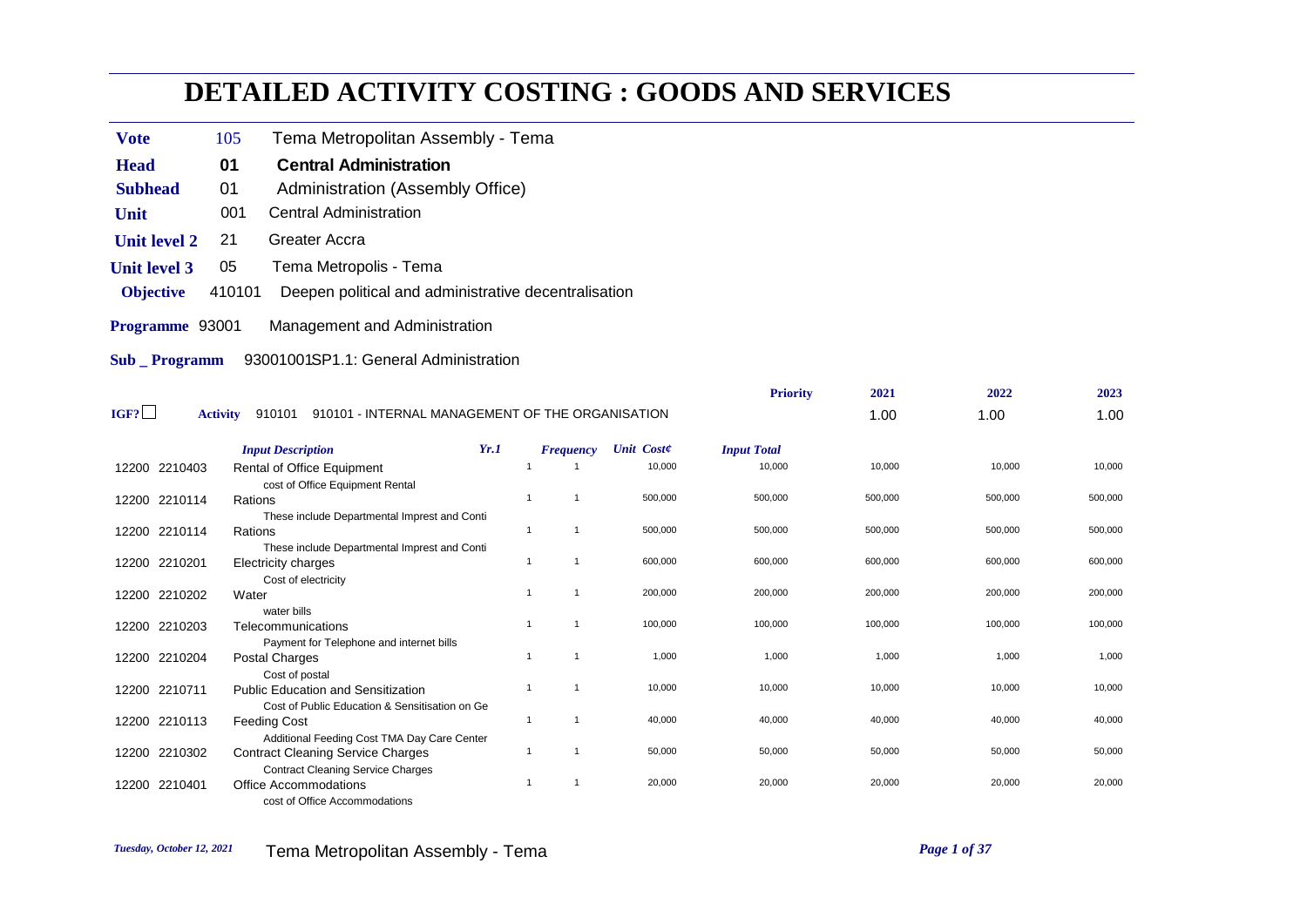| 12200 2210403 | Rental of Office Equipment                                                                                                               | $\overline{1}$                   | $\mathbf{1}$          | 20,000     | 20,000             | 20,000    | 20,000    | 20,000    |
|---------------|------------------------------------------------------------------------------------------------------------------------------------------|----------------------------------|-----------------------|------------|--------------------|-----------|-----------|-----------|
| 12200 2210404 | cost of Office Equipment Rental<br>Hotel Accommodations<br><b>Hotel Accommodations</b>                                                   | $\mathbf{1}$                     | $\mathbf{1}$          | 50,000     | 50,000             | 50,000    | 50,000    | 50,000    |
| 12200 2210511 | Local travel cost<br>Local Travel Cost (T&T Allowance)                                                                                   | $\overline{1}$                   | $\mathbf{1}$          | 60,000     | 60,000             | 60,000    | 60,000    | 60,000    |
| 12200 2210511 | Local travel cost<br>Local Travel Cost (T&T Allowance)                                                                                   | $\overline{1}$                   | $\mathbf{1}$          | 200,000    | 200,000            | 200,000   | 200,000   | 200,000   |
| 12200 2210514 | Foreign Travel- Per Diem<br>Foreign Travel Cost and related Expenses                                                                     | $\overline{1}$                   | $\mathbf{1}$          | 300,000    | 300,000            | 300,000   | 300,000   | 300,000   |
| 12200 2210709 | Seminars/Conferences/Workshops - Domesti<br>Allowance to Staff and Assembly Members and                                                  | $\mathbf{1}$                     | $\mathbf{1}$          | 628,879    | 628,879            | 628,879   | 628,879   | 628,879   |
| 11001 2210709 | Seminars/Conferences/Workshops - Domesti<br>GOG Releases for Statistics and HR Departme                                                  | $\mathbf{1}$                     | $\mathbf{1}$          | 13,000     | 13,000             | 13,000    | 13,000    | 13,000    |
| 12200 2210709 | Seminars/Conferences/Workshops - Domesti<br>Allowance to Staff and Assembly Members and                                                  | $\overline{1}$                   | $\mathbf{1}$          | 815,384    | 815,384            | 815,384   | 815,384   | 815,384   |
| 12200 2210301 | <b>Cleaning Materials</b><br>cost of Cleaning Materials                                                                                  | $\mathbf{1}$                     | $\mathbf{1}$          | 100,000    | 100,000            | 100,000   | 100,000   | 100,000   |
| 12200 2210112 | Uniform and Protective Clothing<br>Procure materials for SecurityUnit/Guards                                                             | $\overline{1}$                   | $\mathbf{1}$          | 30,000     | 30,000             | 30,000    | 30,000    | 30,000    |
| 12200 2731101 | Workman compensation<br>Workman's Compensations                                                                                          | $\overline{1}$                   | $\mathbf{1}$          | 5,000      | 5,000              | 5,000     | 5,000     | 5,000     |
| 12200 2731103 | Refund of Medical Expenses<br>Refund of medical Charges and first aid                                                                    | $\overline{1}$                   | $\mathbf{1}$          | 2,000      | 2,000              | 2,000     | 2,000     | 2,000     |
| 12200 2210103 | <b>Refreshment Items</b><br>Cost of Refreshment                                                                                          | $\overline{1}$                   | $\mathbf{1}$          | 600,000    | 600,000            | 600,000   | 600,000   | 600,000   |
| 12200 2821009 | Donations<br>Donation by the Assembly                                                                                                    | $\overline{1}$                   | $\mathbf{1}$          | 300,000    | 300,000            | 300,000   | 300,000   | 300,000   |
| 12200 2731103 | <b>Refund of Medical Expenses</b><br>Refund of medical Charges and first aid                                                             | $\overline{1}$                   | $\mathbf{1}$          | 10,000     | 10,000             | 10,000    | 10,000    | 10,000    |
| 12200 2211101 | <b>Bank Charges</b><br><b>Bank Charges</b>                                                                                               | $\overline{1}$                   | $\mathbf{1}$          | 50,000     | 50,000             | 50,000    | 50,000    | 50,000    |
| 12200 2210103 | <b>Refreshment Items</b><br>Cost of Refreshment                                                                                          | $\overline{1}$                   | $\mathbf{1}$          | 350,000    | 350,000            | 350,000   | 350,000   | 350,000   |
| 12200 2210101 | <b>Printed Material and Stationery</b><br>Cost of Stationery                                                                             | $\overline{1}$<br>$\overline{1}$ | $\mathbf{1}$          | 400,000    | 400,000            | 400,000   | 400,000   | 400,000   |
| 12200 2821002 | Professional fees<br><b>Professional Charges</b>                                                                                         |                                  | $\mathbf{1}$          | 10,000     | 10,000             | 10,000    | 10,000    | 10,000    |
|               |                                                                                                                                          |                                  | <b>Activity Total</b> |            | 5,975,263          | 5,975,263 | 5,975,263 | 5,975,263 |
| IGF?          | 910107 910107 - OFFICIAL / NATIONAL CELEBRATIONS<br><b>Activity</b>                                                                      |                                  |                       |            |                    | 1.00      | 1.00      | 1.00      |
|               | <b>Input Description</b><br>Yr.1                                                                                                         |                                  | <b>Frequency</b>      | Unit Coste | <b>Input Total</b> |           |           |           |
| 12200 2210902 | <b>Official Celebrations</b>                                                                                                             | $\overline{1}$                   | $\overline{1}$        | 300,000    | 300,000            | 300,000   | 300,000   | 300,000   |
| 12603 2210902 | These include activities such as hosting of offici<br><b>Official Celebrations</b><br>These include activities such as hosting of offici | $\overline{1}$                   | $\overline{1}$        | 500,000    | 500,000            | 500,000   | 500,000   | 500,000   |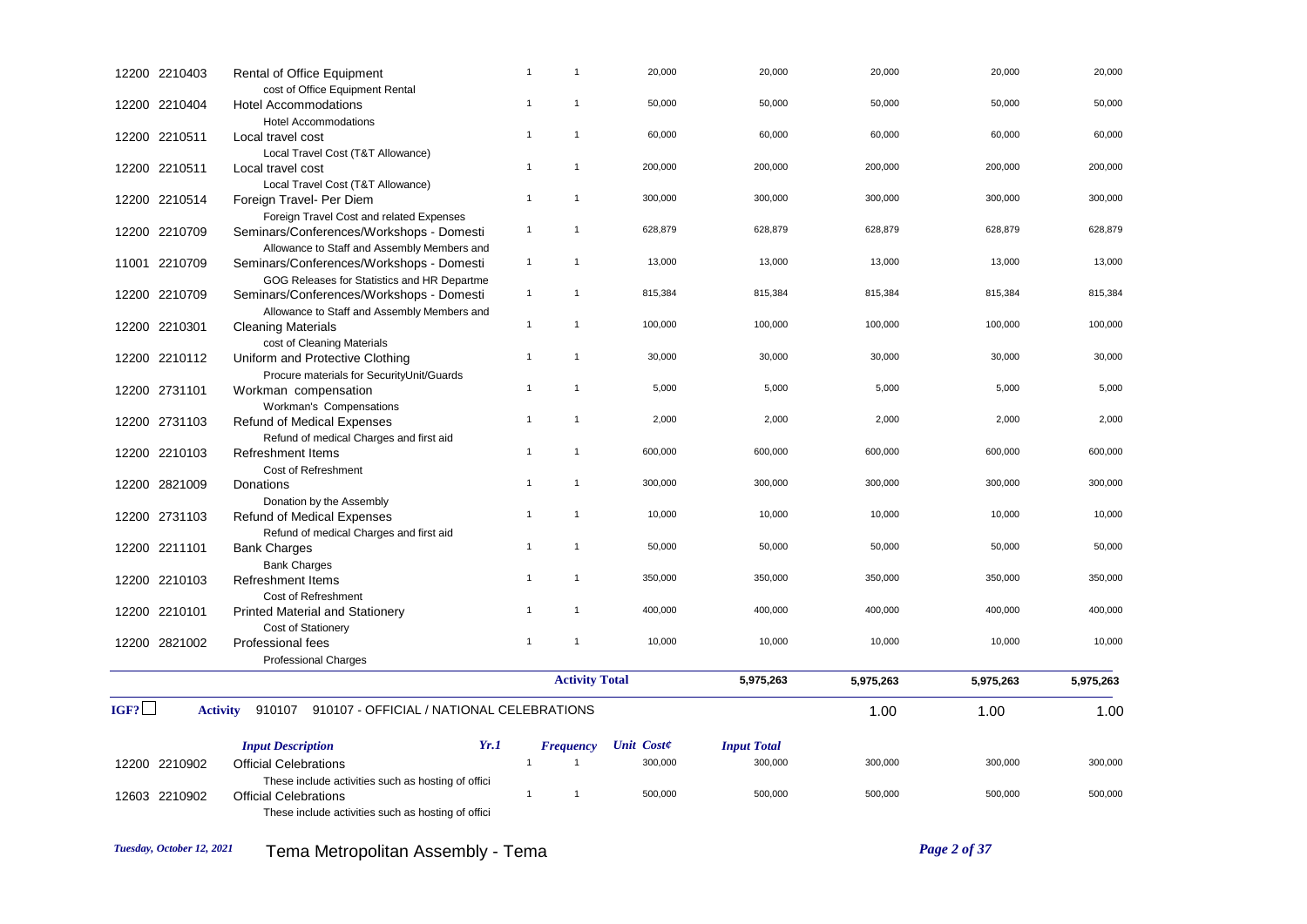|                                                                                                                                                | <b>Activity Total</b>                       |                             | 800,000            | 800,000   | 800,000   | 800,000   |
|------------------------------------------------------------------------------------------------------------------------------------------------|---------------------------------------------|-----------------------------|--------------------|-----------|-----------|-----------|
| IGF?<br>910108 - MONITORING AND EVALUATON OF PROGRAMMES AND PROJECTS<br><b>Activity</b><br>910108                                              |                                             |                             |                    | 1.00      | 1.00      | 1.00      |
| <b>Input Description</b><br>Yr.1                                                                                                               | Frequency<br>$\mathbf{1}$<br>$\overline{1}$ | <b>Unit Coste</b><br>50.000 | <b>Input Total</b> |           | 50.000    |           |
| 12200 2210709<br>Seminars/Conferences/Workshops - Domesti<br>MONITORING AND EVALUATON OF PROG                                                  |                                             |                             | 50,000             | 50,000    |           | 50,000    |
|                                                                                                                                                | <b>Activity Total</b>                       |                             | 50,000             | 50,000    | 50,000    | 50,000    |
| IGF?<br>910111<br>910111 - DATA COLLECTION<br><b>Activity</b>                                                                                  |                                             |                             |                    | 1.00      | 1.00      | 1.00      |
| <b>Input Description</b><br>Yr.1                                                                                                               | <b>Frequency</b>                            | Unit Coste                  | <b>Input Total</b> |           |           |           |
| 12200 2210709<br>Seminars/Conferences/Workshops - Domesti<br>Undertake data collection. Statistics office man                                  | $\mathbf{1}$<br>$\mathbf{1}$                | 20,000                      | 20,000             | 20,000    | 20,000    | 20,000    |
|                                                                                                                                                | <b>Activity Total</b>                       |                             | 20,000             | 20,000    | 20,000    | 20,000    |
| IGF?<br>910112 910112 - GREEN ECONOMY ACTIVITIES<br><b>Activity</b>                                                                            |                                             |                             |                    | 1.00      | 1.00      | 1.00      |
| <b>Input Description</b><br>Yr.1                                                                                                               | <b>Frequency</b>                            | Unit Coste                  | <b>Input Total</b> |           |           |           |
| 12200 2210711<br><b>Public Education and Sensitization</b><br><b>Climate Change Mitigation Cost</b>                                            | $\overline{1}$<br>$\mathbf{1}$              | 60,000                      | 60,000             | 60,000    | 60,000    | 60,000    |
|                                                                                                                                                | <b>Activity Total</b>                       |                             | 60,000             | 60,000    | 60,000    | 60,000    |
| IGF?<br>910115 - MAINTENANCE, REHABILITATION, REFURBISHMENT AND<br><b>Activity</b><br>910115<br>UPGRADING OF EXISTING ASSETS                   |                                             |                             |                    | 1.00      | 1.00      | 1.00      |
| Yr.1<br><b>Input Description</b>                                                                                                               | <b>Frequency</b>                            | <b>Unit Coste</b>           | <b>Input Total</b> |           |           |           |
| 12200 2210505<br><b>Running Cost - Official Vehicles</b><br>Payment for Running Official Vehicles                                              | $\mathbf{1}$<br>$\overline{1}$              | 600,000                     | 600,000            | 600,000   | 600,000   | 600,000   |
| 12200 2210604<br>Maintenance of Furniture and Fixtures                                                                                         | $\mathbf{1}$<br>$\mathbf{1}$                | 20,000                      | 20,000             | 20,000    | 20,000    | 20,000    |
| Payment for Maint'ce of Furniture and Fixtures<br>12200 2210605<br>Maintenance of Machinery and Plant                                          | $\mathbf{1}$<br>$\mathbf{1}$                | 20,000                      | 20,000             | 20,000    | 20,000    | 20.000    |
| Maintenance cost of Machinery & Plant<br>12200 2210606<br>Maintenance of General Equipment                                                     | $\mathbf{1}$<br>1                           | 150,000                     | 150,000            | 150,000   | 150,000   | 150,000   |
| mantenance cost of office equipments<br>12200 2210604<br>Maintenance of Furniture and Fixtures                                                 | $\mathbf{1}$<br>$\mathbf{1}$                | 50,000                      | 50,000             | 50,000    | 50,000    | 50,000    |
| Payment for Maint'ce of Furniture and Fixtures<br>12200 2210207<br><b>Fire Fighting Accessories</b>                                            | $\mathbf{1}$<br>$\overline{1}$              | 20,000                      | 20,000             | 20,000    | 20,000    | 20,000    |
| maintenance of Fire Fighting Accessories<br>12200 2211304<br>Insurance of Vehicles                                                             | $\mathbf{1}$<br>$\mathbf{1}$                | 50,000                      | 50,000             | 50,000    | 50,000    | 50,000    |
| Insurance and Compensations<br>12200 2210502<br>Maintenance and Repairs - Official Vehicles<br>Payment for Maint'ce of & Repairs of Official V | $\mathbf{1}$<br>$\mathbf{1}$                | 200,000                     | 200,000            | 200,000   | 200,000   | 200,000   |
|                                                                                                                                                | <b>Activity Total</b>                       |                             | 1,110,000          | 1,110,000 | 1,110,000 | 1,110,000 |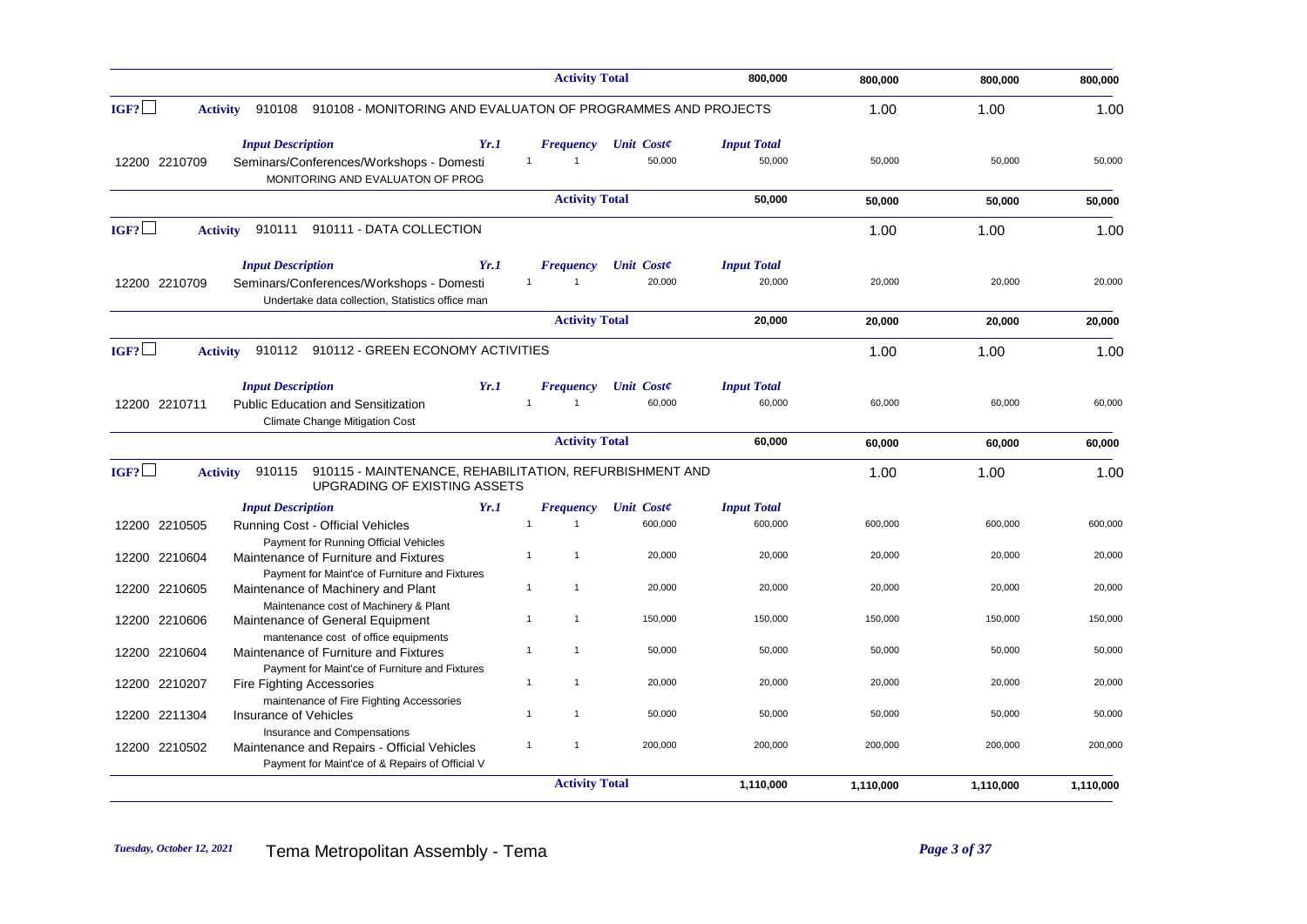| IGF?          | 910801<br>910801 - Procurement management<br><b>Activity</b>                                                                    |                                    |                             |                              | 1.00       | 1.00       | 1.00       |
|---------------|---------------------------------------------------------------------------------------------------------------------------------|------------------------------------|-----------------------------|------------------------------|------------|------------|------------|
| 12200 2210709 | Yr.1<br><b>Input Description</b><br>Seminars/Conferences/Workshops - Domesti<br>These include fuel for submissions of report, p | <b>Frequency</b><br>$\overline{1}$ | <b>Unit Coste</b><br>50,000 | <b>Input Total</b><br>50,000 | 50,000     | 50,000     | 50,000     |
|               |                                                                                                                                 | <b>Activity Total</b>              |                             | 50,000                       | 50,000     | 50,000     | 50,000     |
| IGF?          | <b>Activity</b><br>910802 910802 - Personnel and Staff Management                                                               |                                    |                             |                              | 1.00       | 1.00       | 1.00       |
|               | Yr.1<br><b>Input Description</b>                                                                                                | <b>Frequency</b>                   | <b>Unit Coste</b>           | <b>Input Total</b>           |            |            |            |
| 12200 2210709 | Seminars/Conferences/Workshops - Domesti<br>Organize Staff Durbars, undertake Staff Audit,                                      | $\mathbf{1}$<br>$\mathbf{1}$       | 130,000                     | 130,000                      | 130,000    | 130,000    | 130,000    |
| 12200 2210904 | Substructure Allowances<br>Payment of Assembly Members Monthly Allow                                                            | $\mathbf{1}$<br>$\mathbf{1}$       | 621,120                     | 621,120                      | 621,120    | 621,120    | 621,120    |
| 12200 2210103 | <b>Refreshment Items</b><br>End- of Year Package for Staff                                                                      | $\mathbf{1}$<br>$\mathbf{1}$       | 350,000                     | 350,000                      | 350,000    | 350,000    | 350,000    |
| 12603 2210710 | <b>Staff Development</b><br>payment for Staff and Assembly Members Dev                                                          | $\mathbf{1}$<br>$\mathbf{1}$       | 100,000                     | 100,000                      | 100,000    | 100,000    | 100,000    |
| 12200 2210710 | <b>Staff Development</b><br>payment for Staff and Assembly Members Dev                                                          | $\mathbf{1}$<br>$\mathbf{1}$       | 200,000                     | 200,000                      | 200,000    | 200,000    | 200,000    |
| 14009 2210710 | <b>Staff Development</b><br>payment for Staff and Assembly Members -DD                                                          | $\overline{1}$<br>$\mathbf{1}$     | 45,859                      | 45,859                       | 45,859     | 45,859     | 45,859     |
| 14009 2210710 | <b>Staff Development</b><br>payment for Staff and Assembly Members -DD                                                          | $\mathbf{1}$<br>$\mathbf{1}$       | 4,141                       | 4,141                        | 4,141      | 4,141      | 4,141      |
| 12200 2731102 | <b>Staff Welfare Expenses</b><br>Payments for staff/assembly Members Welfare                                                    | $\overline{1}$<br>$\mathbf{1}$     | 100,000                     | 100,000                      | 100,000    | 100,000    | 100,000    |
|               |                                                                                                                                 | <b>Activity Total</b>              |                             | 1,551,120                    | 1,551,120  | 1,551,120  | 1,551,120  |
| IGF?          | <b>Activity</b><br>910809<br>910809 - Citizen participation in local governance                                                 |                                    |                             |                              | 1.00       | 1.00       | 1.00       |
|               | <b>Input Description</b><br>Yr.1                                                                                                | <b>Frequency</b>                   | <b>Unit Coste</b>           | <b>Input Total</b>           |            |            |            |
| 12200 2210711 | Public Education and Sensitization<br>Town Hall/ Stakeholders meetings, Communit                                                | $\mathbf{1}$<br>$\mathbf{1}$       | 200,000                     | 200,000                      | 200,000    | 200,000    | 200,000    |
|               |                                                                                                                                 | <b>Activity Total</b>              |                             | 200,000                      | 200,000    | 200,000    | 200,000    |
| IGF?          | 910810 910810 - Plan and budget preparation<br><b>Activity</b>                                                                  |                                    |                             |                              | 1.00       | 1.00       | 1.00       |
|               | Yr.1<br><b>Input Description</b>                                                                                                | <b>Frequency</b>                   | <b>Unit Coste</b>           | <b>Input Total</b>           |            |            |            |
| 12200 2210709 | Seminars/Conferences/Workshops - Domesti<br>Preparation of MTDP, AAP, plan reviews, publi                                       | $\mathbf{1}$<br>$\mathbf{1}$       | 100,000                     | 100,000                      | 100,000    | 100,000    | 100,000    |
| 12200 2210709 | Seminars/Conferences/Workshops - Domesti<br>Preparation of MTDP, AAP, plan reviews, publi                                       | $\mathbf{1}$<br>$\mathbf{1}$       | 100,000                     | 100,000                      | 100,000    | 100,000    | 100,000    |
|               |                                                                                                                                 | <b>Activity Total</b>              |                             | 200,000                      | 200,000    | 200,000    | 200,000    |
|               |                                                                                                                                 | Output 000 Total                   |                             |                              | 10,016,383 | 10,016,383 | 10,016,383 |
|               |                                                                                                                                 |                                    |                             |                              |            |            |            |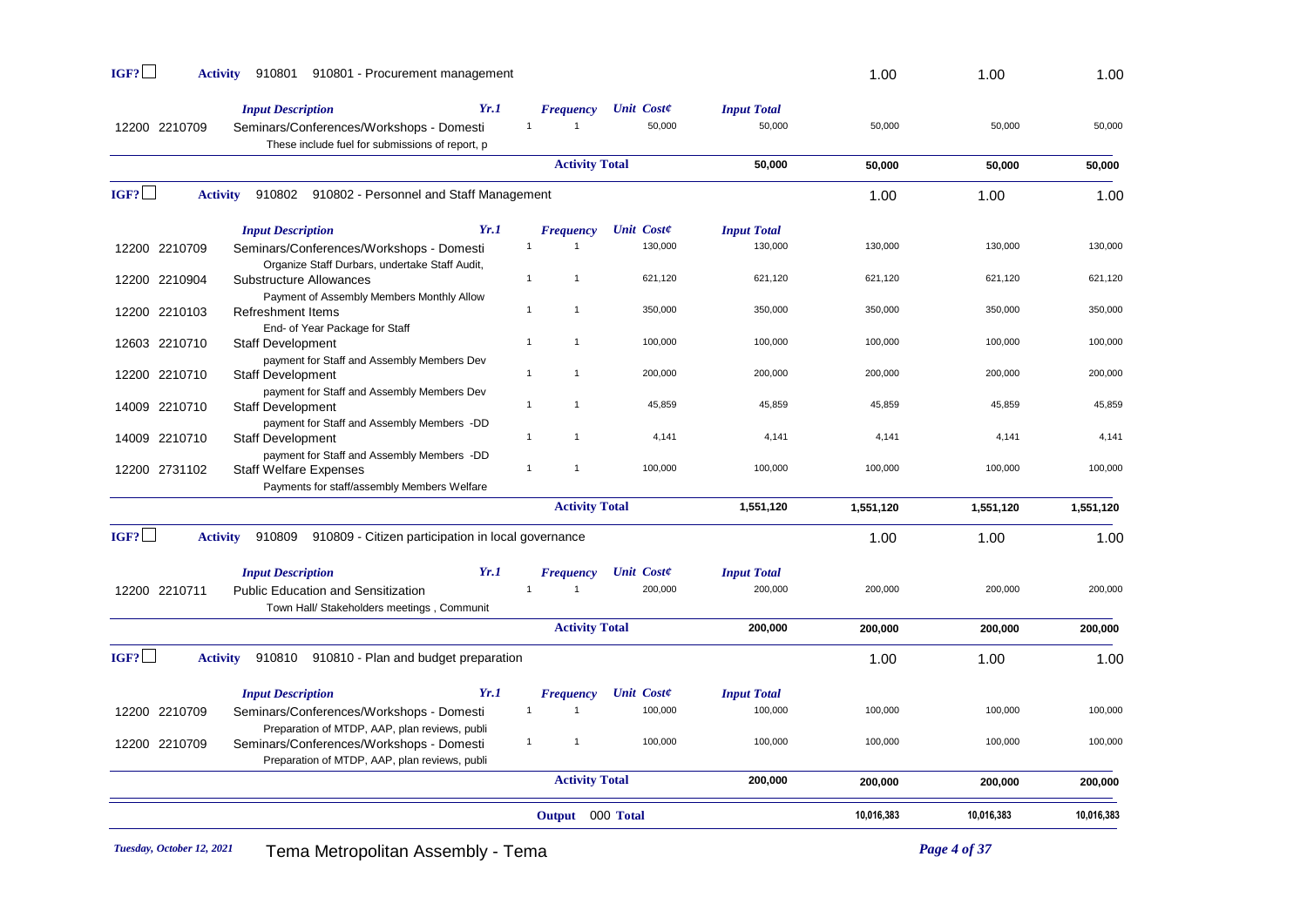|                                  | <b>Objective Total</b> | 10,016,383 | 10,016,383 | 10,016,383 |
|----------------------------------|------------------------|------------|------------|------------|
|                                  |                        |            |            |            |
| <b>Central Administration</b>    |                        | 10,016,383 | 10,016,383 | 10,016,383 |
| Administration (Assembly Office) |                        | 10,016,383 | 10,016,383 | 10,016,383 |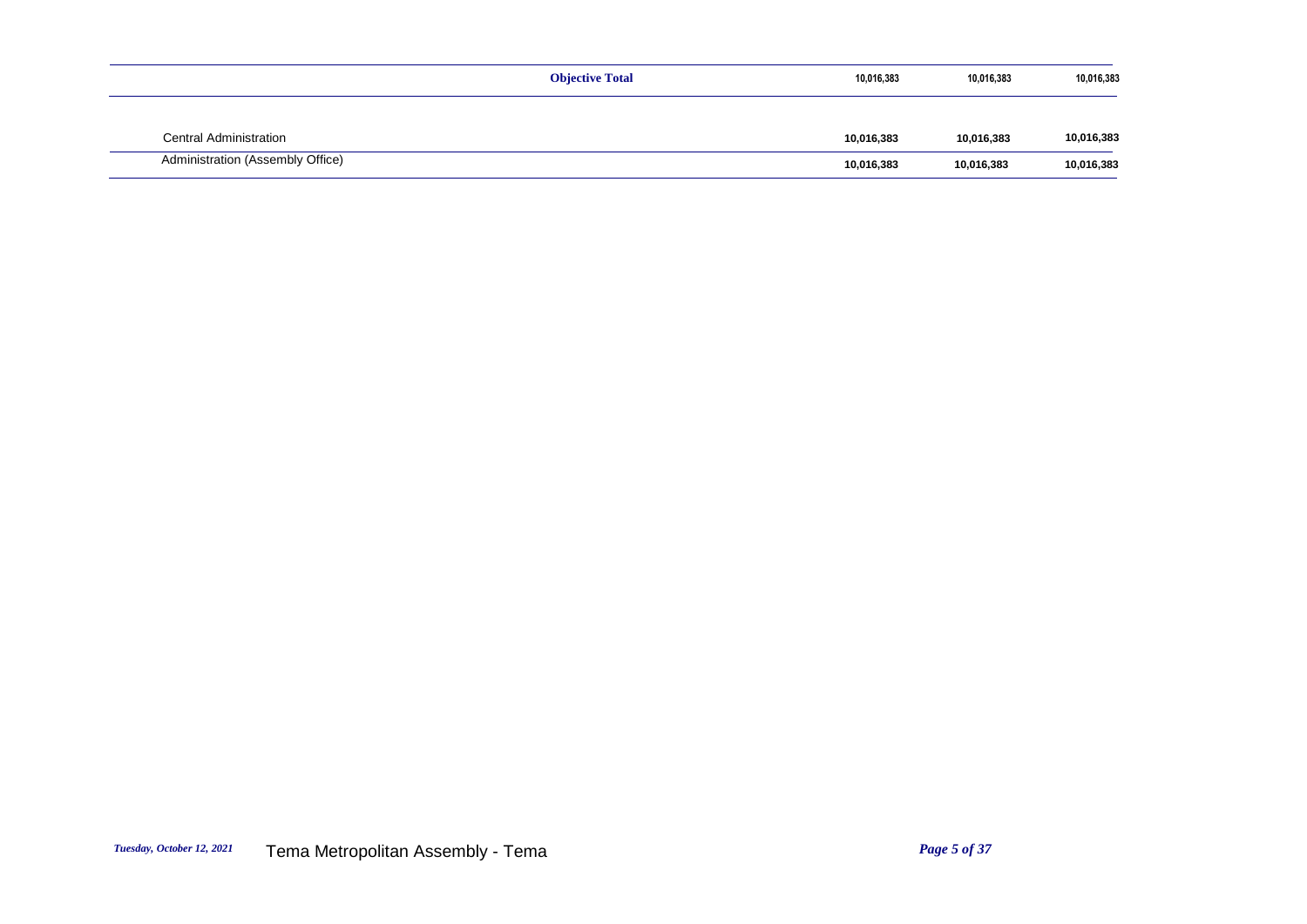| <b>Vote</b>         | Tema Metropolitan Assembly - Tema<br>105                                              |      |                |                       |                             |                    |         |         |         |
|---------------------|---------------------------------------------------------------------------------------|------|----------------|-----------------------|-----------------------------|--------------------|---------|---------|---------|
| <b>Head</b>         | <b>Central Administration</b><br>01                                                   |      |                |                       |                             |                    |         |         |         |
| <b>Subhead</b>      | 02<br><b>Sub-Metros Administration</b>                                                |      |                |                       |                             |                    |         |         |         |
| Unit                | Tema East Sub -Metro<br>001                                                           |      |                |                       |                             |                    |         |         |         |
| <b>Unit level 2</b> | <b>Greater Accra</b><br>21                                                            |      |                |                       |                             |                    |         |         |         |
| <b>Unit level 3</b> | 05<br>Tema Metropolis - Tema                                                          |      |                |                       |                             |                    |         |         |         |
| <b>Objective</b>    | 410101<br>Deepen political and administrative decentralisation                        |      |                |                       |                             |                    |         |         |         |
| Programme 93001     | Management and Administration                                                         |      |                |                       |                             |                    |         |         |         |
| Sub _ Programm      | 93001001SP1.1: General Administration                                                 |      |                |                       |                             |                    |         |         |         |
|                     |                                                                                       |      |                |                       |                             | <b>Priority</b>    | 2021    | 2022    | 2023    |
| IGF?                | 000000 910101 - INTERNAL MANAGEMENT OF THE ORGANISATION<br><b>Activity</b>            |      |                |                       |                             |                    | 1.00    | 1.00    | 1.00    |
|                     | <b>Input Description</b>                                                              | Yr.1 |                | Frequency             | <b>Unit Coste</b>           | <b>Input Total</b> |         |         |         |
| 12200 2210711       | <b>Public Education and Sensitization</b>                                             |      | $\overline{1}$ | $\overline{1}$        | 30,000                      | 30,000             | 30,000  | 30,000  | 30,000  |
| 12200 2210709       | Cost of Public Education<br>Seminars/Conferences/Workshops - Domesti                  |      | $\mathbf{1}$   | $\overline{1}$        | 50,000                      | 50,000             | 50,000  | 50,000  | 50,000  |
| 12200 2210511       | Servicing Meetings/Community Mobilisation<br>Local travel cost                        |      | $\mathbf{1}$   | $\overline{1}$        | 30,000                      | 30,000             | 30,000  | 30,000  | 30,000  |
|                     | Payment for T & T                                                                     |      |                |                       |                             |                    |         |         |         |
| 12200 2210205       | <b>Sanitation Charges</b><br>Clean -up Exercise/Desilting                             |      | $\overline{1}$ | $\overline{1}$        | 50,000                      | 50,000             | 50,000  | 50,000  | 50,000  |
|                     |                                                                                       |      |                | <b>Activity Total</b> |                             | 160,000            | 160,000 | 160,000 | 160,000 |
| IGF?                | 910101 910101 - INTERNAL MANAGEMENT OF THE ORGANISATION<br><b>Activity</b>            |      |                |                       |                             |                    | 1.00    | 1.00    | 1.00    |
|                     | <b>Input Description</b>                                                              | Yr.1 |                | Frequency             | Unit Coste                  | <b>Input Total</b> |         |         |         |
| 12200 2210709       | Seminars/Conferences/Workshops - Domesti<br>Servicing Meetings/Community Mobilisation |      | $\mathbf{1}$   | $\overline{1}$        | 50,000                      | 50,000             | 50,000  | 50,000  | 50,000  |
|                     |                                                                                       |      |                | <b>Activity Total</b> |                             | 50,000             | 50,000  | 50,000  | 50,000  |
|                     |                                                                                       |      |                | Output 000 Total      |                             |                    | 210,000 | 210,000 | 210,000 |
| Sub _ Programm      | 93001003SP1.3: Legislative Oversights                                                 |      |                |                       |                             |                    |         |         |         |
|                     |                                                                                       |      |                |                       |                             | <b>Priority</b>    | 2021    | 2022    | 2023    |
| IGF?                | 910110 910110 - PROTOCOL SERVICES<br><b>Activity</b>                                  |      |                |                       |                             |                    | 1.00    | 1.00    | 1.00    |
|                     | <b>Input Description</b>                                                              | Yr.1 |                |                       | <b>Frequency</b> Unit Coste | <b>Input Total</b> |         |         |         |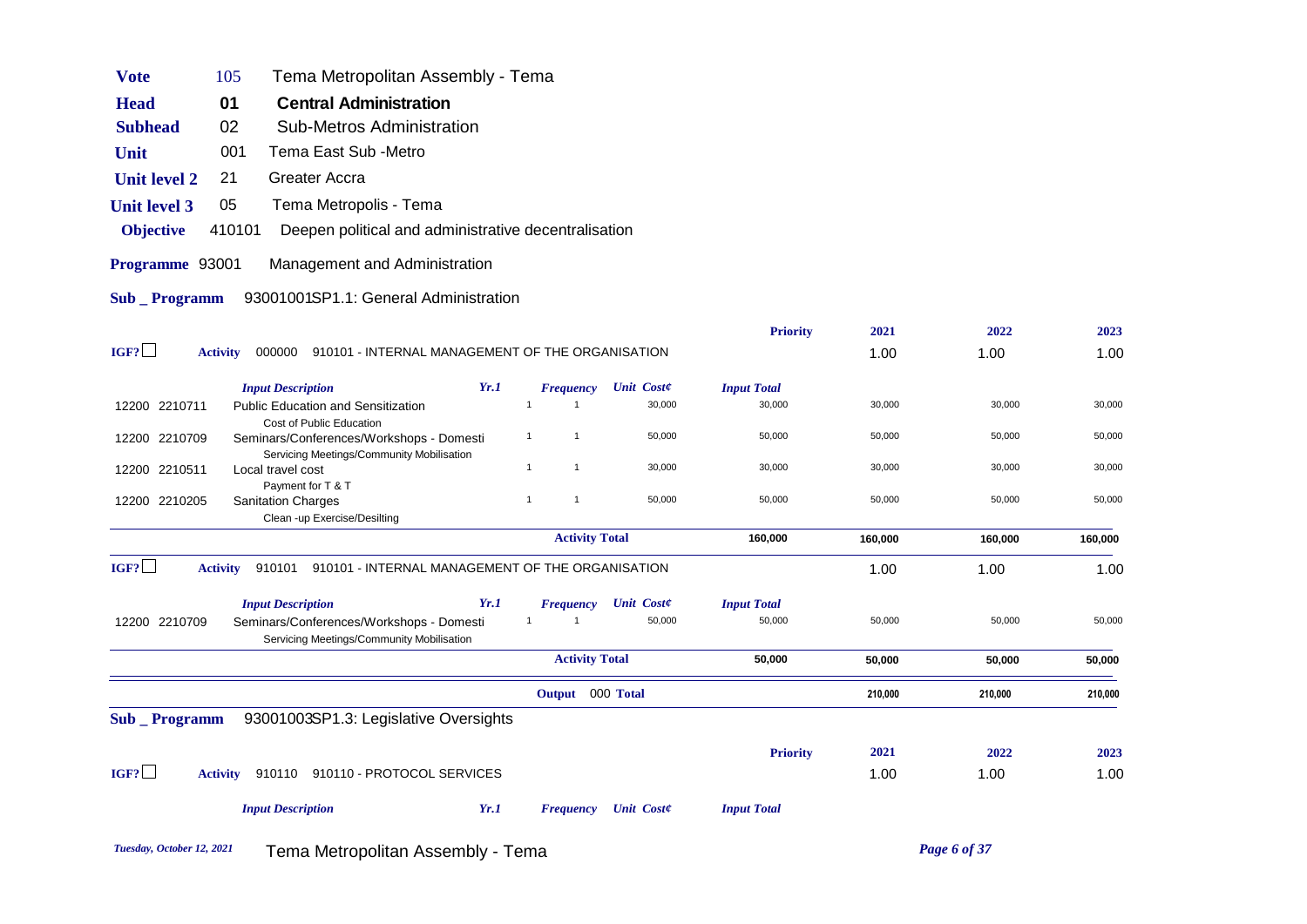| 12602 2821009 | Donations                           |  |                       | 625,000                | 625,000 | 625,000 | 625,000 | 625,000 |
|---------------|-------------------------------------|--|-----------------------|------------------------|---------|---------|---------|---------|
|               | Tema East MP's Constituency Project |  |                       |                        |         |         |         |         |
|               |                                     |  | <b>Activity Total</b> |                        | 625,000 | 625,000 | 625,000 | 625,000 |
|               |                                     |  | Output 000 Total      |                        |         | 625,000 | 625,000 | 625,000 |
|               |                                     |  |                       | <b>Objective Total</b> |         | 835,000 | 835,000 | 835,000 |
|               |                                     |  |                       |                        |         |         |         |         |
|               | Tema East Sub -Metro                |  |                       |                        |         | 835,000 | 835,000 | 835,000 |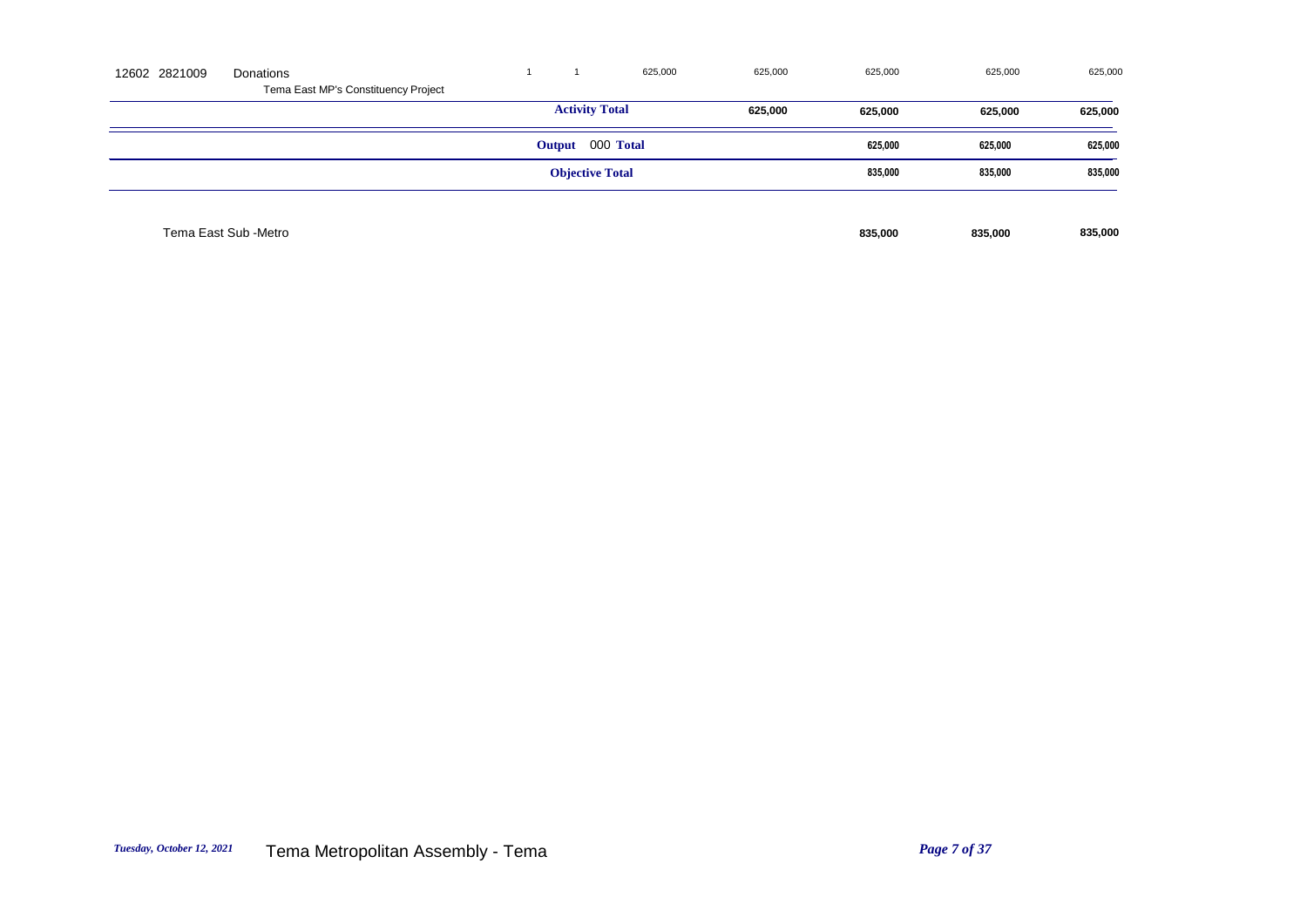| <b>Vote</b>         | 105             | Tema Metropolitan Assembly - Tema                                                     |      |                              |                   |                    |         |         |         |
|---------------------|-----------------|---------------------------------------------------------------------------------------|------|------------------------------|-------------------|--------------------|---------|---------|---------|
| <b>Head</b>         | 01              | <b>Central Administration</b>                                                         |      |                              |                   |                    |         |         |         |
| <b>Subhead</b>      | 02              | <b>Sub-Metros Administration</b>                                                      |      |                              |                   |                    |         |         |         |
| Unit                | 002             | Tema Central Sub -Metro                                                               |      |                              |                   |                    |         |         |         |
| <b>Unit level 2</b> | 21              | Greater Accra                                                                         |      |                              |                   |                    |         |         |         |
| <b>Unit level 3</b> | 05              | Tema Metropolis - Tema                                                                |      |                              |                   |                    |         |         |         |
| <b>Objective</b>    | 410101          | Deepen political and administrative decentralisation                                  |      |                              |                   |                    |         |         |         |
| Programme 93001     |                 | Management and Administration                                                         |      |                              |                   |                    |         |         |         |
| <b>Sub</b> Programm |                 | 93001001SP1.1: General Administration                                                 |      |                              |                   |                    |         |         |         |
|                     |                 |                                                                                       |      |                              |                   | <b>Priority</b>    | 2021    | 2022    | 2023    |
| IGF?                | <b>Activity</b> | 000000 910101 - INTERNAL MANAGEMENT OF THE ORGANISATION                               |      |                              |                   |                    | 1.00    | 1.00    | 1.00    |
|                     |                 | <b>Input Description</b>                                                              | Yr.1 | <b>Frequency</b>             | <b>Unit Coste</b> | <b>Input Total</b> |         |         |         |
| 12200 2210709       |                 | Seminars/Conferences/Workshops - Domesti                                              |      | $\mathbf 1$<br>-1            | 50,000            | 50,000             | 50,000  | 50,000  | 50,000  |
| 12200 2210511       |                 | Servicing Meetings/Community Mobilisation<br>Local travel cost                        |      | $\mathbf{1}$<br>$\mathbf{1}$ | 30,000            | 30,000             | 30,000  | 30,000  | 30,000  |
| 12200 2210205       |                 | Payment for T & T<br><b>Sanitation Charges</b>                                        |      | $\mathbf{1}$<br>$\mathbf{1}$ | 50,000            | 50,000             | 50,000  | 50,000  | 50,000  |
|                     |                 | Clean -up Exercise/Desilting                                                          |      |                              |                   |                    |         |         |         |
| 12200 2210711       |                 | <b>Public Education and Sensitization</b><br>Cost of Public Education                 |      | $\mathbf{1}$<br>$\mathbf{1}$ | 30,000            | 30,000             | 30,000  | 30,000  | 30,000  |
|                     |                 |                                                                                       |      | <b>Activity Total</b>        |                   | 160,000            | 160,000 | 160,000 | 160,000 |
| IGF?                | <b>Activity</b> | 910101<br>910101 - INTERNAL MANAGEMENT OF THE ORGANISATION                            |      |                              |                   |                    | 1.00    | 1.00    | 1.00    |
|                     |                 | <b>Input Description</b>                                                              | Yr.1 | <b>Frequency</b>             | <b>Unit Coste</b> | <b>Input Total</b> |         |         |         |
| 12200 2210709       |                 | Seminars/Conferences/Workshops - Domesti<br>Servicing Meetings/Community Mobilisation |      | $\overline{1}$               | 50,000            | 50,000             | 50,000  | 50,000  | 50,000  |
|                     |                 |                                                                                       |      | <b>Activity Total</b>        |                   | 50,000             | 50,000  | 50,000  | 50,000  |
|                     |                 |                                                                                       |      | Output 000 Total             |                   |                    | 210,000 | 210,000 | 210,000 |
| Sub _ Programm      |                 | 93001003SP1.3: Legislative Oversights                                                 |      |                              |                   |                    |         |         |         |
|                     |                 |                                                                                       |      |                              |                   | <b>Priority</b>    | 2021    | 2022    | 2023    |
| IGF?                | <b>Activity</b> | 910110 910110 - PROTOCOL SERVICES                                                     |      |                              |                   |                    | 1.00    | 1.00    | 1.00    |
|                     |                 | <b>Input Description</b>                                                              | Yr.1 | <b>Frequency</b>             | Unit Coste        | <b>Input Total</b> |         |         |         |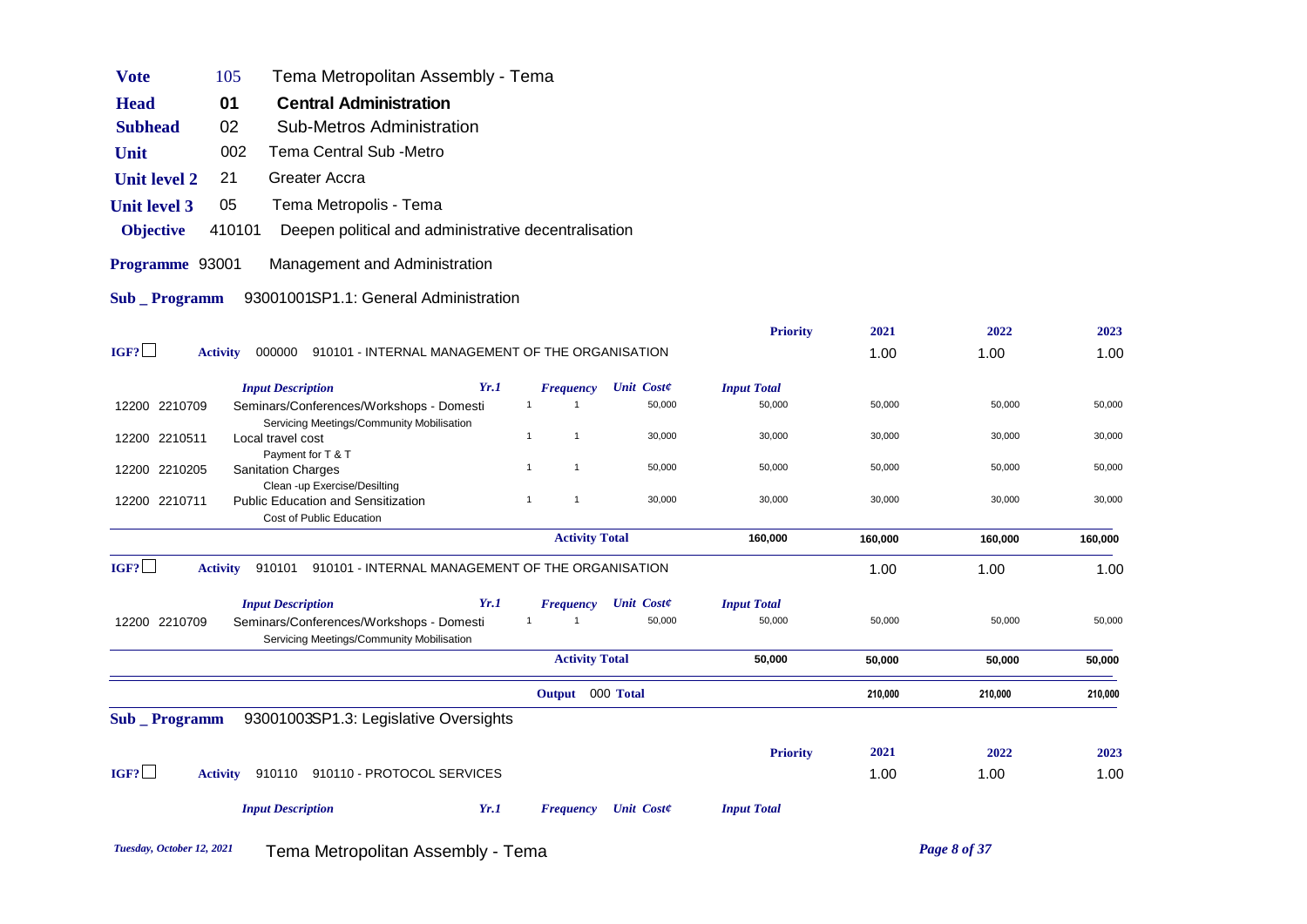| 12602 2821009 | Donations                              |                        | 625,000 | 625,000 | 625,000    | 625,000    | 625,000    |
|---------------|----------------------------------------|------------------------|---------|---------|------------|------------|------------|
|               | Tema Central MP's Constituency Project |                        |         |         |            |            |            |
|               |                                        | <b>Activity Total</b>  |         | 625,000 | 625,000    | 625,000    | 625,000    |
|               |                                        | Output 000 Total       |         |         | 625,000    | 625,000    | 625,000    |
|               |                                        | <b>Objective Total</b> |         |         | 835,000    | 835,000    | 835,000    |
|               |                                        |                        |         |         |            |            |            |
|               | Tema Central Sub -Metro                |                        |         |         | 835,000    | 835,000    | 835,000    |
|               | Sub-Metros Administration              |                        |         |         | 1,670,000  | 1,670,000  | 1,670,000  |
|               |                                        | <b>Head Total</b>      |         |         | 11,686,383 | 11,686,383 | 11,686,383 |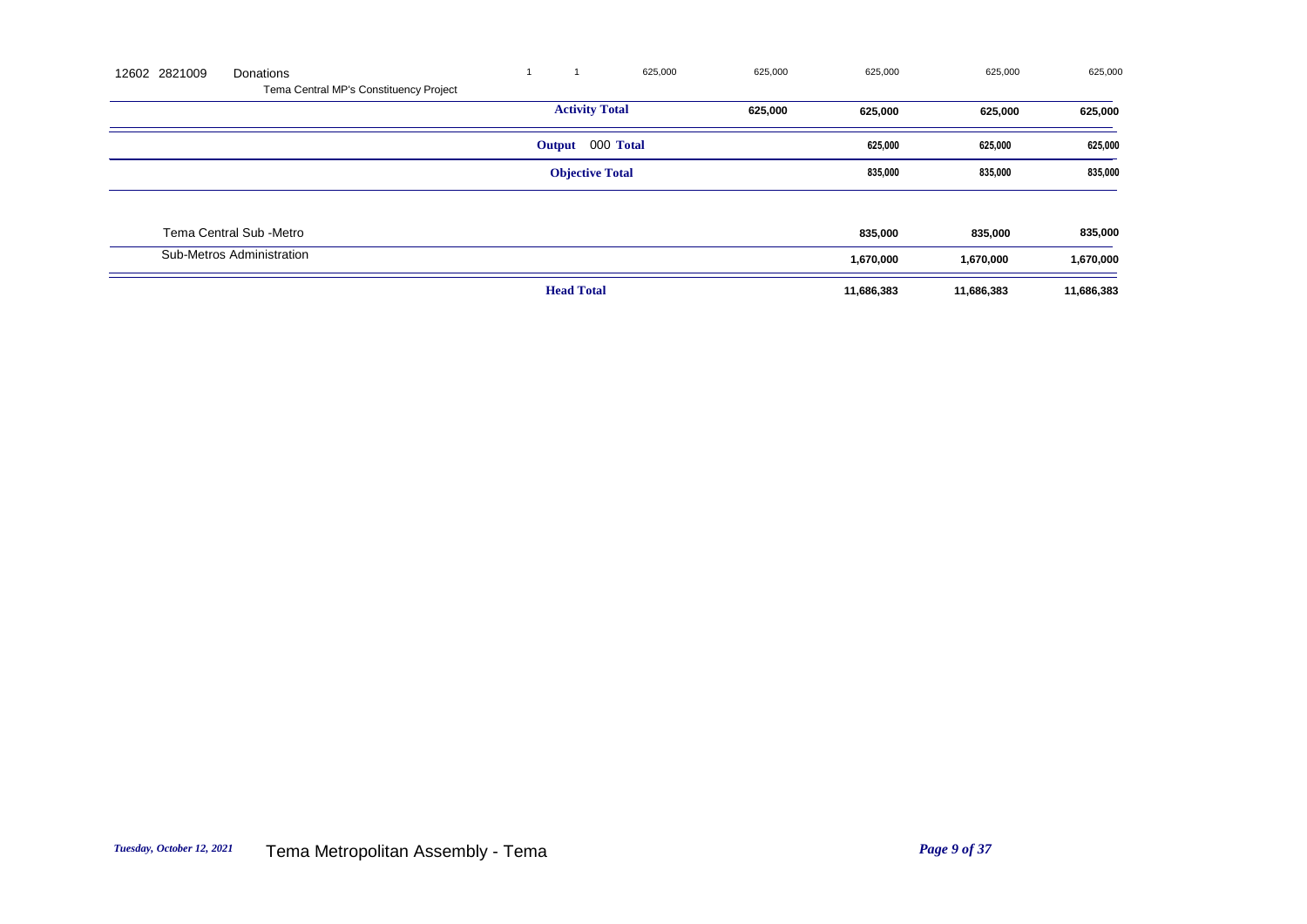| <b>Vote</b>         | 105    | Tema Metropolitan Assembly - Tema                                                     |      |                                       |                              |                               |           |           |           |
|---------------------|--------|---------------------------------------------------------------------------------------|------|---------------------------------------|------------------------------|-------------------------------|-----------|-----------|-----------|
| <b>Head</b>         | 02     | Finance                                                                               |      |                                       |                              |                               |           |           |           |
| <b>Subhead</b>      | 00     | Metro Finance Department                                                              |      |                                       |                              |                               |           |           |           |
| Unit                | 001    |                                                                                       |      |                                       |                              |                               |           |           |           |
| <b>Unit level 2</b> | 21     | Greater Accra                                                                         |      |                                       |                              |                               |           |           |           |
| <b>Unit level 3</b> | 05     | Tema Metropolis - Tema                                                                |      |                                       |                              |                               |           |           |           |
| <b>Objective</b>    | 130201 | 17.1 strengthen domestic resource mob.                                                |      |                                       |                              |                               |           |           |           |
| Programme 93006     |        | <b>Budget and Finance</b>                                                             |      |                                       |                              |                               |           |           |           |
| <b>Sub</b> Programm |        | 93006001SP6.1 Finance and Audit Operations                                            |      |                                       |                              |                               |           |           |           |
|                     |        |                                                                                       |      |                                       |                              | <b>Priority</b>               | 2021      | 2022      | 2023      |
| IGF?                |        | Activity 911301 911301 - Treasury and accounting activities                           |      |                                       |                              |                               | 1.00      | 1.00      | 1.00      |
|                     |        |                                                                                       |      |                                       |                              |                               |           |           |           |
| 12200 2210122       |        | <b>Input Description</b><br><b>Value Books</b><br>Value books                         | Yr.1 | <b>Frequency</b><br>1<br>$\mathbf{1}$ | <b>Unit Coste</b><br>100,000 | <b>Input Total</b><br>100,000 | 100,000   | 100,000   | 100,000   |
|                     |        |                                                                                       |      | <b>Activity Total</b>                 |                              | 100,000                       | 100,000   | 100,000   | 100,000   |
|                     |        |                                                                                       |      | Output 000 Total                      |                              |                               | 100,000   | 100,000   | 100,000   |
| <b>Sub</b> Programm |        | 93006003SP6.3 Revenue Mobilization and Management                                     |      |                                       |                              |                               |           |           |           |
|                     |        |                                                                                       |      |                                       |                              | <b>Priority</b>               | 2021      | 2022      | 2023      |
| IGF?                |        | Activity 911303 911303 - Revenue collection and management                            |      |                                       |                              |                               | 1.00      | 1.00      | 1.00      |
|                     |        | <b>Input Description</b>                                                              | Yr.1 | <b>Frequency</b>                      | <b>Unit Coste</b>            | <b>Input Total</b>            |           |           |           |
| 12200 2210709       |        | Seminars/Conferences/Workshops - Domesti<br>Internal Management of Finance Department |      | $\overline{1}$<br>$\mathbf{1}$        | 300,000                      | 300,000                       | 300,000   | 300,000   | 300,000   |
| 12200 2210622       |        | Maintenance of Computer Software                                                      |      | $\mathbf{1}$<br>$\mathbf{1}$          | 50,000                       | 50,000                        | 50,000    | 50,000    | 50,000    |
| 12200 2210112       |        | Maintenance of Revenue Software<br>Uniform and Protective Clothing                    |      | $\mathbf{1}$<br>$\mathbf{1}$          | 50,000                       | 50,000                        | 50,000    | 50,000    | 50,000    |
| 12200 2210622       |        | Zoning, commission collectors, revenue logistic<br>Maintenance of Computer Software   |      | $\mathbf{1}$<br>$\mathbf{1}$          | 40,000                       | 40,000                        | 40,000    | 40,000    | 40,000    |
| 12200 2210804       |        | Maintenance of Revenue Software<br>Contract appointments                              |      | $\mathbf{1}$<br>$\mathbf{1}$          | 1,500,000                    | 1,500,000                     | 1,500,000 | 1,500,000 | 1,500,000 |
|                     |        |                                                                                       |      |                                       |                              |                               |           |           |           |
|                     |        | Payment of commission for Revenue Contracto                                           |      | <b>Activity Total</b>                 |                              |                               |           |           |           |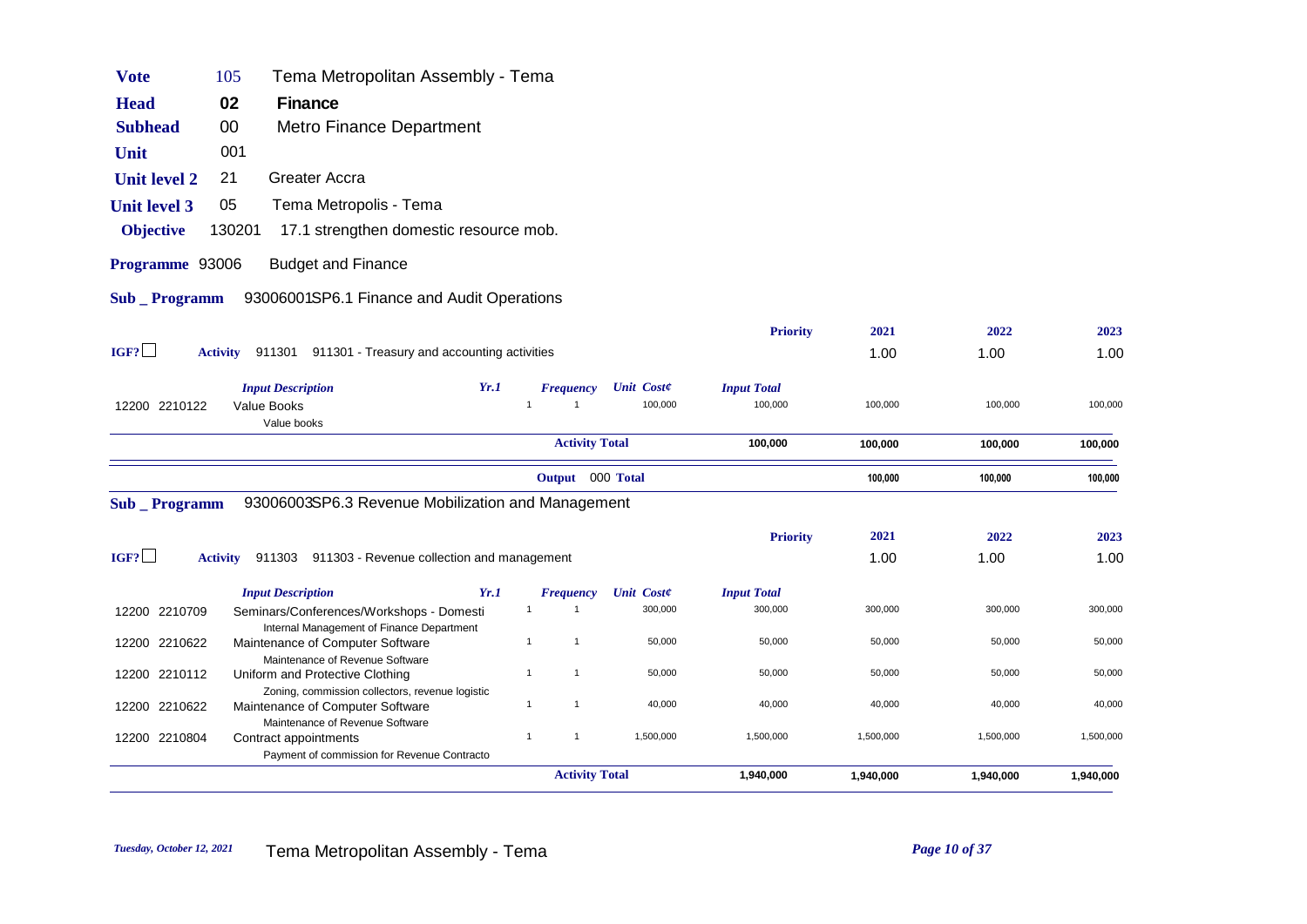| IGF?<br>911653<br><b>Activity</b>                                                   | 911653 - Revenue Collection                                         | 1.00      | 1.00      | 1.00      |
|-------------------------------------------------------------------------------------|---------------------------------------------------------------------|-----------|-----------|-----------|
| <b>Input Description</b><br>12200 2210101<br><b>Printed Material and Stationery</b> | Yr.1<br><b>Unit Coste</b><br><b>Input Total</b><br><b>Frequency</b> |           |           |           |
|                                                                                     | <b>Activity Total</b>                                               |           |           |           |
|                                                                                     | Output 000 Total                                                    | 1,940,001 | 1,940,001 | 1,940,001 |
|                                                                                     | <b>Objective Total</b>                                              | 2,040,001 | 2,040,001 | 2,040,001 |
|                                                                                     |                                                                     |           |           |           |
|                                                                                     |                                                                     | 2,040,001 | 2,040,001 | 2,040,001 |
| Metro Finance Department                                                            |                                                                     | 2,040,001 | 2,040,001 | 2,040,001 |
|                                                                                     | <b>Head Total</b>                                                   | 2,040,001 | 2,040,001 | 2,040,001 |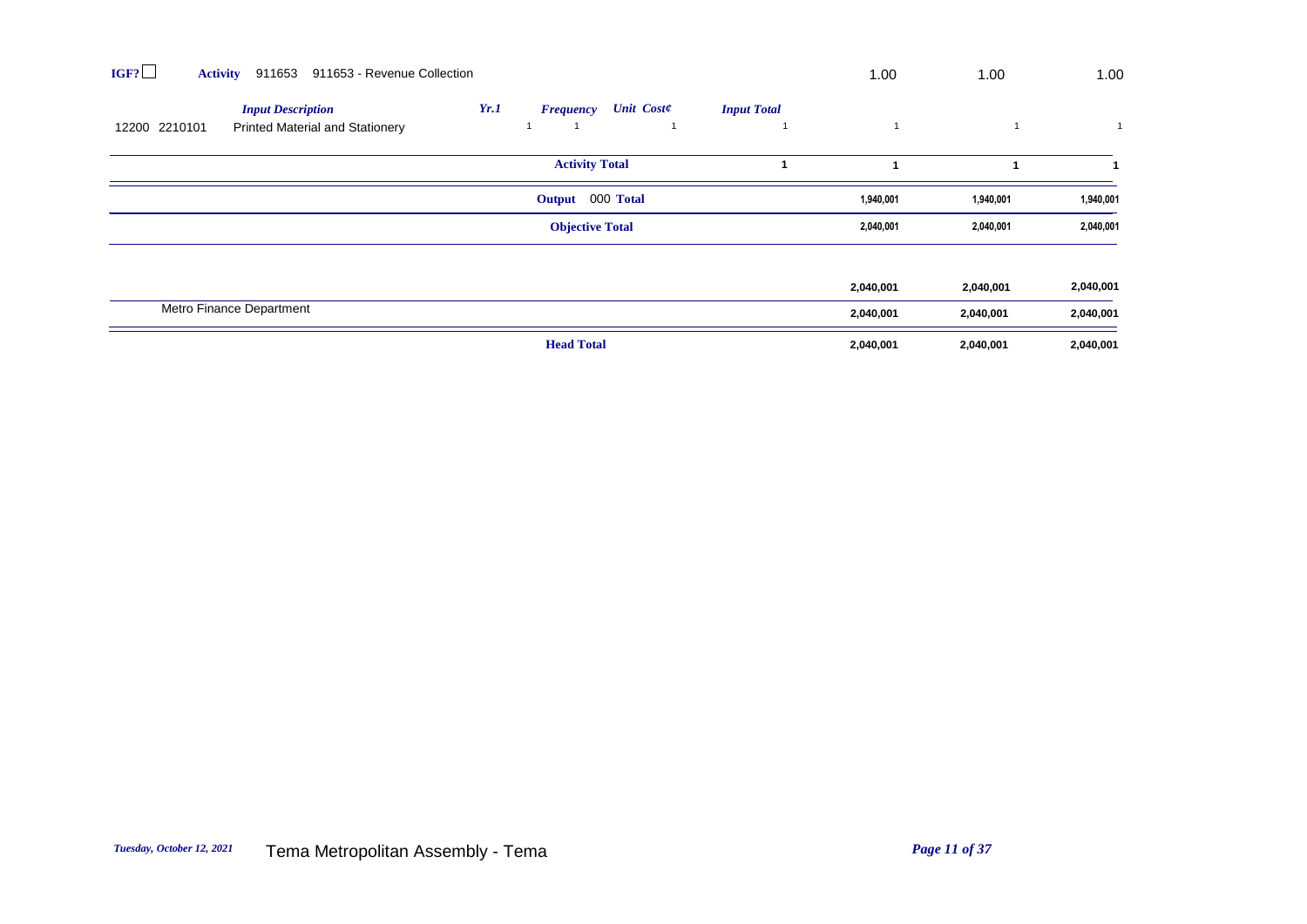| Tema Metropolitan Assembly - Tema<br>105<br><b>Vote</b>                                                                                                                                                                          |         |         |
|----------------------------------------------------------------------------------------------------------------------------------------------------------------------------------------------------------------------------------|---------|---------|
| 03<br><b>Education, Youth and Sports</b><br><b>Head</b>                                                                                                                                                                          |         |         |
| <b>Subhead</b><br>02<br>Education                                                                                                                                                                                                |         |         |
| Unit<br>002<br>Primary                                                                                                                                                                                                           |         |         |
| Greater Accra<br><b>Unit level 2</b><br>21                                                                                                                                                                                       |         |         |
| 05<br>Tema Metropolis - Tema<br><b>Unit level 3</b>                                                                                                                                                                              |         |         |
| <b>Objective</b><br>520101<br>4.1 Ensure free, equitable and quality edu. for all by 2030                                                                                                                                        |         |         |
| Programme 93003<br><b>Social Services Delivery</b>                                                                                                                                                                               |         |         |
| 93003001SP3.1: Education, Youth and Sports Management<br>Sub _ Programm                                                                                                                                                          |         |         |
| <b>Priority</b><br>2021                                                                                                                                                                                                          | 2022    | 2023    |
| IGF?<br>910115 910115 - MAINTENANCE, REHABILITATION, REFURBISHMENT AND<br><b>Activity</b><br>1.00<br>UPGRADING OF EXISTING ASSETS                                                                                                | 1.00    | 1.00    |
| Yr.1<br><b>Input Total</b><br><b>Input Description</b><br><b>Unit Coste</b><br>Frequency                                                                                                                                         |         |         |
| $\mathbf{1}$<br>100,000<br>100,000<br>100,000<br>$\overline{1}$<br>12603 2210607<br>Repairs of Schools/Colleges<br>Rehabilitation of Schools                                                                                     | 100,000 | 100,000 |
| <b>Activity Total</b><br>100,000<br>100,000                                                                                                                                                                                      | 100,000 | 100,000 |
| IGF?<br>910401<br>910401 - School Feeding operations<br><b>Activity</b><br>1.00                                                                                                                                                  | 1.00    | 1.00    |
| <b>Input Description</b><br><b>Input Total</b><br>Yr.1<br><b>Unit Coste</b><br><b>Frequency</b>                                                                                                                                  |         |         |
| 50,000<br>50,000<br>50,000<br>12200 2210709<br>Seminars/Conferences/Workshops - Domesti<br>$\overline{1}$<br><b>Facilitate School Feeding Activities</b>                                                                         | 50,000  | 50,000  |
| <b>Activity Total</b><br>50,000<br>50,000                                                                                                                                                                                        | 50,000  | 50,000  |
| IGF?<br>910403 910403 - Development of youth, sports and culture<br>1.00<br><b>Activity</b>                                                                                                                                      | 1.00    | 1.00    |
| <b>Input Description</b><br>Yr.1<br><b>Unit Coste</b><br><b>Input Total</b><br><b>Frequency</b>                                                                                                                                  |         |         |
| $\overline{1}$<br>40,000<br>40,000<br>40,000<br>12200 2210709<br>Seminars/Conferences/Workshops - Domesti                                                                                                                        | 40,000  | 40,000  |
| Organise Drama Festival, Cultural Debate, Reg<br>25,000<br>25,000<br>25,000<br>$\overline{1}$<br>12200 2210118<br>Sports, Recreational and Cultural Materials<br>$\overline{1}$<br>Organise Sports and Cuture Festival, workshop | 25,000  | 25,000  |
| <b>Activity Total</b><br>65,000<br>65,000                                                                                                                                                                                        | 65,000  | 65,000  |
| IGF?<br>910404 - support toteaching and learning delivery (Schools and Teachers award<br>910404<br>1.00<br><b>Activity</b><br>scheme, educational financial support)                                                             | 1.00    | 1.00    |
| <b>Input Description</b><br>Yr.1<br><b>Unit Coste</b><br><b>Input Total</b><br>Frequency                                                                                                                                         |         |         |
| 150,000<br>150,000<br>150,000<br>$\overline{1}$<br>$\overline{1}$<br>12603 2821019<br>Scholarship and Bursaries<br>Scholarship and Bursaries                                                                                     | 150,000 | 150,000 |

1.00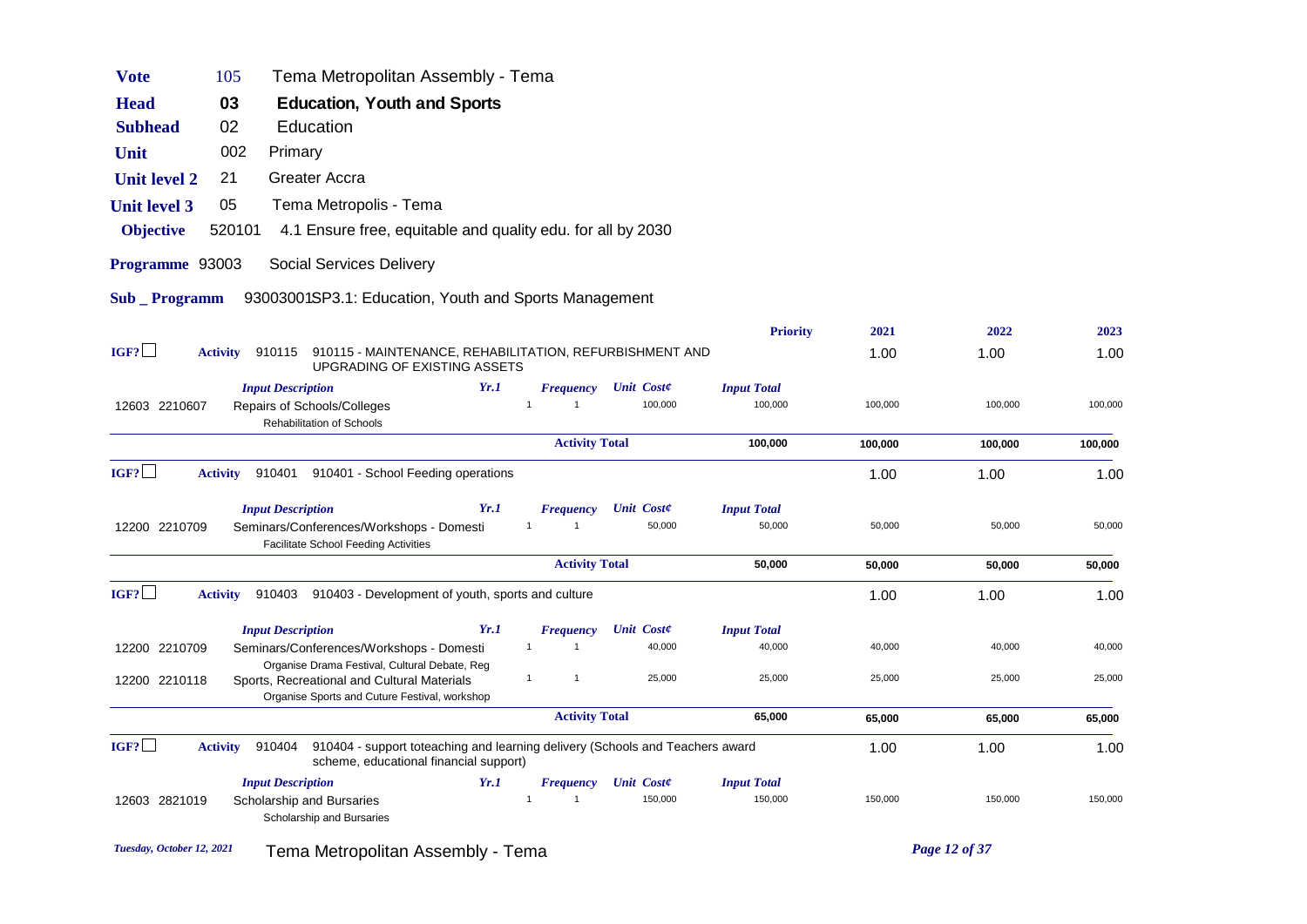| 12200 2210709 | Seminars/Conferences/Workshops - Domesti<br>Organise My First Day at School, DEOC Meeti |                        | 83,000 | 83,000  | 83,000  | 83,000  | 83,000  |
|---------------|-----------------------------------------------------------------------------------------|------------------------|--------|---------|---------|---------|---------|
| 12200 2821019 | Scholarship and Bursaries                                                               |                        | 20,000 | 20,000  | 20,000  | 20,000  | 20,000  |
|               | Scholarships and Bursaries                                                              |                        |        |         |         |         |         |
|               |                                                                                         | <b>Activity Total</b>  |        | 253,000 | 253,000 | 253,000 | 253,000 |
|               |                                                                                         | Output 000 Total       |        |         | 468,000 | 468,000 | 468,000 |
|               |                                                                                         | <b>Objective Total</b> |        |         | 468,000 | 468,000 | 468,000 |
|               |                                                                                         |                        |        |         |         |         |         |
| Primary       |                                                                                         |                        |        |         | 468,000 | 468,000 | 468,000 |
| Education     |                                                                                         |                        |        |         | 468,000 | 468,000 | 468,000 |
|               |                                                                                         | <b>Head Total</b>      |        |         | 468,000 | 468,000 | 468,000 |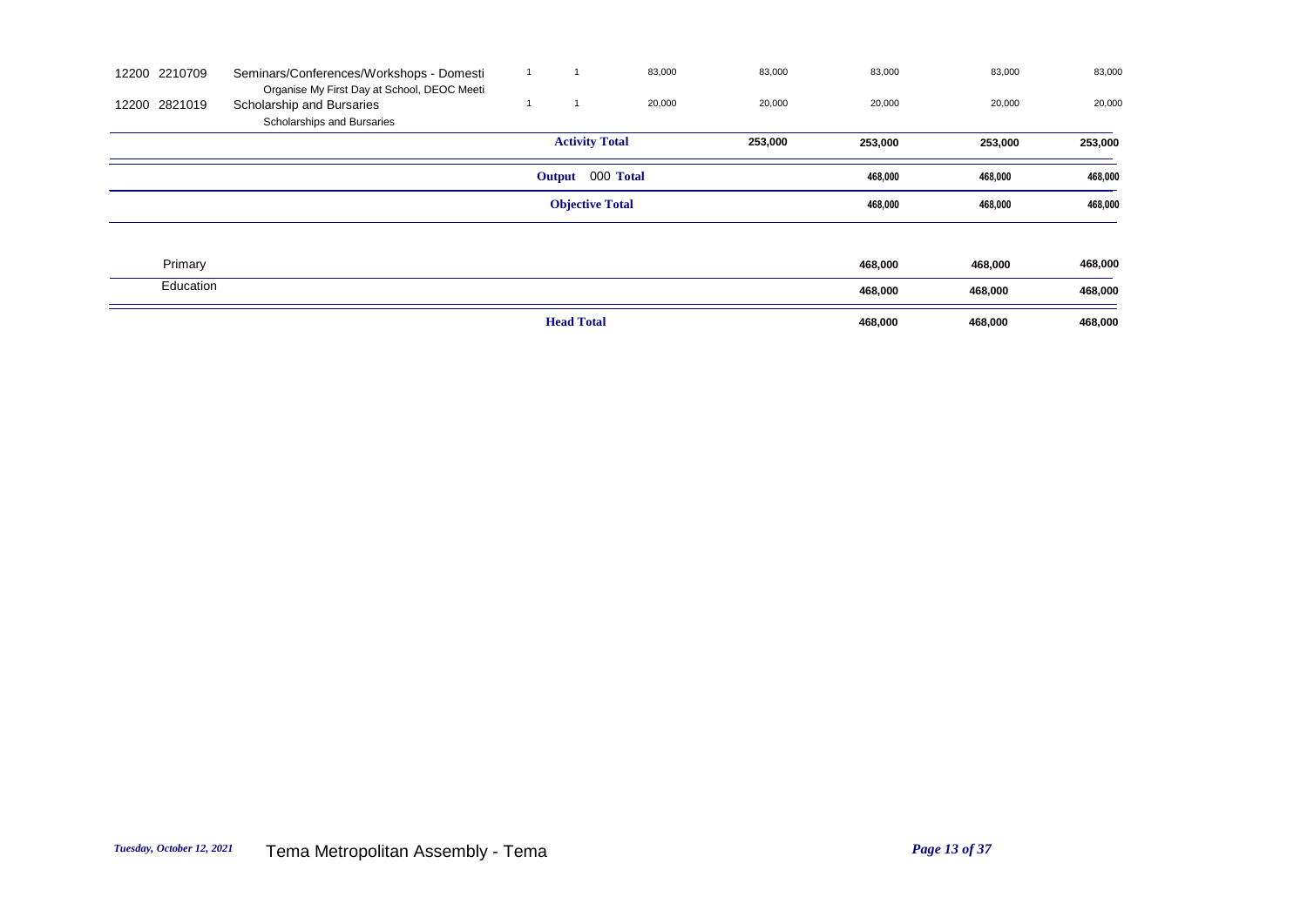| Vote                | 105    | Tema Metropolitan Assembly - Tema |
|---------------------|--------|-----------------------------------|
| <b>Head</b>         | 04     | Health                            |
| <b>Subhead</b>      | 02     | Environmental Health Unit         |
| Unit                | 001    |                                   |
| <b>Unit level 2</b> | 21     | Greater Accra                     |
| <b>Unit level 3</b> | 05     | Tema Metropolis - Tema            |
| <b>Objective</b>    | 210101 | Reduce environmental pollution    |
| Programme 93003     |        | Social Services Delivery          |
| Sub Programm        |        | 93003003SP3.3: Health Services    |
|                     |        |                                   |

|                         |                                                                                    |                |              |                        | <b>Priority</b>    | 2021    | 2022    | 2023    |
|-------------------------|------------------------------------------------------------------------------------|----------------|--------------|------------------------|--------------------|---------|---------|---------|
| IGF?<br><b>Activity</b> | 910503 910503 - Public Health services                                             |                |              |                        |                    | 1.00    | 1.00    | 1.00    |
|                         | <b>Input Description</b>                                                           | Yr.1           | Frequency    | <b>Unit Coste</b>      | <b>Input Total</b> |         |         |         |
| 12200 2210205           | <b>Sanitation Charges</b>                                                          |                |              | 20,000                 | 20,000             | 20,000  | 20,000  | 20,000  |
|                         | Disposal of Dead Bodies (Paupers) in the Metr                                      |                |              |                        |                    |         |         |         |
| 2210301<br>12200        | <b>Cleaning Materials</b>                                                          |                | -1           | 20,000                 | 20,000             | 20,000  | 20,000  | 20,000  |
|                         | Support Surveillance and Management of Dise                                        |                |              |                        |                    |         |         |         |
| 12603 2210205           | <b>Sanitation Charges</b>                                                          |                | $\mathbf{1}$ | 256,964                | 256,964            | 256,964 | 256,964 | 256,964 |
|                         | educational campaigns, servicng of meetings w                                      |                |              |                        |                    |         |         |         |
| 2210205<br>12200        | <b>Sanitation Charges</b>                                                          | $\overline{1}$ | $\mathbf{1}$ | 20,000                 | 20,000             | 20,000  | 20,000  | 20,000  |
|                         | Disposal of Dead Bodies (Paupers) in the Metr                                      |                |              |                        |                    |         |         |         |
| 12200 2210120           | Purchase of Petty Tools/Implements                                                 |                | $\mathbf{1}$ | 50,000                 | 50,000             | 50,000  | 50,000  | 50,000  |
|                         | Cost of tools and Implements/Noise measuring                                       | $\overline{1}$ | $\mathbf{1}$ | 200,000                | 200,000            | 200,000 | 200,000 | 200,000 |
| 2210205<br>12200        | <b>Sanitation Charges</b>                                                          |                |              |                        |                    |         |         |         |
| 12200 2210120           | educational campaigns, servicng of meetings w                                      | $\mathbf{1}$   | -1           | 70,000                 | 70,000             | 70,000  | 70,000  | 70,000  |
|                         | Purchase of Petty Tools/Implements<br>Cost of tools and Implements/Noise measuring |                |              |                        |                    |         |         |         |
|                         |                                                                                    |                |              |                        |                    |         |         |         |
|                         |                                                                                    |                |              | <b>Activity Total</b>  | 636,964            | 636,964 | 636,964 | 636,964 |
|                         |                                                                                    |                |              | Output 000 Total       |                    | 636,964 | 636,964 | 636,964 |
|                         |                                                                                    |                |              | <b>Objective Total</b> |                    | 636,964 | 636,964 | 636,964 |
|                         |                                                                                    |                |              |                        |                    |         |         |         |
|                         |                                                                                    |                |              |                        |                    | 636,964 | 636,964 | 636,964 |
|                         | <b>Environmental Health Unit</b>                                                   |                |              |                        |                    | 636,964 | 636,964 | 636,964 |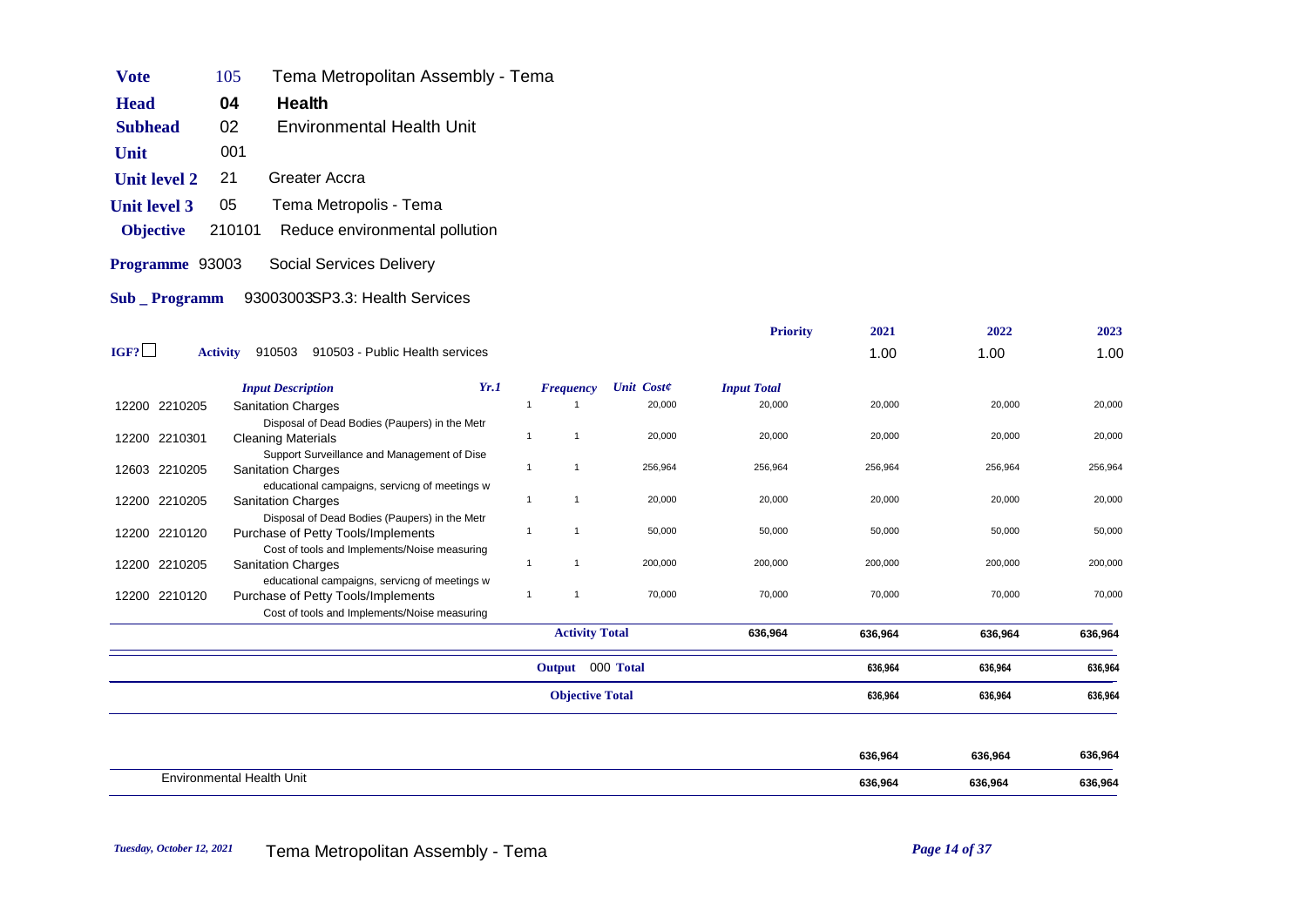| <b>Vote</b>           | 105                      | Tema Metropolitan Assembly - Tema                                                                             |      |                |                        |            |                    |         |         |         |
|-----------------------|--------------------------|---------------------------------------------------------------------------------------------------------------|------|----------------|------------------------|------------|--------------------|---------|---------|---------|
| <b>Head</b>           | 04                       | Health                                                                                                        |      |                |                        |            |                    |         |         |         |
| <b>Subhead</b>        | 03                       | <b>Hospital Services</b>                                                                                      |      |                |                        |            |                    |         |         |         |
| Unit                  | 001                      |                                                                                                               |      |                |                        |            |                    |         |         |         |
| <b>Unit level 2</b>   | 21                       | <b>Greater Accra</b>                                                                                          |      |                |                        |            |                    |         |         |         |
| <b>Unit level 3</b>   | 05                       | Tema Metropolis - Tema                                                                                        |      |                |                        |            |                    |         |         |         |
| <b>Objective</b>      | 540201                   | 3.3 End epidemics of AIDS, TB, malaria and trop. Diseases by 2030                                             |      |                |                        |            |                    |         |         |         |
| Programme 93003       |                          | Social Services Delivery                                                                                      |      |                |                        |            |                    |         |         |         |
| <b>Sub</b> _ Programm |                          | 93003003SP3.3: Health Services                                                                                |      |                |                        |            |                    |         |         |         |
|                       |                          |                                                                                                               |      |                |                        |            | <b>Priority</b>    | 2021    | 2022    | 2023    |
| IGF?                  | <b>Activity</b>          | 910116 910116 - Covid-19 Sanitation related expenditures                                                      |      |                |                        |            |                    | 1.00    | 1.00    | 1.00    |
|                       |                          | <b>Input Description</b>                                                                                      | Yr.1 |                | <b>Frequency</b>       | Unit Coste | <b>Input Total</b> |         |         |         |
| 12200 2210205         |                          | <b>Sanitation Charges</b>                                                                                     |      | 1              | 1                      | 50,000     | 50,000             | 50,000  | 50,000  | 50,000  |
| 12200 2210205         |                          | Covid-19 Sanitation related Activities<br><b>Sanitation Charges</b><br>Covid-19 Sanitation related Activities |      | $\overline{1}$ | $\mathbf{1}$           | 50,000     | 50,000             | 50,000  | 50,000  | 50,000  |
|                       |                          |                                                                                                               |      |                | <b>Activity Total</b>  |            | 100,000            | 100,000 | 100,000 | 100,000 |
| IGF?                  | <b>Activity</b>          | 910501<br>910501 - District response initiative (DRI) on HIV/AIDS and Malaria                                 |      |                |                        |            |                    | 1.00    | 1.00    | 1.00    |
|                       |                          | <b>Input Description</b>                                                                                      | Yr.1 |                | <b>Frequency</b>       | Unit Coste | <b>Input Total</b> |         |         |         |
| 12603 2210711         |                          | Public Education and Sensitization                                                                            |      | $\overline{1}$ | $\mathbf{1}$           | 26,175     | 26,175             | 26,175  | 26,175  | 26,175  |
| 12603 2210711         |                          | District response initiative (DRI) on HIV/AIDS a<br><b>Public Education and Sensitization</b>                 |      | $\mathbf{1}$   | $\overline{1}$         | 15,000     | 15,000             | 15,000  | 15,000  | 15,000  |
| 12200 2210711         |                          | District response initiative (DRI) on HIV/AIDS a<br>Public Education and Sensitization                        |      | $\mathbf{1}$   | $\mathbf{1}$           | 20,000     | 20,000             | 20,000  | 20,000  | 20,000  |
|                       |                          | District response initiative (DRI) on HIV/AIDS a                                                              |      |                |                        |            |                    |         |         |         |
|                       |                          |                                                                                                               |      |                | <b>Activity Total</b>  |            | 61,175             | 61,175  | 61,175  | 61,175  |
|                       |                          |                                                                                                               |      |                | Output 000 Total       |            |                    | 161,175 | 161,175 | 161,175 |
|                       |                          |                                                                                                               |      |                | <b>Objective Total</b> |            |                    | 161,175 | 161,175 | 161,175 |
|                       |                          |                                                                                                               |      |                |                        |            |                    | 161,175 | 161,175 | 161,175 |
|                       | <b>Hospital Services</b> |                                                                                                               |      |                |                        |            |                    | 161,175 | 161,175 | 161,175 |
|                       |                          |                                                                                                               |      |                |                        |            |                    |         |         |         |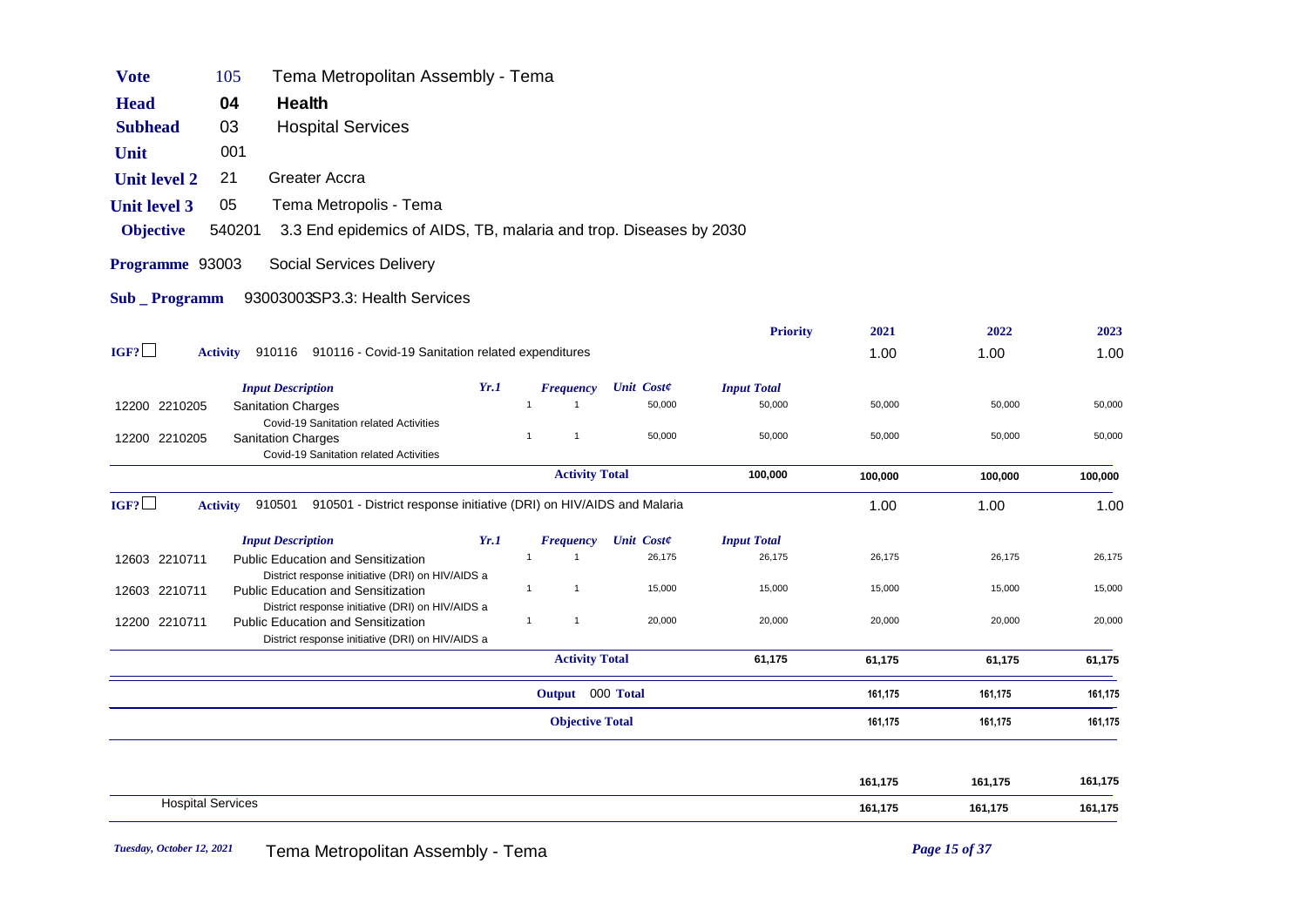**Head Total** 798,139 798,139 798,139 798,139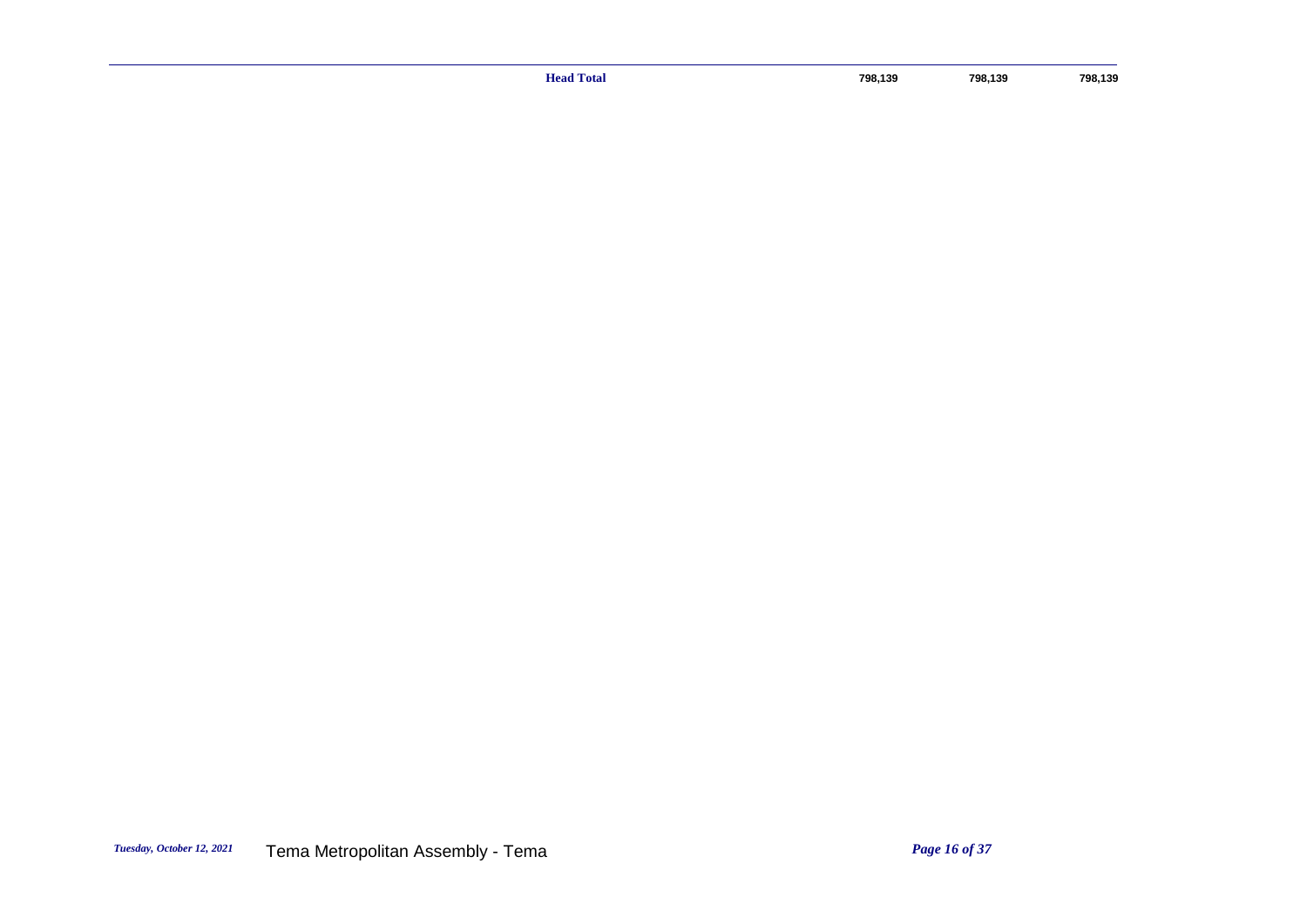| Vote                   | 105    | Tema Metropolitan Assembly - Tema              |
|------------------------|--------|------------------------------------------------|
| <b>Head</b>            | 05     | Waste Management                               |
| <b>Subhead</b>         | 00     | Metro Waste Management Department              |
| Unit                   | 001    |                                                |
| <b>Unit level 2</b>    | 21     | Greater Accra                                  |
| <b>Unit level 3</b>    | 05     | Tema Metropolis - Tema                         |
| <b>Objective</b>       | 210101 | Reduce environmental pollution                 |
| <b>Programme</b> 93005 |        | <b>Environmental and Sanitation Management</b> |

**Sub \_ Programm** 93005002SP5.2: Environmental Protection and Waste Management

|      |                 |                                                                                              |                |                  |                   | <b>Priority</b>    | 2021    | 2022    | 2023    |
|------|-----------------|----------------------------------------------------------------------------------------------|----------------|------------------|-------------------|--------------------|---------|---------|---------|
| IGF? | <b>Activity</b> | 910901<br>910901 - Environmental sanitation Management                                       |                |                  |                   |                    | 1.00    | 1.00    | 1.00    |
|      |                 | <b>Input Description</b>                                                                     | Yr.1           | <b>Frequency</b> | <b>Unit Coste</b> | <b>Input Total</b> |         |         |         |
|      | 13402 2210502   | Maintenance and Repairs - Official Vehicles<br>Maintenance of official Vehicles              | -1             |                  | 40,000            | 40,000             | 40,000  | 40,000  | 40,000  |
|      | 12200 2210502   | Maintenance and Repairs - Official Vehicles<br>Maintennance & Repair of WMD vehicles         | $\mathbf{1}$   | -1               | 200,000           | 200,000            | 200,000 | 200,000 | 200,000 |
|      | 13402 2210101   | <b>Printed Material and Stationery</b><br>Purchase of stationery                             | $\overline{1}$ | $\overline{1}$   | 10,000            | 10,000             | 10,000  | 10,000  | 10,000  |
|      | 13402 2210511   | Local travel cost<br>Internal travel expenses                                                | $\overline{1}$ | $\overline{1}$   | 70,000            | 70,000             | 70,000  | 70,000  | 70,000  |
|      | 13402 2210801   | <b>Local Consultants Fees</b><br>Consultancy fees                                            | -1             | -1               | 400,000           | 400,000            | 400,000 | 400,000 | 400,000 |
|      | 13402 2210711   | <b>Public Education and Sensitization</b><br>Promoting const. & upgrading of domestic toilet | $\overline{1}$ | $\overline{1}$   | 45,700            | 45,700             | 45,700  | 45,700  | 45,700  |
|      | 13402 2210514   | Foreign Travel- Per Diem<br>Foreign Travel- Per Diem                                         | $\mathbf{1}$   | $\overline{1}$   | 50,000            | 50,000             | 50,000  | 50,000  | 50,000  |
|      | 13402 2210517   | Fuel Allocation To Waste Management Depa<br>Fuel for GAMA                                    | $\mathbf{1}$   | -1               | 60,000            | 60,000             | 60,000  | 60,000  | 60,000  |
|      | 13029 2210505   | Running Cost - Official Vehicles<br>Purchase of fuel for running of GASLIP vehicle           | $\mathbf{1}$   | $\overline{1}$   | 50,000            | 50,000             | 50,000  | 50,000  | 50,000  |
|      | 13402 2211101   | <b>Bank Charges</b><br>Bank charges                                                          | -1             | $\mathbf{1}$     | 5,000             | 5,000              | 5,000   | 5,000   | 5,000   |
|      | 12200 2210301   | <b>Cleaning Materials</b><br>Procurement of Petty Tools, detergents and im                   | $\overline{1}$ | $\overline{1}$   | 200,000           | 200,000            | 200,000 | 200,000 | 200,000 |
|      | 12603 2210205   | <b>Sanitation Charges</b><br>Payment for Refuse bins planted along the CB                    | $\overline{1}$ | $\overline{1}$   | 150,000           | 150,000            | 150,000 | 150,000 | 150,000 |
|      | 13029 2210711   | <b>Public Education and Sensitization</b><br>Public education and sensitization on GASSLIP   | $\overline{1}$ |                  | 100,000           | 100,000            | 100,000 | 100,000 | 100,000 |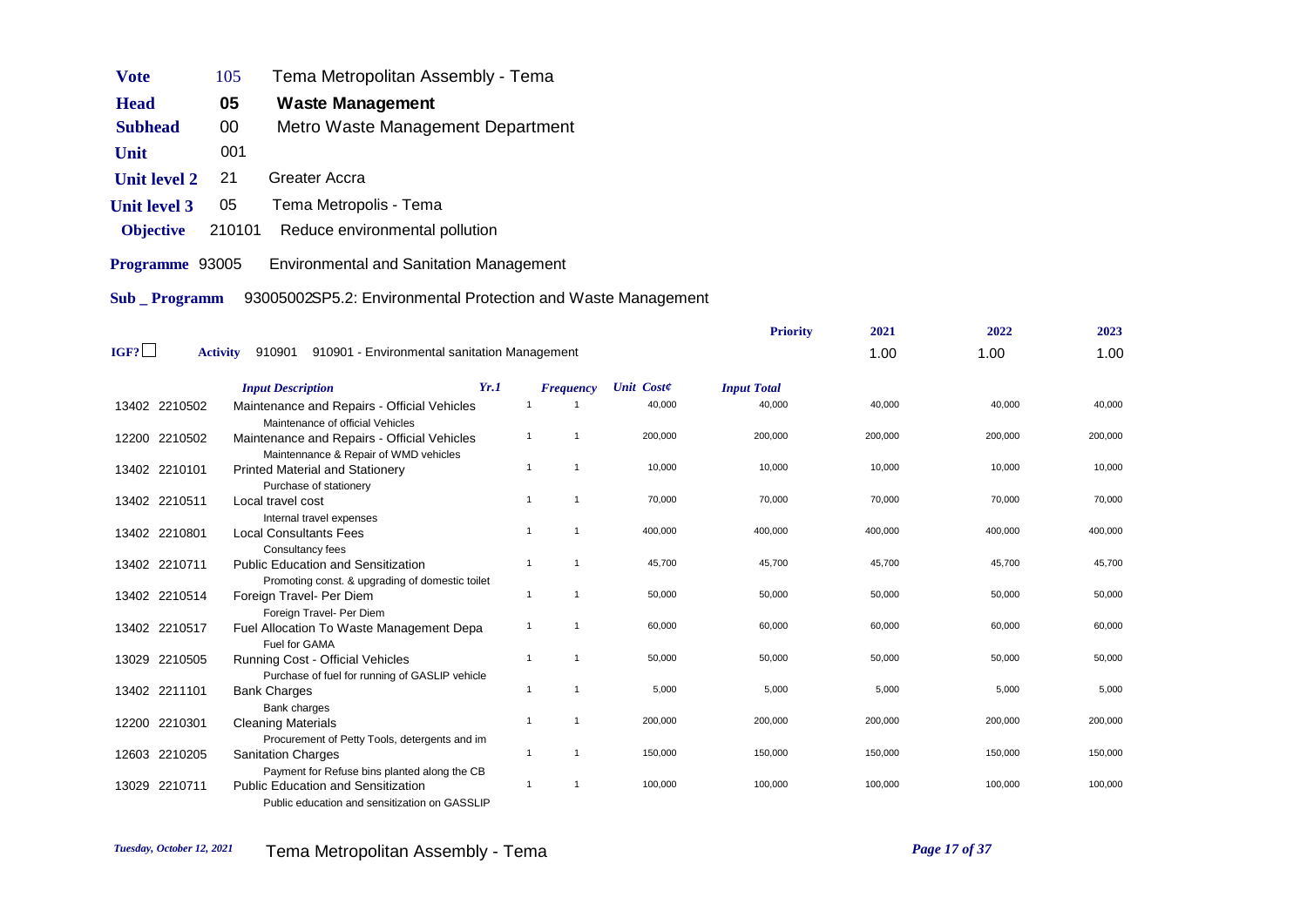|      | 11001 2210205 | <b>Sanitation Charges</b>                                                                                                       | $\mathbf{1}$<br>$\overline{1}$ | 15,000            | 15,000             | 15,000                 | 15,000                 | 15,000    |
|------|---------------|---------------------------------------------------------------------------------------------------------------------------------|--------------------------------|-------------------|--------------------|------------------------|------------------------|-----------|
|      | 12200 2210205 | GOG release for Waste Management Activities<br><b>Sanitation Charges</b>                                                        | $\overline{1}$<br>$\mathbf{1}$ | 20,000            | 20,000             | 20,000                 | 20,000                 | 20,000    |
|      | 12200 2210517 | Facilitate acquisition of Land for the Constructi<br>Fuel Allocation To Waste Management Depa                                   | $\mathbf{1}$<br>$\overline{1}$ | 300,000           | 300,000            | 300,000                | 300,000                | 300,000   |
|      | 13029 2210502 | Fuel Allocation to WMD<br>Maintenance and Repairs - Official Vehicles                                                           | $\mathbf{1}$<br>$\mathbf{1}$   | 50,000            | 50,000             | 50,000                 | 50,000                 | 50,000    |
|      | 13402 2210203 | Maintenance of GASLIP vehicle<br>Telecommunications<br>Telecom charges                                                          | $\mathbf{1}$<br>$\mathbf{1}$   | 10,000            | 10,000             | 10,000                 | 10,000                 | 10,000    |
|      | 13402 2210201 | Electricity charges<br><b>Electricity charges</b>                                                                               | $\mathbf{1}$<br>$\mathbf{1}$   | 20,000            | 20,000             | 20,000                 | 20,000                 | 20,000    |
|      | 11001 2210205 | <b>Sanitation Charges</b><br>Administrative                                                                                     | $\mathbf{1}$<br>$\mathbf{1}$   | 15,000            | 15,000             | 15,000                 | 15,000                 | 15,000    |
|      | 13402 2210606 | Maintenance of General Equipment<br>Maint of office equipment                                                                   | $\mathbf{1}$<br>$\mathbf{1}$   | 20,000            | 20,000             | 20,000                 | 20,000                 | 20,000    |
|      | 13402 2210709 | Seminars/Conferences/Workshops - Domesti<br>Developing a unified regulatory framework for s                                     | $\mathbf{1}$<br>$\mathbf{1}$   | 120,000           | 120,000            | 120,000                | 120,000                | 120,000   |
|      | 13402 2210710 | <b>Staff Development</b><br>Training on the management of sewer and sept                                                        | $\mathbf{1}$<br>$\mathbf{1}$   | 60,000            | 60,000             | 60,000                 | 60,000                 | 60,000    |
|      | 13029 2210709 | Seminars/Conferences/Workshops - Domesti<br>Servicing of meetings, workshops and program                                        | $\mathbf{1}$<br>$\mathbf{1}$   | 100,000           | 100,000            | 100,000                | 100,000                | 100,000   |
|      |               |                                                                                                                                 | <b>Activity Total</b>          |                   | 2,110,700          | 2,110,700              | 2,110,700              | 2,110,700 |
| IGF? |               | <b>Activity</b><br>910902 910902 - Solid waste management                                                                       |                                |                   |                    | 1.00                   | 1.00                   | 1.00      |
|      |               | Yr.1<br><b>Input Description</b>                                                                                                | <b>Frequency</b>               | <b>Unit Coste</b> | <b>Input Total</b> |                        |                        |           |
|      | 12200 2210205 | <b>Sanitation Charges</b>                                                                                                       | $\overline{1}$<br>1            | 130,000           | 130,000            | 130,000                | 130,000                | 130,000   |
|      | 12603 2210205 | Desilting, evacuation of refuse, street sweepin<br><b>Sanitation Charges</b>                                                    | $\mathbf{1}$<br>$\overline{1}$ | 250,000           | 250,000            | 250,000                | 250,000                | 250,000   |
|      | 12200 2210205 | Desilting, evacuation of refuse, street sweepin<br><b>Sanitation Charges</b><br>Desilting, evacuation of refuse, street sweepin | $\mathbf{1}$<br>$\mathbf{1}$   | 1,000,000         | 1,000,000          | 1,000,000              | 1,000,000              | 1,000,000 |
|      |               |                                                                                                                                 | <b>Activity Total</b>          |                   | 1,380,000          | 1,380,000              | 1,380,000              | 1,380,000 |
|      |               |                                                                                                                                 | Output 000 Total               |                   |                    | 3,490,700              | 3,490,700              | 3,490,700 |
|      |               |                                                                                                                                 | <b>Objective Total</b>         |                   |                    | 3,490,700              | 3,490,700              | 3,490,700 |
|      |               |                                                                                                                                 |                                |                   |                    |                        |                        | 3,490,700 |
|      |               | Metro Waste Management Department                                                                                               |                                |                   |                    | 3,490,700<br>3,490,700 | 3,490,700<br>3,490,700 | 3,490,700 |
|      |               |                                                                                                                                 |                                |                   |                    |                        |                        |           |
|      |               |                                                                                                                                 | <b>Head Total</b>              |                   |                    | 3,490,700              | 3,490,700              | 3,490,700 |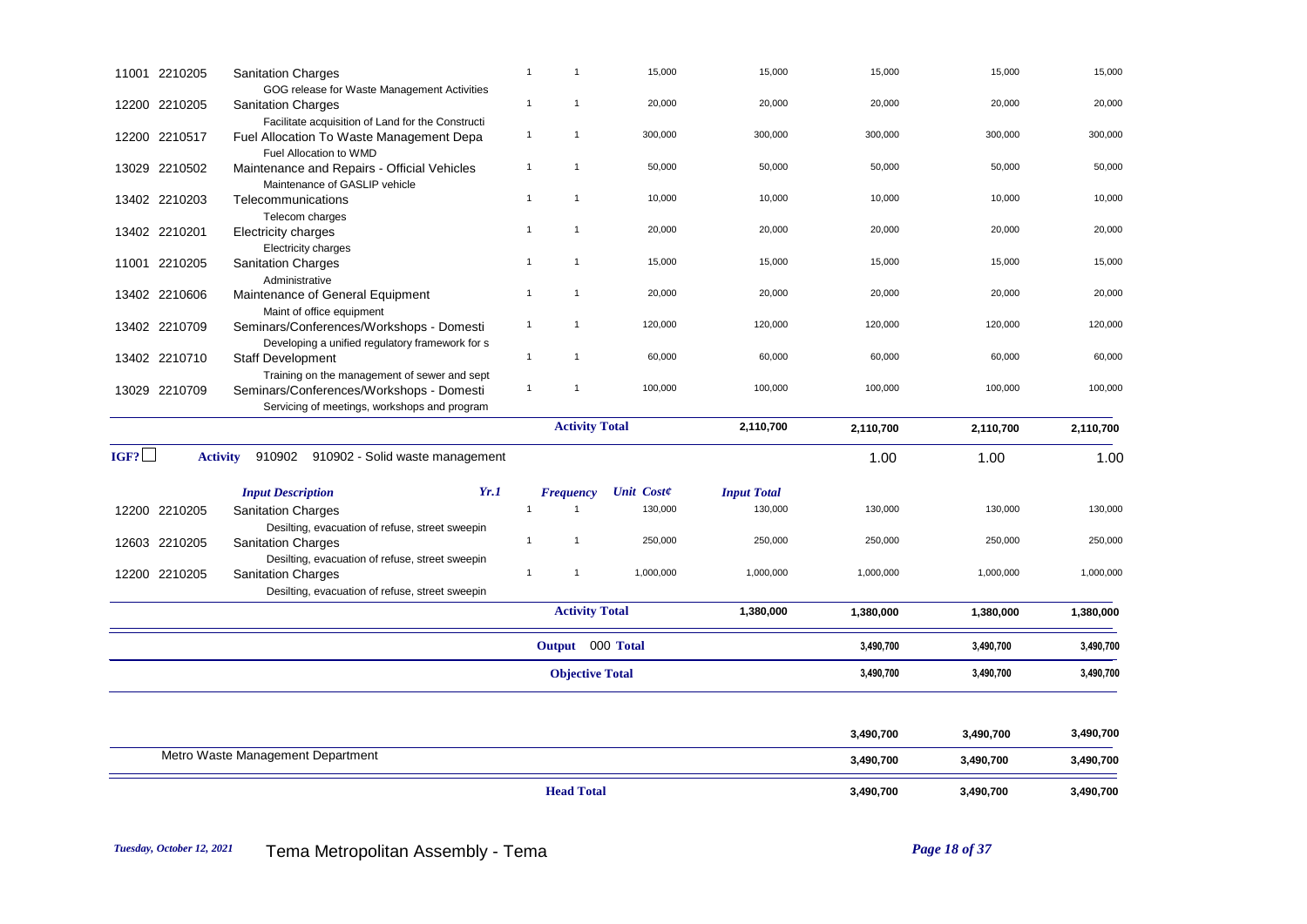| Vote                | 105    | Tema Metropolitan Assembly - Tema                   |
|---------------------|--------|-----------------------------------------------------|
| <b>Head</b>         | 06     | Agriculture                                         |
| <b>Subhead</b>      | 00     | Metro Agriculture Department                        |
| Unit                | 001    |                                                     |
| <b>Unit level 2</b> | 21     | Greater Accra                                       |
| <b>Unit level 3</b> | 05     | Tema Metropolis - Tema                              |
| <b>Objective</b>    | 550201 | 2.1 End hunger and ensure access to sufficient food |
| Programme 93004     |        | Economic Development                                |
| <b>Sub</b> Programm |        | 93004003SP4.3:Agricultural Development              |

|       |                 |                                                                                                                                           |                |                  |                   | <b>Priority</b>    | 2021   | 2022   | 2023   |
|-------|-----------------|-------------------------------------------------------------------------------------------------------------------------------------------|----------------|------------------|-------------------|--------------------|--------|--------|--------|
| IGF?  | <b>Activity</b> | 910301<br>910301 - Extension Services                                                                                                     |                |                  |                   |                    | 1.00   | 1.00   | 1.00   |
|       |                 | <b>Input Description</b>                                                                                                                  | Yr.1           | <b>Frequency</b> | <b>Unit Coste</b> | <b>Input Total</b> |        |        |        |
|       | 12603 2210709   | Seminars/Conferences/Workshops - Domesti                                                                                                  | -1             |                  | 50,000            | 50,000             | 50,000 | 50,000 | 50,000 |
|       | 11001 2210709   | Facilitate the implementation "Planting for Foo<br>Seminars/Conferences/Workshops - Domesti<br>GoG release for Agric Activities           | $\mathbf{1}$   | $\overline{1}$   | 16,000            | 16,000             | 16,000 | 16,000 | 16,000 |
|       | 13132 2210709   | Seminars/Conferences/Workshops - Domesti                                                                                                  | $\mathbf{1}$   | $\overline{1}$   | 9,860             | 9,860              | 9,860  | 9,860  | 9,860  |
|       | 12200 2210709   | Organise Twelve (12) monthly Management an<br>Seminars/Conferences/Workshops - Domesti                                                    | $\mathbf{1}$   | $\overline{1}$   | 12,736            | 12,736             | 12,736 | 12,736 | 12,736 |
| 11001 | 2210709         | home/farm visits to dessiminate improved tech<br>Seminars/Conferences/Workshops - Domesti                                                 | $\mathbf{1}$   | $\mathbf{1}$     | 3,880             | 3,880              | 3,880  | 3,880  | 3,880  |
| 11001 | 2210711         | Organise twelve monthly (12) monthly manage<br><b>Public Education and Sensitization</b>                                                  | $\mathbf{1}$   | $\overline{1}$   | 2,170             | 2,170              | 2,170  | 2,170  | 2,170  |
|       | 13132 2210709   | Sensitise 30 onion farmers on the managemen<br>Seminars/Conferences/Workshops - Domesti<br>Supervise the formation and strengthening of f | $\mathbf{1}$   | $\overline{1}$   | 4,500             | 4,500              | 4,500  | 4,500  | 4,500  |
|       | 13132 2210711   | <b>Public Education and Sensitization</b>                                                                                                 | $\mathbf{1}$   | $\overline{1}$   | 27,000            | 27,000             | 27,000 | 27,000 | 27,000 |
|       | 13132 2210502   | Organise Reseach Extension Linkage Committ<br>Maintenance and Repairs - Official Vehicles<br>maint of Vehicles and Motor                  | $\mathbf{1}$   | -1               | 5,580             | 5,580              | 5,580  | 5,580  | 5,580  |
| 11001 | 2210711         | <b>Public Education and Sensitization</b>                                                                                                 | -1             | -1               | 7.812             | 7.812              | 7.812  | 7.812  | 7,812  |
|       | 13132 2210203   | Monitor retail shops under Planting for Food Jo<br>Telecommunications                                                                     | $\overline{1}$ | $\overline{1}$   | 6,000             | 6,000              | 6,000  | 6,000  | 6,000  |
|       | 13132 2210203   | Telecommunication<br>Telecommunications                                                                                                   | -1             | $\overline{1}$   | 3,980             | 3,980              | 3,980  | 3,980  | 3,980  |
|       | 13132 2210202   | Telecommunication services to facilitate Electr<br>Water<br><b>Payment of Water Bills</b>                                                 | $\overline{1}$ | $\overline{1}$   | 1,200             | 1,200              | 1,200  | 1,200  | 1,200  |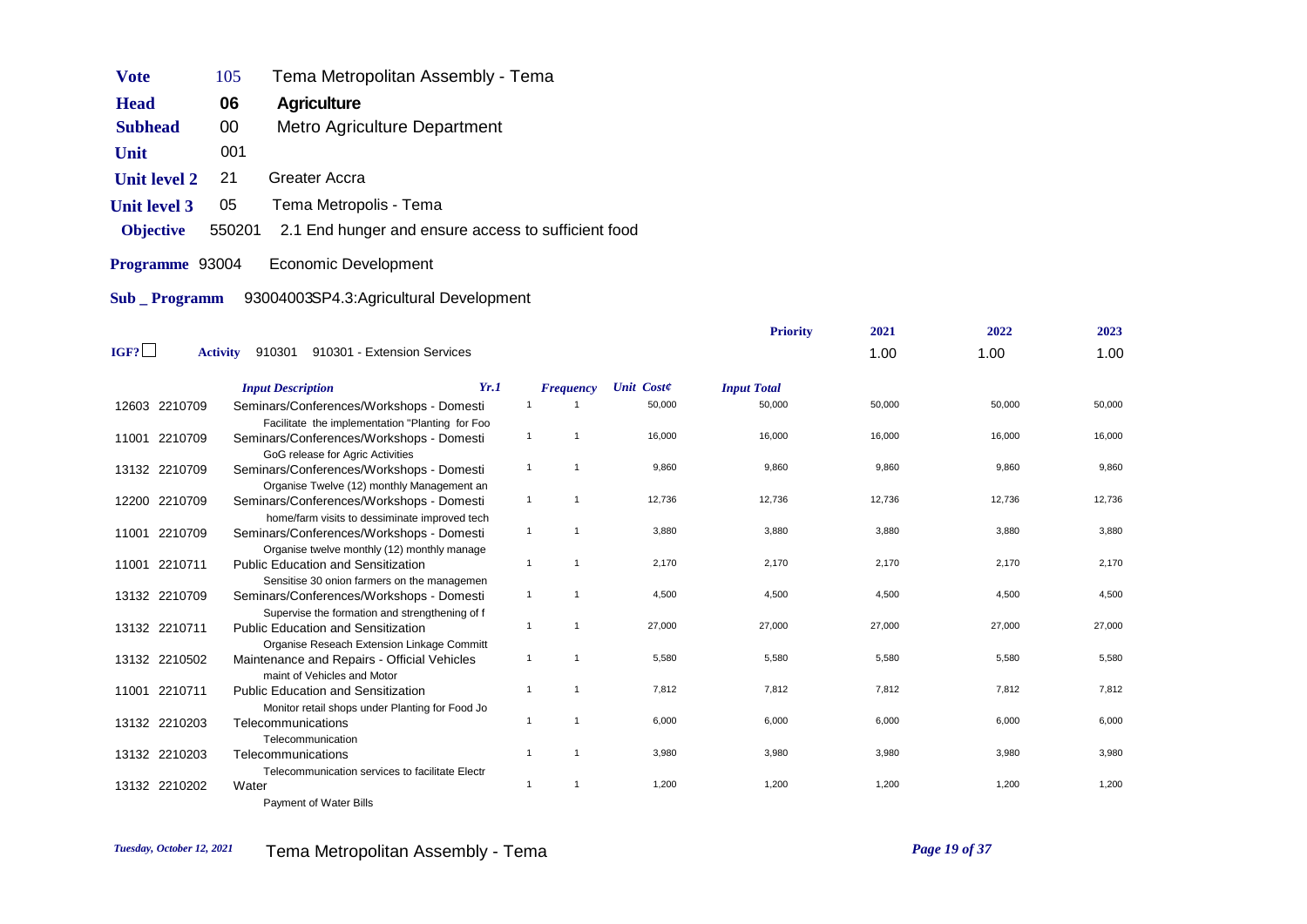| 1,200<br>1,200<br>1,200<br>1,200<br>$\mathbf{1}$<br>$\mathbf{1}$<br>13132 2210201<br>Electricity charges<br>Payment of Electricity charges<br>$\mathbf{1}$<br>12,736<br>12,736<br>12,736<br>12,736<br>12200 2210709<br>$\mathbf{1}$<br>Seminars/Conferences/Workshops - Domesti<br>home/farm visits to dessiminate improved tech<br>7,800<br>7,800<br>7,800<br>7,800<br>$\overline{1}$<br>$\overline{1}$<br>13132 2211304<br>Insurance of Vehicles<br>Insurance -Official Vehicle<br>9,000<br>9,000<br>9,000<br>9,000<br>13132 2210101<br>$\mathbf{1}$<br>$\mathbf{1}$<br><b>Printed Material and Stationery</b><br>Printed Material & Stationery<br>39,028<br>39,028<br>39,028<br>39,028<br>$\overline{1}$<br>$\mathbf{1}$<br>13132 2210709<br>Seminars/Conferences/Workshops - Domesti<br>Supervise the formation and strengthening of f<br>$\overline{1}$<br>$\mathbf{1}$<br>1,000<br>1,000<br>1,000<br>1,000<br>13132 2210101<br><b>Printed Material and Stationery</b><br><b>Printed Material &amp; Stationery</b><br>60,000<br>60,000<br>$\mathbf{1}$<br>60,000<br>60,000<br>12200 2210711<br><b>Public Education and Sensitization</b><br>Organise field inspection for selection of 2020<br>1,815<br>1,815<br>$\mathbf{1}$<br>1,815<br>1,815<br>13132 2210502<br>Maintenance and Repairs - Official Vehicles<br>-1<br>maint of Vehicles and Motor<br>$\mathbf{1}$<br>$\mathbf{1}$<br>12,700<br>12,700<br>12,700<br>12,700<br>11001 2210603<br>Repairs of Office Buildings<br>Repair and maintenance of office building and<br>5,290<br>5,290<br>5,290<br>5,290<br>13132 2210711<br><b>Public Education and Sensitization</b><br>Organise Reseach Extension Linkage Committ<br><b>Activity Total</b><br>304,133<br>304,133<br>304,133<br>IGF?<br>910302 910302 - Surveillance and Management of Diseases and Pests<br><b>Activity</b><br>1.00<br>1.00<br>Yr.1<br><b>Input Description</b><br><b>Unit Coste</b><br><b>Input Total</b><br><b>Frequency</b><br>3,000<br>$\overline{1}$<br>3,000<br>3,000<br>3,000<br>12200 2210711<br><b>Public Education and Sensitization</b><br>Vaccinate against livestock disease and rabies<br>3,500<br>3,500<br>3,500<br>3,500<br>$\mathbf{1}$<br>$\mathbf{1}$<br>13132 2210709<br>Seminars/Conferences/Workshops - Domesti<br>Carry out active surveillance of animal disease<br>3,500<br>3,500<br>3,500<br>3,500<br>$\mathbf{1}$<br>$\mathbf{1}$<br>13132 2210709<br>Seminars/Conferences/Workshops - Domesti<br>Carry out active surveillance of animal disease<br><b>Activity Total</b><br>10,000<br>10,000<br>10,000<br>IGF?<br>910304<br><b>Activity</b><br>910304 - Agricultural Research and Demonstration Farms<br>1.00<br>1.00<br>Yr.1<br><b>Input Description</b><br>Unit Coste<br><b>Input Total</b><br><b>Frequency</b><br>$\mathbf{1}$<br>16,000<br>16,000<br>16,000<br>16,000<br>13132 2210709<br>Seminars/Conferences/Workshops - Domesti<br>$\mathbf{1}$<br>Establish tree plant nursery for demonstrations<br>4,900<br>4,900<br>4,900<br>4,900<br>13132 2210709<br>Seminars/Conferences/Workshops - Domesti<br>$\mathbf 1$<br>Establish tree plant nursery for demonstrations<br><b>Activity Total</b><br>20,900<br>20,900<br>20,900<br>Output 000 Total<br>335,033<br>335,033 | 13132 2210711 | <b>Public Education and Sensitization</b><br>Organise training for twenty (20) livestock farm |  | 2,847 | 2,847 | 2,847 | 2,847 | 2,847   |
|---------------------------------------------------------------------------------------------------------------------------------------------------------------------------------------------------------------------------------------------------------------------------------------------------------------------------------------------------------------------------------------------------------------------------------------------------------------------------------------------------------------------------------------------------------------------------------------------------------------------------------------------------------------------------------------------------------------------------------------------------------------------------------------------------------------------------------------------------------------------------------------------------------------------------------------------------------------------------------------------------------------------------------------------------------------------------------------------------------------------------------------------------------------------------------------------------------------------------------------------------------------------------------------------------------------------------------------------------------------------------------------------------------------------------------------------------------------------------------------------------------------------------------------------------------------------------------------------------------------------------------------------------------------------------------------------------------------------------------------------------------------------------------------------------------------------------------------------------------------------------------------------------------------------------------------------------------------------------------------------------------------------------------------------------------------------------------------------------------------------------------------------------------------------------------------------------------------------------------------------------------------------------------------------------------------------------------------------------------------------------------------------------------------------------------------------------------------------------------------------------------------------------------------------------------------------------------------------------------------------------------------------------------------------------------------------------------------------------------------------------------------------------------------------------------------------------------------------------------------------------------------------------------------------------------------------------------------------------------------------------------------------------------------------------------------------------------------------------------------------------------------------------------------------------------------------------------------------------------------------|---------------|-----------------------------------------------------------------------------------------------|--|-------|-------|-------|-------|---------|
|                                                                                                                                                                                                                                                                                                                                                                                                                                                                                                                                                                                                                                                                                                                                                                                                                                                                                                                                                                                                                                                                                                                                                                                                                                                                                                                                                                                                                                                                                                                                                                                                                                                                                                                                                                                                                                                                                                                                                                                                                                                                                                                                                                                                                                                                                                                                                                                                                                                                                                                                                                                                                                                                                                                                                                                                                                                                                                                                                                                                                                                                                                                                                                                                                                             |               |                                                                                               |  |       |       |       |       | 1,200   |
|                                                                                                                                                                                                                                                                                                                                                                                                                                                                                                                                                                                                                                                                                                                                                                                                                                                                                                                                                                                                                                                                                                                                                                                                                                                                                                                                                                                                                                                                                                                                                                                                                                                                                                                                                                                                                                                                                                                                                                                                                                                                                                                                                                                                                                                                                                                                                                                                                                                                                                                                                                                                                                                                                                                                                                                                                                                                                                                                                                                                                                                                                                                                                                                                                                             |               |                                                                                               |  |       |       |       |       | 12,736  |
|                                                                                                                                                                                                                                                                                                                                                                                                                                                                                                                                                                                                                                                                                                                                                                                                                                                                                                                                                                                                                                                                                                                                                                                                                                                                                                                                                                                                                                                                                                                                                                                                                                                                                                                                                                                                                                                                                                                                                                                                                                                                                                                                                                                                                                                                                                                                                                                                                                                                                                                                                                                                                                                                                                                                                                                                                                                                                                                                                                                                                                                                                                                                                                                                                                             |               |                                                                                               |  |       |       |       |       | 7,800   |
|                                                                                                                                                                                                                                                                                                                                                                                                                                                                                                                                                                                                                                                                                                                                                                                                                                                                                                                                                                                                                                                                                                                                                                                                                                                                                                                                                                                                                                                                                                                                                                                                                                                                                                                                                                                                                                                                                                                                                                                                                                                                                                                                                                                                                                                                                                                                                                                                                                                                                                                                                                                                                                                                                                                                                                                                                                                                                                                                                                                                                                                                                                                                                                                                                                             |               |                                                                                               |  |       |       |       |       | 9,000   |
|                                                                                                                                                                                                                                                                                                                                                                                                                                                                                                                                                                                                                                                                                                                                                                                                                                                                                                                                                                                                                                                                                                                                                                                                                                                                                                                                                                                                                                                                                                                                                                                                                                                                                                                                                                                                                                                                                                                                                                                                                                                                                                                                                                                                                                                                                                                                                                                                                                                                                                                                                                                                                                                                                                                                                                                                                                                                                                                                                                                                                                                                                                                                                                                                                                             |               |                                                                                               |  |       |       |       |       | 39,028  |
|                                                                                                                                                                                                                                                                                                                                                                                                                                                                                                                                                                                                                                                                                                                                                                                                                                                                                                                                                                                                                                                                                                                                                                                                                                                                                                                                                                                                                                                                                                                                                                                                                                                                                                                                                                                                                                                                                                                                                                                                                                                                                                                                                                                                                                                                                                                                                                                                                                                                                                                                                                                                                                                                                                                                                                                                                                                                                                                                                                                                                                                                                                                                                                                                                                             |               |                                                                                               |  |       |       |       |       | 1,000   |
|                                                                                                                                                                                                                                                                                                                                                                                                                                                                                                                                                                                                                                                                                                                                                                                                                                                                                                                                                                                                                                                                                                                                                                                                                                                                                                                                                                                                                                                                                                                                                                                                                                                                                                                                                                                                                                                                                                                                                                                                                                                                                                                                                                                                                                                                                                                                                                                                                                                                                                                                                                                                                                                                                                                                                                                                                                                                                                                                                                                                                                                                                                                                                                                                                                             |               |                                                                                               |  |       |       |       |       | 60,000  |
|                                                                                                                                                                                                                                                                                                                                                                                                                                                                                                                                                                                                                                                                                                                                                                                                                                                                                                                                                                                                                                                                                                                                                                                                                                                                                                                                                                                                                                                                                                                                                                                                                                                                                                                                                                                                                                                                                                                                                                                                                                                                                                                                                                                                                                                                                                                                                                                                                                                                                                                                                                                                                                                                                                                                                                                                                                                                                                                                                                                                                                                                                                                                                                                                                                             |               |                                                                                               |  |       |       |       |       | 1,815   |
|                                                                                                                                                                                                                                                                                                                                                                                                                                                                                                                                                                                                                                                                                                                                                                                                                                                                                                                                                                                                                                                                                                                                                                                                                                                                                                                                                                                                                                                                                                                                                                                                                                                                                                                                                                                                                                                                                                                                                                                                                                                                                                                                                                                                                                                                                                                                                                                                                                                                                                                                                                                                                                                                                                                                                                                                                                                                                                                                                                                                                                                                                                                                                                                                                                             |               |                                                                                               |  |       |       |       |       | 12,700  |
|                                                                                                                                                                                                                                                                                                                                                                                                                                                                                                                                                                                                                                                                                                                                                                                                                                                                                                                                                                                                                                                                                                                                                                                                                                                                                                                                                                                                                                                                                                                                                                                                                                                                                                                                                                                                                                                                                                                                                                                                                                                                                                                                                                                                                                                                                                                                                                                                                                                                                                                                                                                                                                                                                                                                                                                                                                                                                                                                                                                                                                                                                                                                                                                                                                             |               |                                                                                               |  |       |       |       |       | 5,290   |
|                                                                                                                                                                                                                                                                                                                                                                                                                                                                                                                                                                                                                                                                                                                                                                                                                                                                                                                                                                                                                                                                                                                                                                                                                                                                                                                                                                                                                                                                                                                                                                                                                                                                                                                                                                                                                                                                                                                                                                                                                                                                                                                                                                                                                                                                                                                                                                                                                                                                                                                                                                                                                                                                                                                                                                                                                                                                                                                                                                                                                                                                                                                                                                                                                                             |               |                                                                                               |  |       |       |       |       | 304,133 |
|                                                                                                                                                                                                                                                                                                                                                                                                                                                                                                                                                                                                                                                                                                                                                                                                                                                                                                                                                                                                                                                                                                                                                                                                                                                                                                                                                                                                                                                                                                                                                                                                                                                                                                                                                                                                                                                                                                                                                                                                                                                                                                                                                                                                                                                                                                                                                                                                                                                                                                                                                                                                                                                                                                                                                                                                                                                                                                                                                                                                                                                                                                                                                                                                                                             |               |                                                                                               |  |       |       |       |       | 1.00    |
|                                                                                                                                                                                                                                                                                                                                                                                                                                                                                                                                                                                                                                                                                                                                                                                                                                                                                                                                                                                                                                                                                                                                                                                                                                                                                                                                                                                                                                                                                                                                                                                                                                                                                                                                                                                                                                                                                                                                                                                                                                                                                                                                                                                                                                                                                                                                                                                                                                                                                                                                                                                                                                                                                                                                                                                                                                                                                                                                                                                                                                                                                                                                                                                                                                             |               |                                                                                               |  |       |       |       |       |         |
|                                                                                                                                                                                                                                                                                                                                                                                                                                                                                                                                                                                                                                                                                                                                                                                                                                                                                                                                                                                                                                                                                                                                                                                                                                                                                                                                                                                                                                                                                                                                                                                                                                                                                                                                                                                                                                                                                                                                                                                                                                                                                                                                                                                                                                                                                                                                                                                                                                                                                                                                                                                                                                                                                                                                                                                                                                                                                                                                                                                                                                                                                                                                                                                                                                             |               |                                                                                               |  |       |       |       |       | 3,000   |
|                                                                                                                                                                                                                                                                                                                                                                                                                                                                                                                                                                                                                                                                                                                                                                                                                                                                                                                                                                                                                                                                                                                                                                                                                                                                                                                                                                                                                                                                                                                                                                                                                                                                                                                                                                                                                                                                                                                                                                                                                                                                                                                                                                                                                                                                                                                                                                                                                                                                                                                                                                                                                                                                                                                                                                                                                                                                                                                                                                                                                                                                                                                                                                                                                                             |               |                                                                                               |  |       |       |       |       | 3,500   |
|                                                                                                                                                                                                                                                                                                                                                                                                                                                                                                                                                                                                                                                                                                                                                                                                                                                                                                                                                                                                                                                                                                                                                                                                                                                                                                                                                                                                                                                                                                                                                                                                                                                                                                                                                                                                                                                                                                                                                                                                                                                                                                                                                                                                                                                                                                                                                                                                                                                                                                                                                                                                                                                                                                                                                                                                                                                                                                                                                                                                                                                                                                                                                                                                                                             |               |                                                                                               |  |       |       |       |       | 3.500   |
|                                                                                                                                                                                                                                                                                                                                                                                                                                                                                                                                                                                                                                                                                                                                                                                                                                                                                                                                                                                                                                                                                                                                                                                                                                                                                                                                                                                                                                                                                                                                                                                                                                                                                                                                                                                                                                                                                                                                                                                                                                                                                                                                                                                                                                                                                                                                                                                                                                                                                                                                                                                                                                                                                                                                                                                                                                                                                                                                                                                                                                                                                                                                                                                                                                             |               |                                                                                               |  |       |       |       |       | 10,000  |
|                                                                                                                                                                                                                                                                                                                                                                                                                                                                                                                                                                                                                                                                                                                                                                                                                                                                                                                                                                                                                                                                                                                                                                                                                                                                                                                                                                                                                                                                                                                                                                                                                                                                                                                                                                                                                                                                                                                                                                                                                                                                                                                                                                                                                                                                                                                                                                                                                                                                                                                                                                                                                                                                                                                                                                                                                                                                                                                                                                                                                                                                                                                                                                                                                                             |               |                                                                                               |  |       |       |       |       | 1.00    |
|                                                                                                                                                                                                                                                                                                                                                                                                                                                                                                                                                                                                                                                                                                                                                                                                                                                                                                                                                                                                                                                                                                                                                                                                                                                                                                                                                                                                                                                                                                                                                                                                                                                                                                                                                                                                                                                                                                                                                                                                                                                                                                                                                                                                                                                                                                                                                                                                                                                                                                                                                                                                                                                                                                                                                                                                                                                                                                                                                                                                                                                                                                                                                                                                                                             |               |                                                                                               |  |       |       |       |       |         |
|                                                                                                                                                                                                                                                                                                                                                                                                                                                                                                                                                                                                                                                                                                                                                                                                                                                                                                                                                                                                                                                                                                                                                                                                                                                                                                                                                                                                                                                                                                                                                                                                                                                                                                                                                                                                                                                                                                                                                                                                                                                                                                                                                                                                                                                                                                                                                                                                                                                                                                                                                                                                                                                                                                                                                                                                                                                                                                                                                                                                                                                                                                                                                                                                                                             |               |                                                                                               |  |       |       |       |       | 16,000  |
|                                                                                                                                                                                                                                                                                                                                                                                                                                                                                                                                                                                                                                                                                                                                                                                                                                                                                                                                                                                                                                                                                                                                                                                                                                                                                                                                                                                                                                                                                                                                                                                                                                                                                                                                                                                                                                                                                                                                                                                                                                                                                                                                                                                                                                                                                                                                                                                                                                                                                                                                                                                                                                                                                                                                                                                                                                                                                                                                                                                                                                                                                                                                                                                                                                             |               |                                                                                               |  |       |       |       |       | 4,900   |
|                                                                                                                                                                                                                                                                                                                                                                                                                                                                                                                                                                                                                                                                                                                                                                                                                                                                                                                                                                                                                                                                                                                                                                                                                                                                                                                                                                                                                                                                                                                                                                                                                                                                                                                                                                                                                                                                                                                                                                                                                                                                                                                                                                                                                                                                                                                                                                                                                                                                                                                                                                                                                                                                                                                                                                                                                                                                                                                                                                                                                                                                                                                                                                                                                                             |               |                                                                                               |  |       |       |       |       | 20,900  |
|                                                                                                                                                                                                                                                                                                                                                                                                                                                                                                                                                                                                                                                                                                                                                                                                                                                                                                                                                                                                                                                                                                                                                                                                                                                                                                                                                                                                                                                                                                                                                                                                                                                                                                                                                                                                                                                                                                                                                                                                                                                                                                                                                                                                                                                                                                                                                                                                                                                                                                                                                                                                                                                                                                                                                                                                                                                                                                                                                                                                                                                                                                                                                                                                                                             |               |                                                                                               |  |       |       |       |       | 335,033 |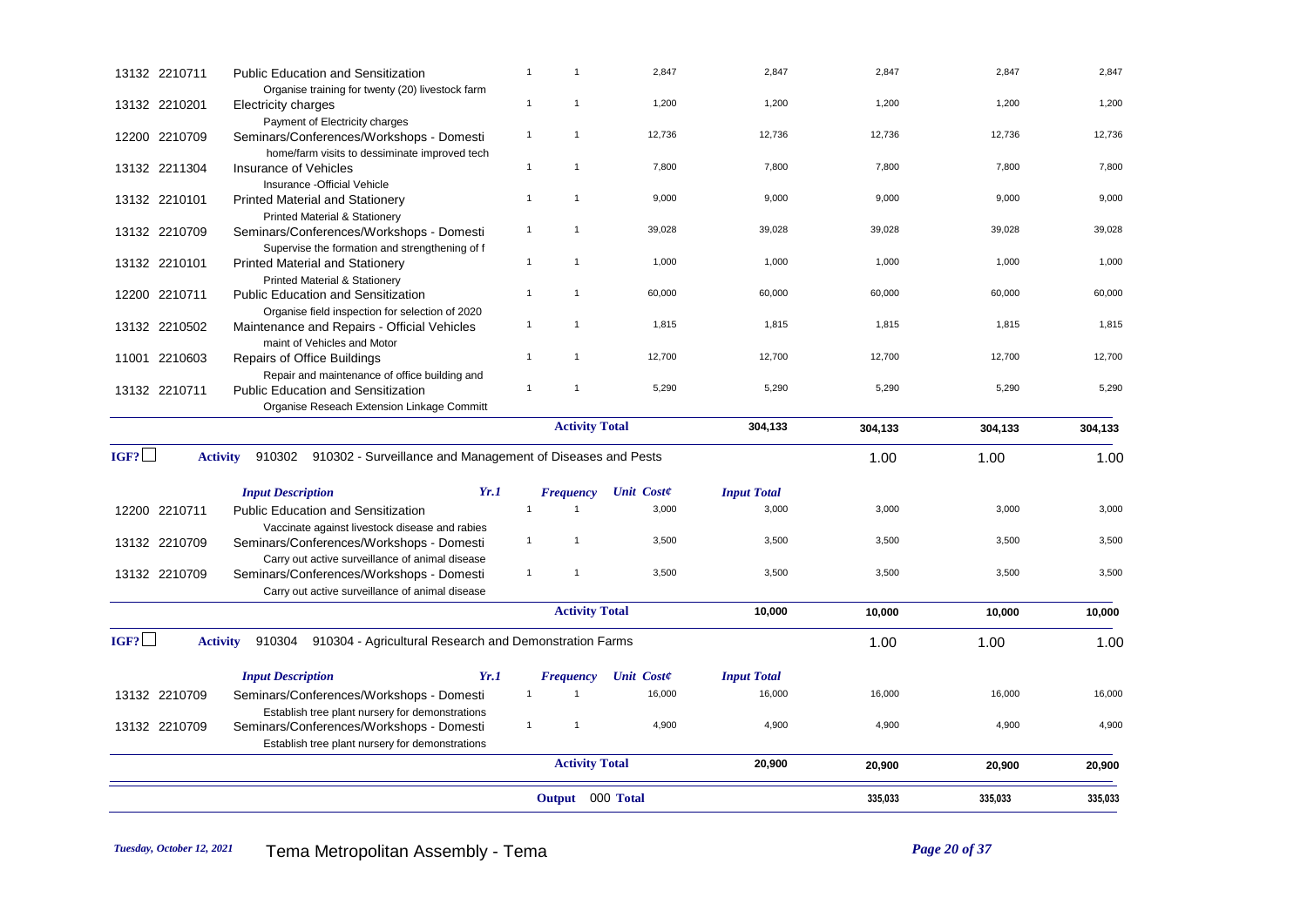|                              | <b>Objective Total</b> | 335,033 | 335,033 | 335,033 |
|------------------------------|------------------------|---------|---------|---------|
|                              |                        |         |         |         |
|                              |                        | 335,033 | 335,033 | 335,033 |
| Metro Agriculture Department |                        | 335,033 | 335,033 | 335,033 |
|                              | <b>Head Total</b>      | 335,033 | 335,033 | 335,033 |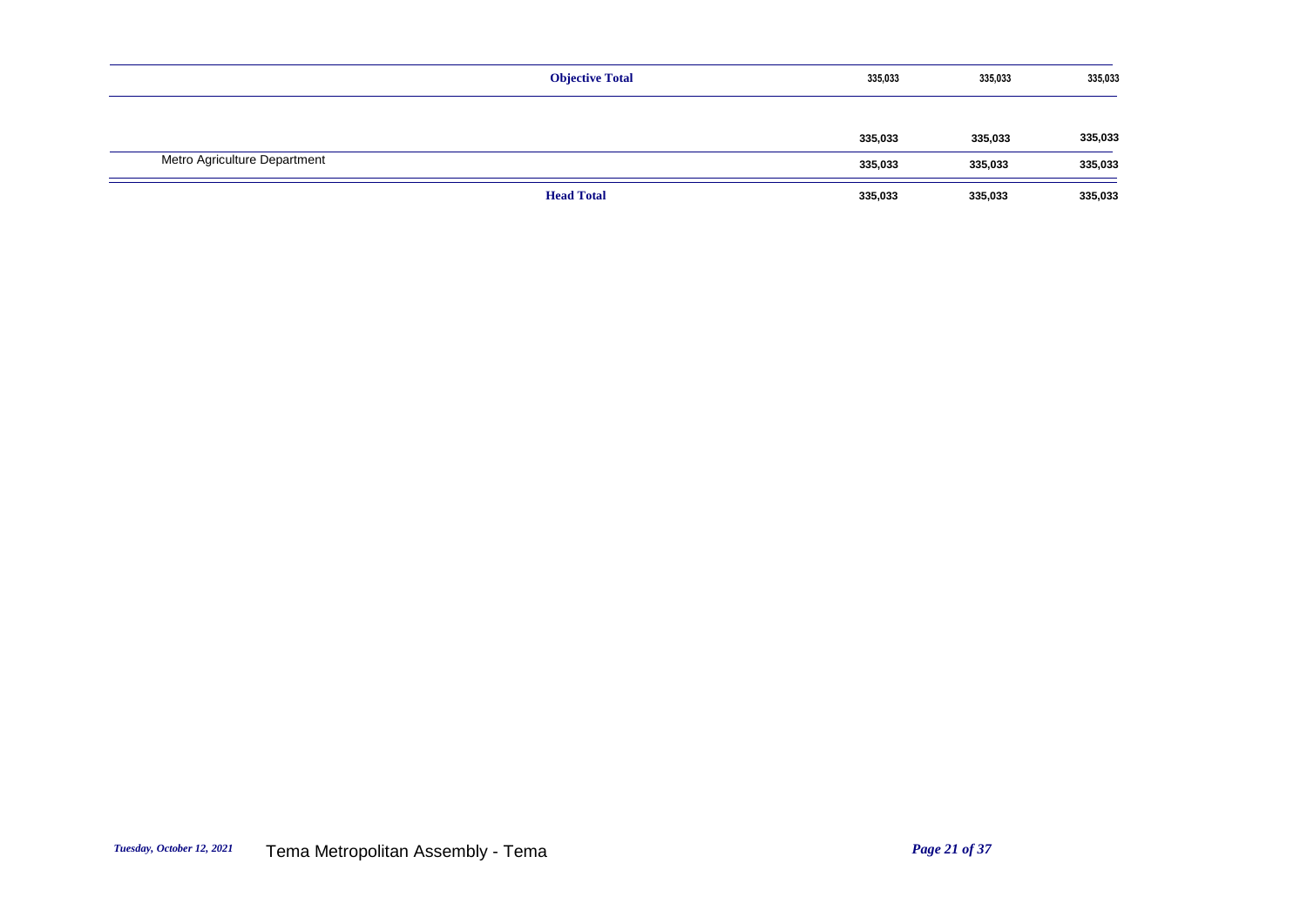|                     |                                                                                            |      | <b>Objective Total</b>           |                      |                              | 208,120 | 208,120 | 208,120 |
|---------------------|--------------------------------------------------------------------------------------------|------|----------------------------------|----------------------|------------------------------|---------|---------|---------|
|                     |                                                                                            |      | Output 000 Total                 |                      |                              | 208,120 | 208,120 | 208,120 |
|                     |                                                                                            |      | <b>Activity Total</b>            |                      | 100,000                      | 100,000 | 100,000 | 100,000 |
| 12603 2821018       | <b>Civic Numbering/Street Naming</b><br>Ground truthing, Property numbering, Signages      |      | $\mathbf{1}$<br>$\overline{1}$   | 50,000               | 50,000                       | 50,000  | 50,000  | 50,000  |
| 12200 2821018       | <b>Civic Numbering/Street Naming</b><br>Ground truthing, Property numbering, Signages      |      |                                  |                      |                              |         |         |         |
|                     | <b>Input Description</b>                                                                   | Yr.1 | <b>Frequency</b><br>$\mathbf{1}$ | Unit Coste<br>50,000 | <b>Input Total</b><br>50,000 | 50,000  | 50,000  | 50,000  |
| IGF?                | 911003 911003 - Street Naming and Property Addressing System<br><b>Activity</b>            |      |                                  |                      |                              | 1.00    | 1.00    | 1.00    |
|                     |                                                                                            |      | <b>Activity Total</b>            |                      | 108,120                      | 108,120 | 108,120 | 108,120 |
|                     | Development of base maps, procurement of s                                                 |      |                                  |                      |                              |         |         |         |
| 11001 2210505       | GOG release for Physical Planning Activities<br>Running Cost - Official Vehicles           |      | $\mathbf{1}$<br>$\mathbf{1}$     | 15,400               | 15,400                       | 15,400  | 15,400  | 15,400  |
| 11001 2210709       | Cost of As-built plans preparation for Tema Co<br>Seminars/Conferences/Workshops - Domesti |      | $\mathbf{1}$<br>-1               | 30,000               | 30,000                       | 30,000  | 30,000  | 30,000  |
| 12200 2210709       | Seminars/Conferences/Workshops - Domesti                                                   |      | $\mathbf{1}$<br>$\mathbf{1}$     | 50,000               | 50,000                       | 50,000  | 50,000  | 50,000  |
| 11001 2210709       | Seminars/Conferences/Workshops - Domesti<br>Development of base maps, procurement of s     |      | $\mathbf{1}$<br>$\mathbf{1}$     | 12,720               | 12,720                       | 12,720  | 12,720  | 12,720  |
|                     | <b>Input Description</b>                                                                   | Yr.1 | <b>Frequency</b>                 | <b>Unit Coste</b>    | <b>Input Total</b>           |         |         |         |
| IGF?                | Activity 911002 911002 - Land use and Spatial planning                                     |      |                                  |                      |                              | 1.00    | 1.00    | 1.00    |
|                     |                                                                                            |      |                                  |                      | <b>Priority</b>              | 2021    | 2022    | 2023    |
| Sub _ Programm      | 93002003SP2.3: Physical and Spatial Planning Development                                   |      |                                  |                      |                              |         |         |         |
| Programme 93002     | Infrastructure Delivery and Management                                                     |      |                                  |                      |                              |         |         |         |
| <b>Objective</b>    | 310102<br>11.3 Enhance inclusive urbanization & capacity for settlement planning           |      |                                  |                      |                              |         |         |         |
| <b>Unit level 3</b> | Tema Metropolis - Tema<br>05                                                               |      |                                  |                      |                              |         |         |         |
| <b>Unit level 2</b> | <b>Greater Accra</b><br>21                                                                 |      |                                  |                      |                              |         |         |         |
|                     |                                                                                            |      |                                  |                      |                              |         |         |         |
| Unit                | 001                                                                                        |      |                                  |                      |                              |         |         |         |
| <b>Subhead</b>      | <b>Physical Planning</b><br>Town and Country Planning<br>02                                |      |                                  |                      |                              |         |         |         |
| <b>Head</b>         | 07                                                                                         |      |                                  |                      |                              |         |         |         |
| <b>Vote</b>         | Tema Metropolitan Assembly - Tema<br>105                                                   |      |                                  |                      |                              |         |         |         |

208,120 208,120 208,120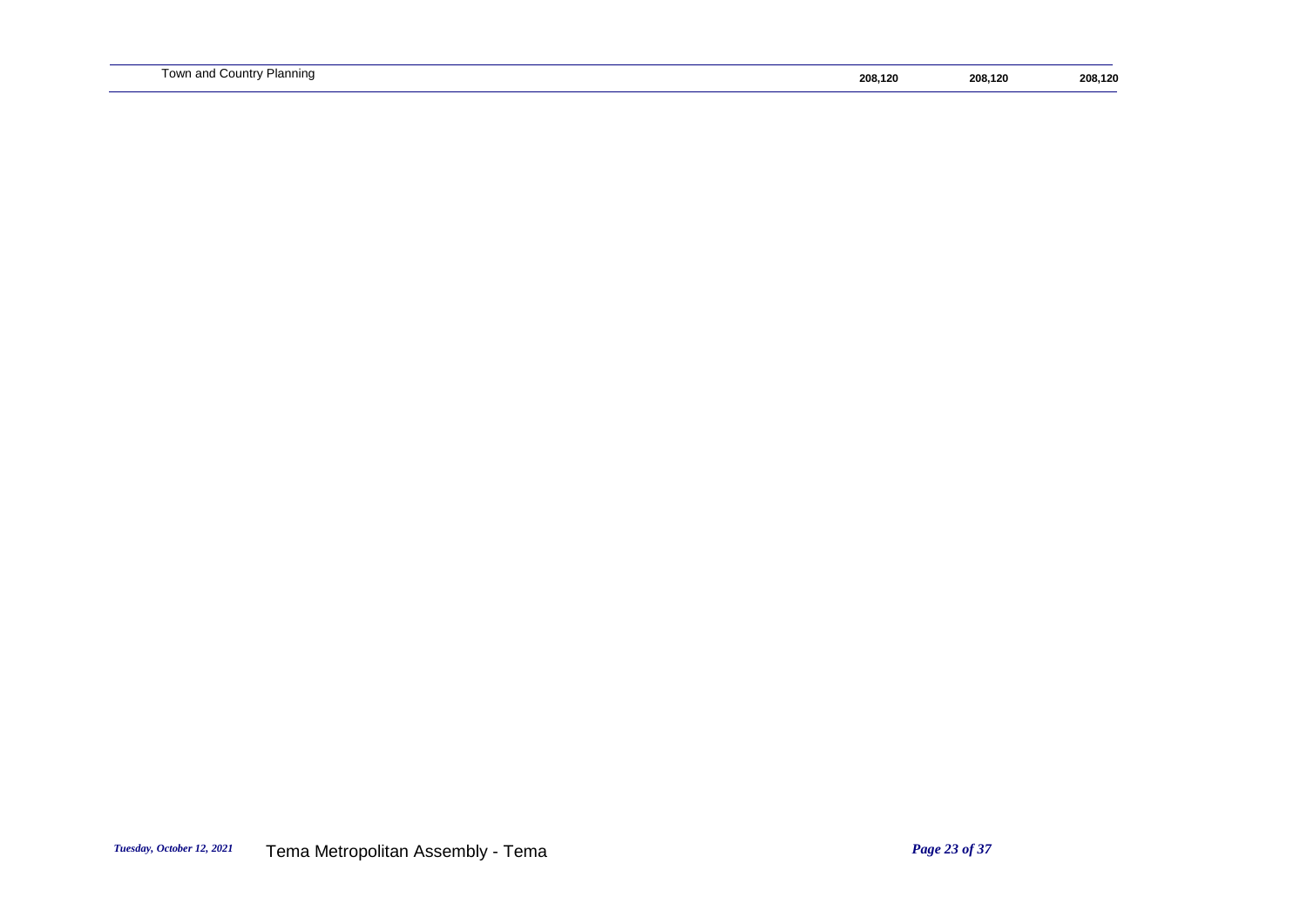| <b>Vote</b>         | 105    | Tema Metropolitan Assembly - Tema                                                                                          |              |                        |                   |                    |         |         |         |
|---------------------|--------|----------------------------------------------------------------------------------------------------------------------------|--------------|------------------------|-------------------|--------------------|---------|---------|---------|
| <b>Head</b>         | 07     | <b>Physical Planning</b>                                                                                                   |              |                        |                   |                    |         |         |         |
| <b>Subhead</b>      | 03     | Parks and Gardens                                                                                                          |              |                        |                   |                    |         |         |         |
| Unit                | 001    |                                                                                                                            |              |                        |                   |                    |         |         |         |
| <b>Unit level 2</b> | 21     | Greater Accra                                                                                                              |              |                        |                   |                    |         |         |         |
| <b>Unit level 3</b> | 05     | Tema Metropolis - Tema                                                                                                     |              |                        |                   |                    |         |         |         |
| <b>Objective</b>    | 310102 | 11.3 Enhance inclusive urbanization & capacity for settlement planning                                                     |              |                        |                   |                    |         |         |         |
| Programme 93002     |        | Infrastructure Delivery and Management                                                                                     |              |                        |                   |                    |         |         |         |
| Sub Programm        |        | 93002003SP2.3: Physical and Spatial Planning Development                                                                   |              |                        |                   |                    |         |         |         |
|                     |        |                                                                                                                            |              |                        |                   | <b>Priority</b>    | 2021    | 2022    | 2023    |
| IGF?                |        | Activity 911004 911004 - Parks and gardens operations                                                                      |              |                        |                   |                    | 1.00    | 1.00    | 1.00    |
|                     |        | Yr.1<br><b>Input Description</b>                                                                                           |              | <b>Frequency</b>       | <b>Unit Coste</b> | <b>Input Total</b> |         |         |         |
| 12200 2210205       |        | <b>Sanitation Charges</b>                                                                                                  | $\mathbf{1}$ |                        | 180,000           | 180,000            | 180,000 | 180,000 | 180,000 |
| 12200 2210120       |        | Greening parks and other open spaces in the<br>Purchase of Petty Tools/Implements                                          | $\mathbf{1}$ | $\mathbf{1}$           | 14,000            | 14,000             | 14,000  | 14,000  | 14,000  |
| 12200 2210120       |        | Procurement of Petty Tools and Equipment<br>Purchase of Petty Tools/Implements<br>Procurement of Petty Tools and Equipment | $\mathbf{1}$ | $\mathbf{1}$           | 16,000            | 16,000             | 16,000  | 16,000  | 16,000  |
|                     |        |                                                                                                                            |              | <b>Activity Total</b>  |                   | 210,000            | 210,000 | 210,000 | 210,000 |
|                     |        |                                                                                                                            |              | Output 000 Total       |                   |                    | 210,000 | 210,000 | 210,000 |
|                     |        |                                                                                                                            |              | <b>Objective Total</b> |                   |                    | 210,000 | 210,000 | 210,000 |
|                     |        |                                                                                                                            |              |                        |                   |                    |         |         |         |
|                     |        |                                                                                                                            |              |                        |                   |                    | 210,000 | 210,000 | 210,000 |

|                   | <b>Head Total</b> | 418,120 | 418,120 | 418,120 |
|-------------------|-------------------|---------|---------|---------|
| Parks and Gardens |                   | 210,000 | 210,000 | 210,000 |
|                   |                   | 210,000 | 210,000 | 210,000 |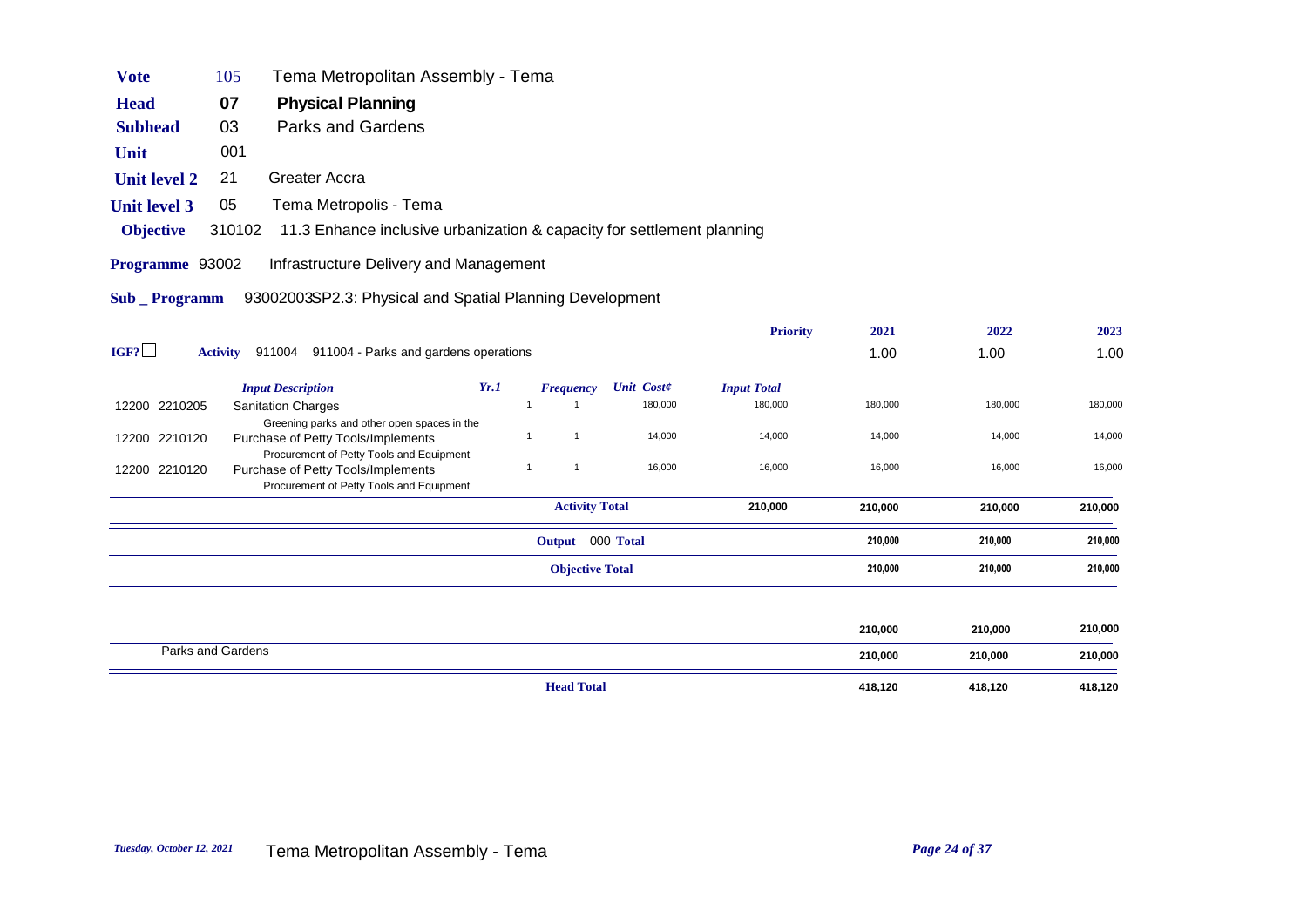| <b>Vote</b>           | 105             | Tema Metropolitan Assembly - Tema                                                                                                              |      |                              |                   |                    |         |         |         |
|-----------------------|-----------------|------------------------------------------------------------------------------------------------------------------------------------------------|------|------------------------------|-------------------|--------------------|---------|---------|---------|
| <b>Head</b>           | 08              | Social Welfare & Community Development                                                                                                         |      |                              |                   |                    |         |         |         |
| <b>Subhead</b>        | 02              | Social Welfare & Community Development                                                                                                         |      |                              |                   |                    |         |         |         |
| Unit                  | 001             |                                                                                                                                                |      |                              |                   |                    |         |         |         |
| <b>Unit level 2</b>   | 21              | Greater Accra                                                                                                                                  |      |                              |                   |                    |         |         |         |
| <b>Unit level 3</b>   | 05              | Tema Metropolis - Tema                                                                                                                         |      |                              |                   |                    |         |         |         |
| <b>Objective</b>      | 620101          | 1.3 Impl. appriopriate Social Protection Sys. & measures                                                                                       |      |                              |                   |                    |         |         |         |
| Programme 93003       |                 | Social Services Delivery                                                                                                                       |      |                              |                   |                    |         |         |         |
| <b>Sub</b> _ Programm |                 | 93003002SP3.2: Social Welfare and Community Development                                                                                        |      |                              |                   |                    |         |         |         |
|                       |                 |                                                                                                                                                |      |                              |                   | <b>Priority</b>    | 2021    | 2022    | 2023    |
| IGF?                  | <b>Activity</b> | 910601 910601 - Social intervention programmes                                                                                                 |      |                              |                   |                    | 1.00    | 1.00    | 1.00    |
|                       |                 | <b>Input Description</b>                                                                                                                       | Yr.1 | <b>Frequency</b>             | <b>Unit Coste</b> | <b>Input Total</b> |         |         |         |
| 11001 2210711         |                 | Public Education and Sensitization                                                                                                             |      |                              | 8,000             | 8,000              | 8,000   | 8,000   | 8,000   |
| 12607 2210711         |                 | Organise a programme for 100 adults on social<br><b>Public Education and Sensitization</b><br>Support for PWDs                                 |      | $\mathbf{1}$                 | 150,000           | 150,000            | 150,000 | 150,000 | 150,000 |
| 11001 2210711         |                 | <b>Public Education and Sensitization</b><br>GOG releases for Social Welfare and Comm D                                                        |      | $\mathbf{1}$<br>$\mathbf{1}$ | 16,000            | 16,000             | 16,000  | 16,000  | 16,000  |
|                       |                 |                                                                                                                                                |      | <b>Activity Total</b>        |                   | 174,000            | 174,000 | 174,000 | 174,000 |
| IGF?                  | <b>Activity</b> | 910602 910602 - Gender empowerment and mainstreaming                                                                                           |      |                              |                   |                    | 1.00    | 1.00    | 1.00    |
|                       |                 | <b>Input Description</b>                                                                                                                       | Yr.1 | <b>Frequency</b>             | <b>Unit Coste</b> | <b>Input Total</b> |         |         |         |
| 11001 2210711         |                 | <b>Public Education and Sensitization</b>                                                                                                      |      | $\mathbf{1}$<br>$\mathbf{1}$ | 10,405            | 10,405             | 10,405  | 10,405  | 10,405  |
| 12200 2210711         |                 | Monitor the activities of 6 NGOs, kills Training<br><b>Public Education and Sensitization</b><br>Organise training programme for vulnerable Me |      | $\mathbf{1}$<br>$\mathbf{1}$ | 10,000            | 10,000             | 10,000  | 10,000  | 10,000  |
|                       |                 |                                                                                                                                                |      | <b>Activity Total</b>        |                   | 20,405             | 20,405  | 20,405  | 20,405  |
| IGF?                  | <b>Activity</b> | 910604<br>910604 - Child right promotion and protection                                                                                        |      |                              |                   |                    | 1.00    | 1.00    | 1.00    |
|                       |                 | <b>Input Description</b>                                                                                                                       | Yr.1 | <b>Frequency</b>             | <b>Unit Coste</b> | <b>Input Total</b> |         |         |         |
| 13519 2210101         |                 | <b>Printed Material and Stationery</b>                                                                                                         |      | $\mathbf{1}$<br>$\mathbf{1}$ | 7,900             | 7,900              | 7,900   | 7,900   | 7,900   |
| 13519 2210711         |                 | Procurement of Stationery<br><b>Public Education and Sensitization</b><br>Training Program for Relevant Inst., Comm. A                         |      | $\mathbf{1}$<br>$\mathbf{1}$ | 50,300            | 50,300             | 50,300  | 50,300  | 50,300  |
|                       |                 |                                                                                                                                                |      | <b>Activity Total</b>        |                   | 58,200             | 58,200  | 58,200  | 58,200  |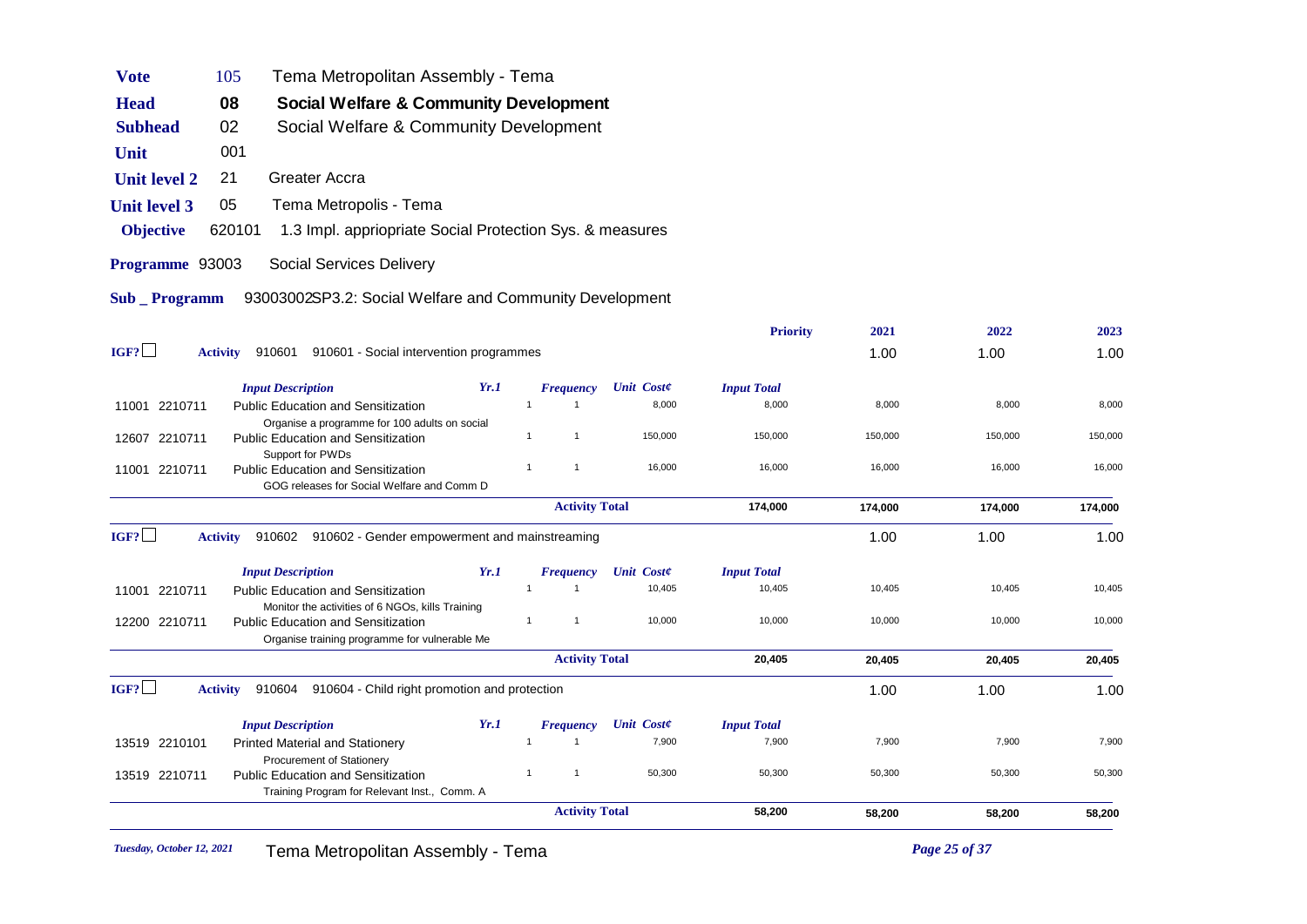|                                        | Output 000 Total       | 252,605 | 252,605 | 252,605 |
|----------------------------------------|------------------------|---------|---------|---------|
|                                        | <b>Objective Total</b> | 252,605 | 252,605 | 252,605 |
|                                        |                        | 252,605 | 252,605 | 252,605 |
| Social Welfare & Community Development |                        | 252,605 | 252,605 | 252,605 |
|                                        | <b>Head Total</b>      | 252,605 | 252,605 | 252,605 |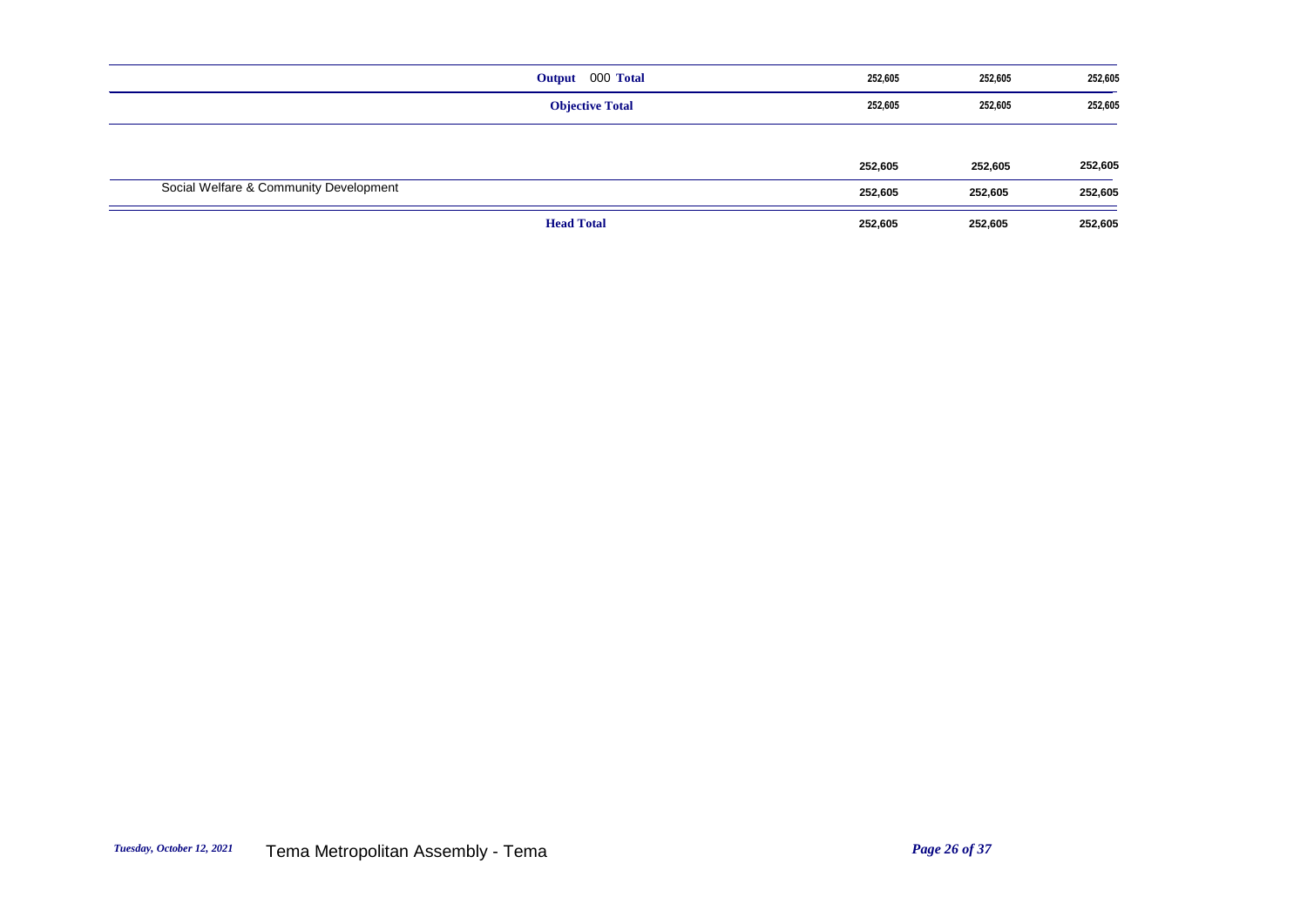| Vote                | 105    | Tema Metropolitan Assembly - Tema                   |
|---------------------|--------|-----------------------------------------------------|
| <b>Head</b>         | 10     | Works                                               |
| Subhead             | 02     | <b>Public Works</b>                                 |
| Unit                | 001    |                                                     |
| <b>Unit level 2</b> | 21     | Greater Accra                                       |
| <b>Unit level 3</b> | 05     | Tema Metropolis - Tema                              |
| <b>Objective</b>    | 580202 | 9.1 Dev. qual., reliable, sust. & resilent infrast. |
| Programme 93002     |        | Infrastructure Delivery and Management              |
| Sub Programm        |        | 93002001SP2.1: Public Works Service                 |

|                           |                                                                                                                      |      |                              |                   | <b>Priority</b>    | 2021      | 2022          | 2023      |
|---------------------------|----------------------------------------------------------------------------------------------------------------------|------|------------------------------|-------------------|--------------------|-----------|---------------|-----------|
| IGF?                      | 910115 - MAINTENANCE, REHABILITATION, REFURBISHMENT AND<br><b>Activity</b><br>910115<br>UPGRADING OF EXISTING ASSETS |      |                              |                   |                    | 1.00      | 1.00          | 1.00      |
|                           | <b>Input Description</b>                                                                                             | Yr.1 | <b>Frequency</b>             | Unit Coste        | <b>Input Total</b> |           |               |           |
| 12200 2210602             | <b>Repairs of Residential Buildings</b>                                                                              |      |                              | 300,000           | 300,000            | 300,000   | 300,000       | 300,000   |
|                           | Renovation of Repairs of Residential Buildings                                                                       |      |                              |                   |                    |           |               |           |
| 12200 2210607             | Repairs of Schools/Colleges                                                                                          |      | $\mathbf{1}$<br>$\mathbf{1}$ | 50,000            | 50,000             | 50,000    | 50,000        | 50,000    |
|                           | Renovation of Repairs of Schools/Colleges for                                                                        |      |                              |                   |                    |           |               |           |
| 2210617<br>12200          | <b>Street Lights/Traffic Lights</b>                                                                                  |      | $\mathbf{1}$<br>$\mathbf{1}$ | 200,000           | 200,000            | 200,000   | 200,000       | 200,000   |
|                           | Maintenance of streetlights in the Metropolis                                                                        |      |                              |                   |                    |           |               |           |
| 12200 2210617             | <b>Street Lights/Traffic Lights</b>                                                                                  |      | $\mathbf{1}$<br>$\mathbf{1}$ | 200,000           | 200,000            | 200,000   | 200,000       | 200,000   |
|                           | Maintenance of streetlights in the Metropolis                                                                        |      | $\mathbf{1}$<br>$\mathbf{1}$ |                   |                    |           |               |           |
| 12603 2210603             | <b>Repairs of Office Buildings</b>                                                                                   |      |                              | 70,836            | 70,836             | 70,836    | 70,836        | 70,836    |
| 12200 2210607             | Renovation of Office Building for Operations an<br>Repairs of Schools/Colleges                                       |      | $\mathbf{1}$<br>$\mathbf{1}$ | 130,000           | 130,000            | 130,000   | 130,000       | 130,000   |
|                           | Renovation of Repairs of Schools/Colleges for                                                                        |      |                              |                   |                    |           |               |           |
| 12200 2210611             | Maintenance of Markets                                                                                               |      | $\mathbf{1}$<br>$\mathbf{1}$ | 10,000            | 10,000             | 10,000    | 10,000        | 10,000    |
|                           | Renovation of Markets for Operations and Main                                                                        |      |                              |                   |                    |           |               |           |
| 12200 2210611             | <b>Maintenance of Markets</b>                                                                                        |      | $\mathbf{1}$<br>$\mathbf{1}$ | 50,000            | 50,000             | 50,000    | 50,000        | 50,000    |
|                           | Renovation of Markets for Operations and Main                                                                        |      |                              |                   |                    |           |               |           |
| 12200 2210603             | <b>Repairs of Office Buildings</b>                                                                                   |      | $\mathbf{1}$<br>$\mathbf{1}$ | 300,000           | 300,000            | 300,000   | 300,000       | 300,000   |
|                           | Renovation of Office Building for Operations an                                                                      |      |                              |                   |                    |           |               |           |
| 12603 2210611             | <b>Maintenance of Markets</b>                                                                                        |      | $\mathbf{1}$<br>$\mathbf{1}$ | 60,000            | 60,000             | 60,000    | 60,000        | 60,000    |
|                           | Renovation of Markets for Operations and Main                                                                        |      |                              |                   |                    |           |               |           |
|                           |                                                                                                                      |      | <b>Activity Total</b>        |                   | 1,370,836          | 1,370,836 | 1,370,836     | 1,370,836 |
| IGF?                      | 911101 - Supervision and regulation of infrastructure development<br><b>Activity</b><br>911101                       |      |                              |                   |                    | 1.00      | 1.00          | 1.00      |
|                           | <b>Input Description</b>                                                                                             | Yr.1 | <b>Frequency</b>             | <b>Unit Coste</b> | <b>Input Total</b> |           |               |           |
| 12200 2210114             | Rations                                                                                                              |      |                              | 100,000           | 100,000            | 100,000   | 100,000       | 100,000   |
|                           | Supervision and regulation of infrastructure dev                                                                     |      |                              |                   |                    |           |               |           |
| Tuesday, October 12, 2021 | Tema Metropolitan Assembly - Tema                                                                                    |      |                              |                   |                    |           | Page 27 of 37 |           |
|                           |                                                                                                                      |      |                              |                   |                    |           |               |           |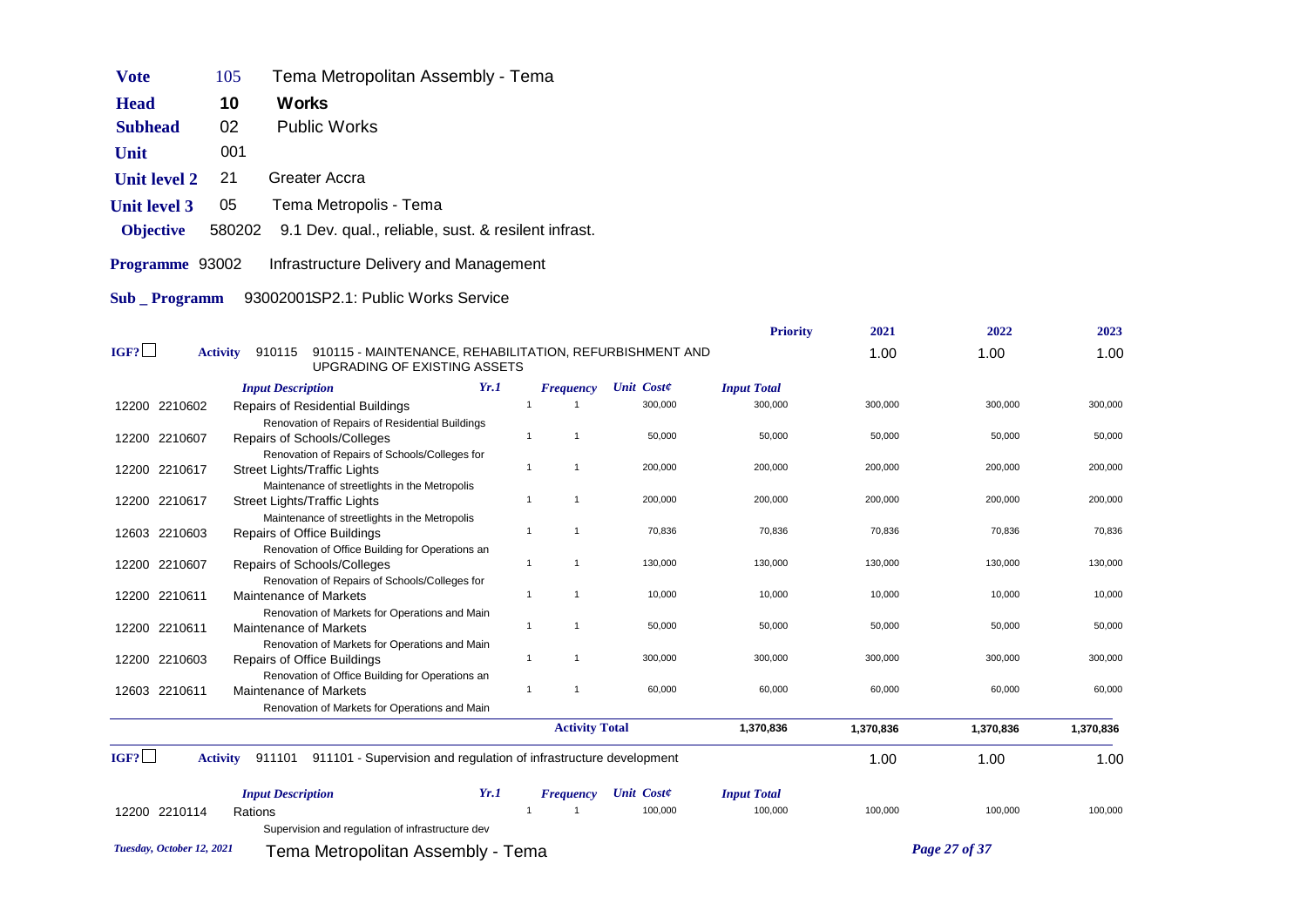| 12200 2210114       | Rations                                          |                        | 100,000 | 100,000 | 100,000   | 100,000   | 100,000   |
|---------------------|--------------------------------------------------|------------------------|---------|---------|-----------|-----------|-----------|
|                     | Supervision and regulation of infrastructure dev |                        |         |         |           |           |           |
|                     |                                                  | <b>Activity Total</b>  |         | 200,000 | 200,000   | 200,000   | 200,000   |
|                     |                                                  | Output 000 Total       |         |         | 1,570,836 | 1,570,836 | 1,570,836 |
|                     |                                                  | <b>Objective Total</b> |         |         | 1,570,836 | 1,570,836 | 1,570,836 |
|                     |                                                  |                        |         |         |           |           |           |
|                     |                                                  |                        |         |         | 1,570,836 | 1,570,836 | 1,570,836 |
| <b>Public Works</b> |                                                  |                        |         |         | 1,570,836 | 1,570,836 | 1,570,836 |
|                     |                                                  | <b>Head Total</b>      |         |         | 1,570,836 | 1,570,836 | 1,570,836 |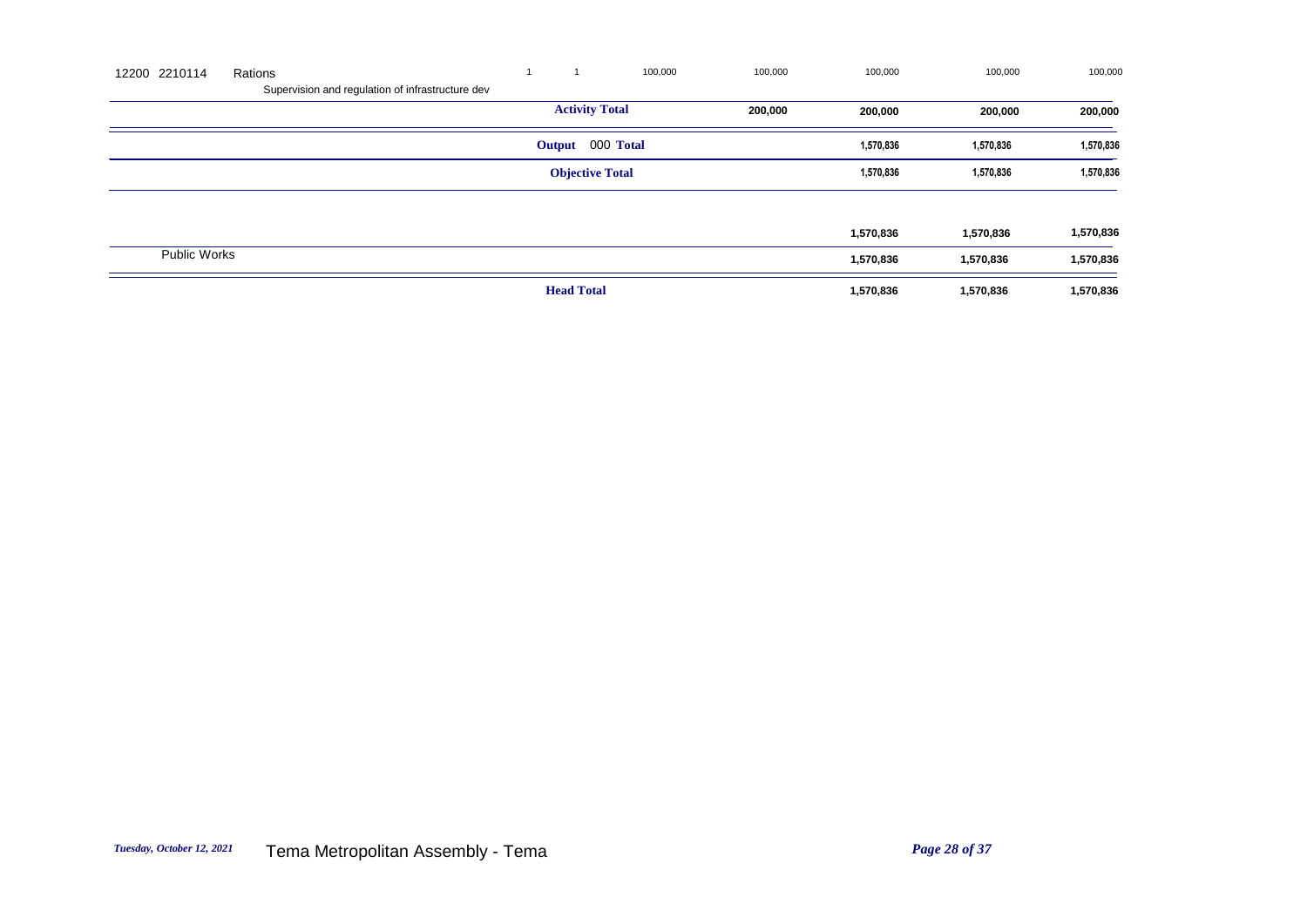|                       |                 |                                                                                                  | <b>Objective Total</b>                               |                              | 220,000 | 220,000 | 220,000 |
|-----------------------|-----------------|--------------------------------------------------------------------------------------------------|------------------------------------------------------|------------------------------|---------|---------|---------|
|                       |                 |                                                                                                  | Output 000 Total                                     |                              | 10,000  | 10,000  | 10,000  |
|                       |                 |                                                                                                  | <b>Activity Total</b>                                | 10,000                       | 10,000  | 10,000  | 10,000  |
| 12200 2210711         |                 | <b>Public Education and Sensitization</b><br>Organise food fair and exhibition to showcase       |                                                      |                              |         |         |         |
|                       |                 | <b>Input Description</b><br>Yr.1                                                                 | <b>Unit Coste</b><br><b>Frequency</b><br>10,000<br>1 | <b>Input Total</b><br>10,000 | 10,000  | 10,000  | 10,000  |
| IGF?                  | <b>Activity</b> | 910203 910203 - Development and promotion of Tourism potentials                                  |                                                      |                              | 1.00    | 1.00    | 1.00    |
|                       |                 |                                                                                                  |                                                      | <b>Priority</b>              | 2021    | 2022    | 2023    |
| <b>Sub</b> Programm   |                 | 93004004SP4.4: Tourism Development                                                               |                                                      |                              |         |         |         |
|                       |                 |                                                                                                  | Output 000 Total                                     |                              | 210,000 | 210,000 | 210,000 |
|                       |                 |                                                                                                  | <b>Activity Total</b>                                | 210,000                      | 210,000 | 210,000 | 210,000 |
| 13102 2210711         |                 | <b>Public Education and Sensitization</b><br>Support for Local Economic Development activ        | 150,000<br>$\mathbf{1}$<br>1                         | 150,000                      | 150,000 | 150,000 | 150,000 |
| 12200 2210711         |                 | <b>Public Education and Sensitization</b><br>Facilitate industrial projects, business registrati | 10,000<br>$\mathbf{1}$<br>$\mathbf{1}$               | 10,000                       | 10,000  | 10,000  | 10,000  |
|                       |                 | Facilitate the implementation of One District On                                                 |                                                      |                              |         |         |         |
| 12603 2210709         |                 | Yr.1<br><b>Input Description</b><br>Seminars/Conferences/Workshops - Domesti                     | <b>Unit Coste</b><br><b>Frequency</b><br>50,000<br>1 | <b>Input Total</b><br>50,000 | 50,000  | 50,000  | 50,000  |
| IGF?                  | <b>Activity</b> | 910201 910201 - Promotion of Small, Medium and Large scale enterprises                           |                                                      |                              | 1.00    | 1.00    | 1.00    |
|                       |                 |                                                                                                  |                                                      | <b>Priority</b>              | 2021    | 2022    | 2023    |
| <b>Sub</b> _ Programm |                 | 93004001SP4.1: Development of Trade and Industries                                               |                                                      |                              |         |         |         |
| Programme 93004       |                 | <b>Economic Development</b>                                                                      |                                                      |                              |         |         |         |
| <b>Objective</b>      | 650102          | 8.6 Reduce proportion of youth no in empl., edu., or training                                    |                                                      |                              |         |         |         |
| <b>Unit level 3</b>   | 05              | Tema Metropolis - Tema                                                                           |                                                      |                              |         |         |         |
| <b>Unit level 2</b>   | 21              | Greater Accra                                                                                    |                                                      |                              |         |         |         |
| Unit                  | 001             |                                                                                                  |                                                      |                              |         |         |         |
| <b>Subhead</b>        | 01              | Office of Departmental Head                                                                      |                                                      |                              |         |         |         |
| <b>Head</b>           | 11              | Trade, Industry and Tourism                                                                      |                                                      |                              |         |         |         |

**Vote** 105 Tema Metropolitan Assembly - Tema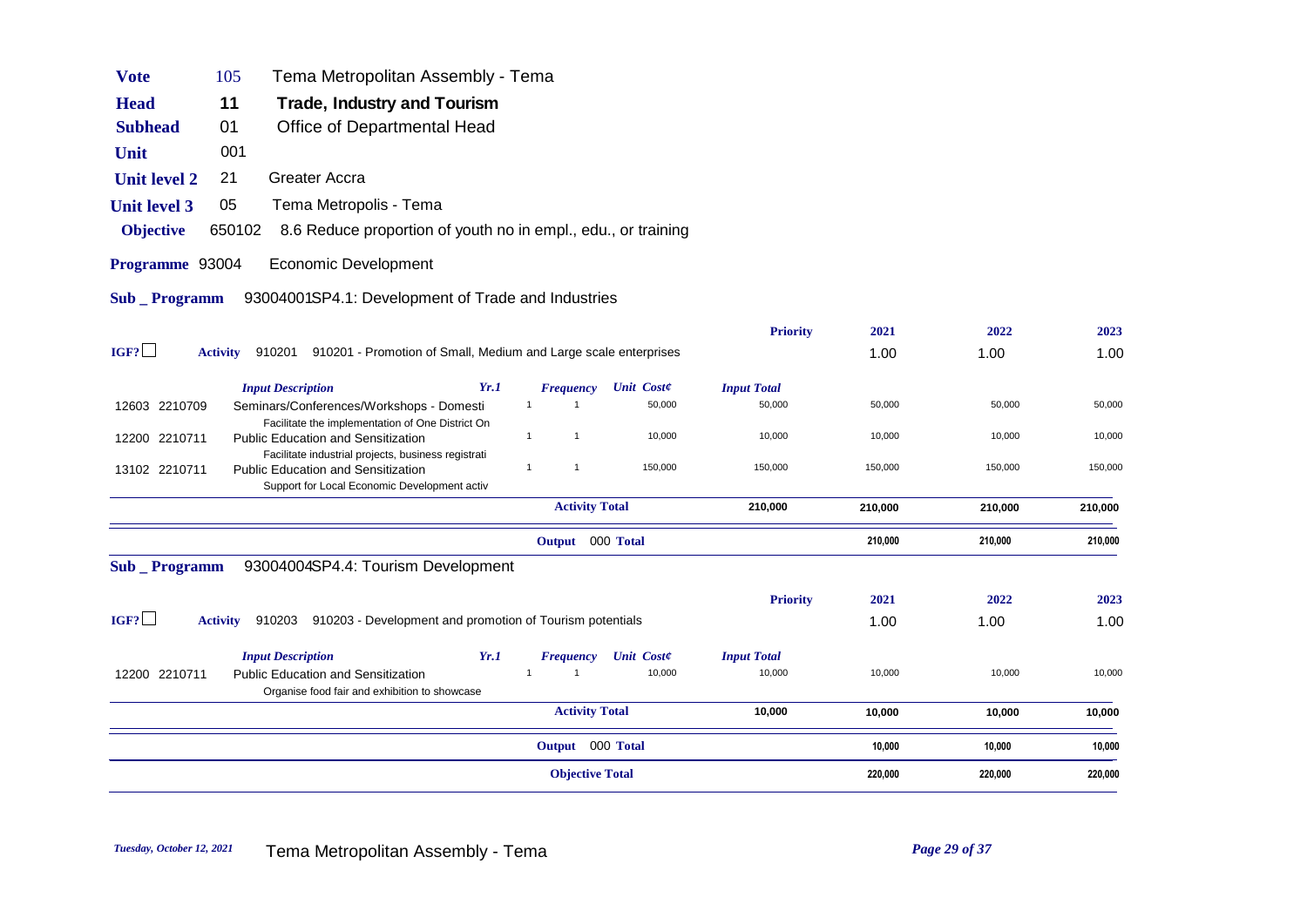|                             | <b>Head Total</b> | 220,000 | 220,000 | 220,000 |
|-----------------------------|-------------------|---------|---------|---------|
| Office of Departmental Head |                   | 220,000 | 220,000 | 220,000 |
|                             |                   | 220,000 | 220,000 | 220,000 |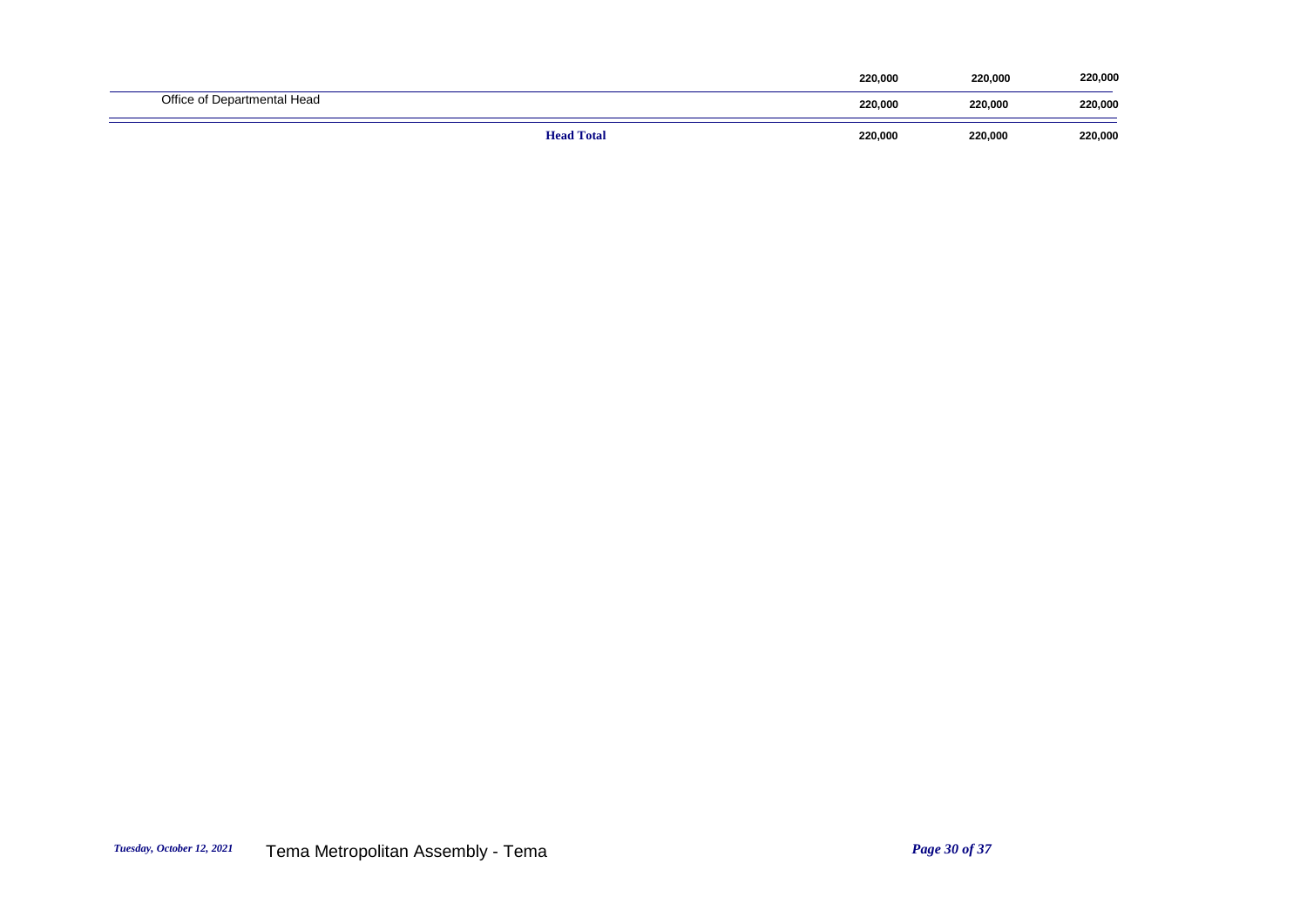| <b>Vote</b>         | Tema Metropolitan Assembly - Tema<br>105                                                   |                                |                   |                    |         |         |         |
|---------------------|--------------------------------------------------------------------------------------------|--------------------------------|-------------------|--------------------|---------|---------|---------|
| <b>Head</b>         | 12<br><b>Budget and Rating</b>                                                             |                                |                   |                    |         |         |         |
| <b>Subhead</b>      | 00<br>Metro Budget and Rating Department                                                   |                                |                   |                    |         |         |         |
| Unit                | 001                                                                                        |                                |                   |                    |         |         |         |
| <b>Unit level 2</b> | <b>Greater Accra</b><br>21                                                                 |                                |                   |                    |         |         |         |
| <b>Unit level 3</b> | Tema Metropolis - Tema<br>05                                                               |                                |                   |                    |         |         |         |
| <b>Objective</b>    | 130201<br>17.1 strengthen domestic resource mob.                                           |                                |                   |                    |         |         |         |
| Programme 93006     | <b>Budget and Finance</b>                                                                  |                                |                   |                    |         |         |         |
| Sub _ Programm      | 93006002SP6.2 Budgeting and Rating                                                         |                                |                   |                    |         |         |         |
|                     |                                                                                            |                                |                   | <b>Priority</b>    | 2021    | 2022    | 2023    |
| IGF?                | Activity 911201 911201 - Budget preparation and Coordination                               |                                |                   |                    | 1.00    | 1.00    | 1.00    |
|                     | Yr.1<br><b>Input Description</b>                                                           | <b>Frequency</b>               | <b>Unit Coste</b> | <b>Input Total</b> |         |         |         |
| 11001 2210709       | Seminars/Conferences/Workshops - Domesti                                                   | $\mathbf{1}$<br>$\overline{1}$ | 12,000            | 12,000             | 12,000  | 12,000  | 12,000  |
| 12603 2210709       | Purchase of Fuel<br>Seminars/Conferences/Workshops - Domesti                               | $\mathbf{1}$<br>$\mathbf{1}$   | 65,000            | 65,000             | 65,000  | 65,000  | 65,000  |
| 11001 2210505       | 2021 Mid Year Review and preparation of 2022<br>Running Cost - Official Vehicles           | $\mathbf{1}$<br>$\overline{1}$ | 4,000             | 4,000              | 4,000   | 4,000   | 4,000   |
|                     | Purchase of Fuel                                                                           |                                |                   |                    |         |         |         |
| 12200 2210709       | Seminars/Conferences/Workshops - Domesti<br>Preparation of 2022 Fee Fixing and Rate impos  | $\mathbf{1}$<br>$\overline{1}$ | 280,000           | 280,000            | 280,000 | 280,000 | 280,000 |
|                     |                                                                                            | <b>Activity Total</b>          |                   | 361,000            | 361,000 | 361,000 | 361,000 |
| IGF?                | 911202 911202 - Budget implementation and performance reporting<br><b>Activity</b>         |                                |                   |                    | 1.00    | 1.00    | 1.00    |
|                     | <b>Input Description</b><br>Yr.1                                                           | <b>Frequency</b>               | <b>Unit Coste</b> | <b>Input Total</b> |         |         |         |
| 12200 2210709       | Seminars/Conferences/Workshops - Domesti<br>Mid-year review, Budget monitoring, Reporting, | $\mathbf{1}$<br>$\mathbf{1}$   | 15,000            | 15,000             | 15,000  | 15,000  | 15,000  |
|                     |                                                                                            | <b>Activity Total</b>          |                   | 15,000             | 15,000  | 15,000  | 15,000  |
| IGF?                | <b>Activity</b><br>911203 911203 - Rating and Billing                                      |                                |                   |                    | 1.00    | 1.00    | 1.00    |
|                     | Yr.1<br><b>Input Description</b>                                                           | <b>Frequency</b>               | <b>Unit Coste</b> | <b>Input Total</b> |         |         |         |
| 12200 2210709       | Seminars/Conferences/Workshops - Domesti<br>Valuation and Revaluation of Movable and Imm   | $\mathbf{1}$<br>$\mathbf{1}$   | 50,000            | 50,000             | 50,000  | 50,000  | 50,000  |
|                     |                                                                                            | <b>Activity Total</b>          |                   | 50,000             | 50,000  | 50,000  | 50,000  |
|                     |                                                                                            | Output 000 Total               |                   |                    | 426,000 | 426,000 | 426,000 |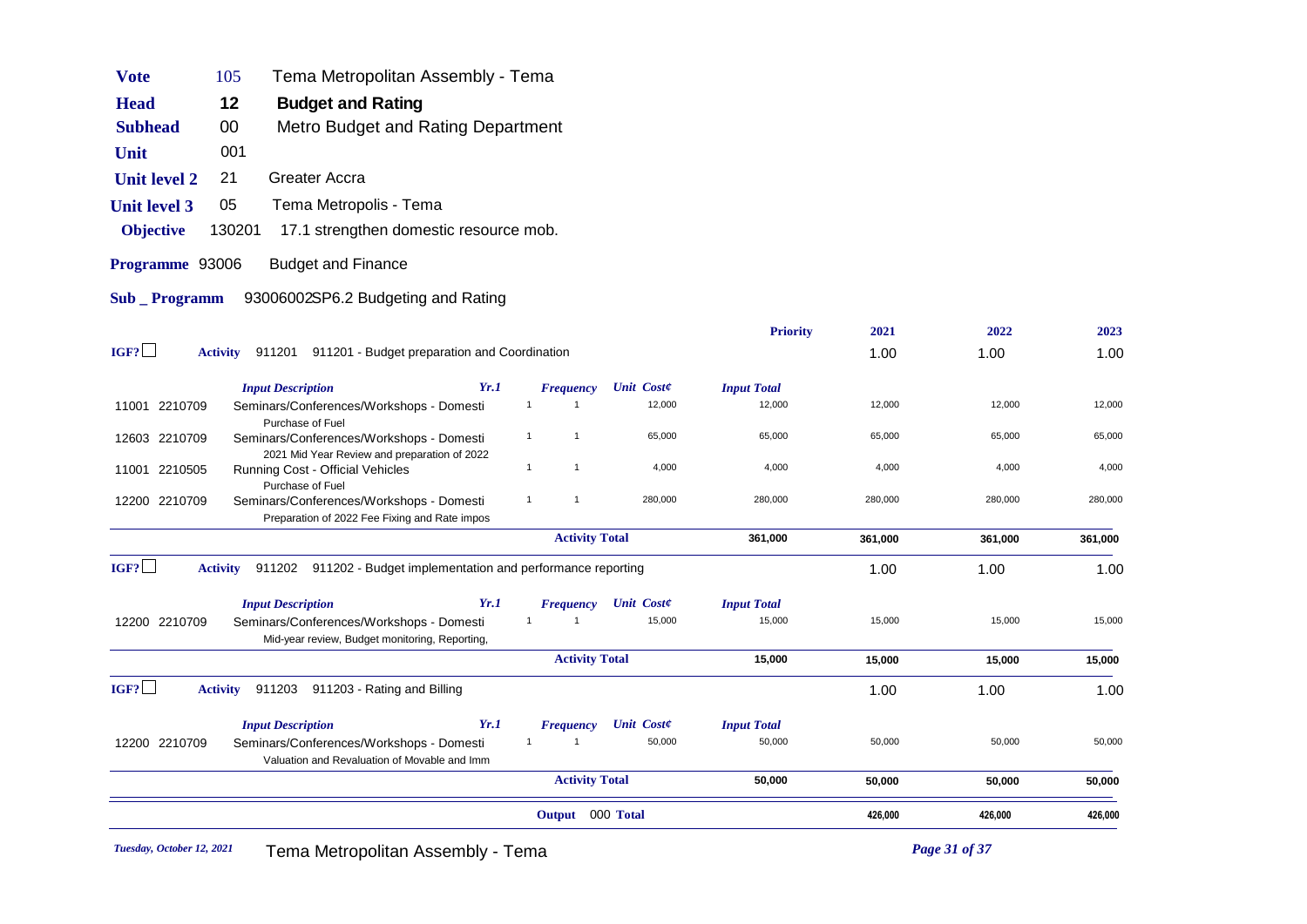|                                    | <b>Objective Total</b> | 426,000 | 426,000 | 426,000 |
|------------------------------------|------------------------|---------|---------|---------|
|                                    |                        |         |         |         |
|                                    |                        | 426,000 | 426,000 | 426,000 |
| Metro Budget and Rating Department |                        | 426,000 | 426,000 | 426,000 |
|                                    | <b>Head Total</b>      | 426,000 | 426,000 | 426,000 |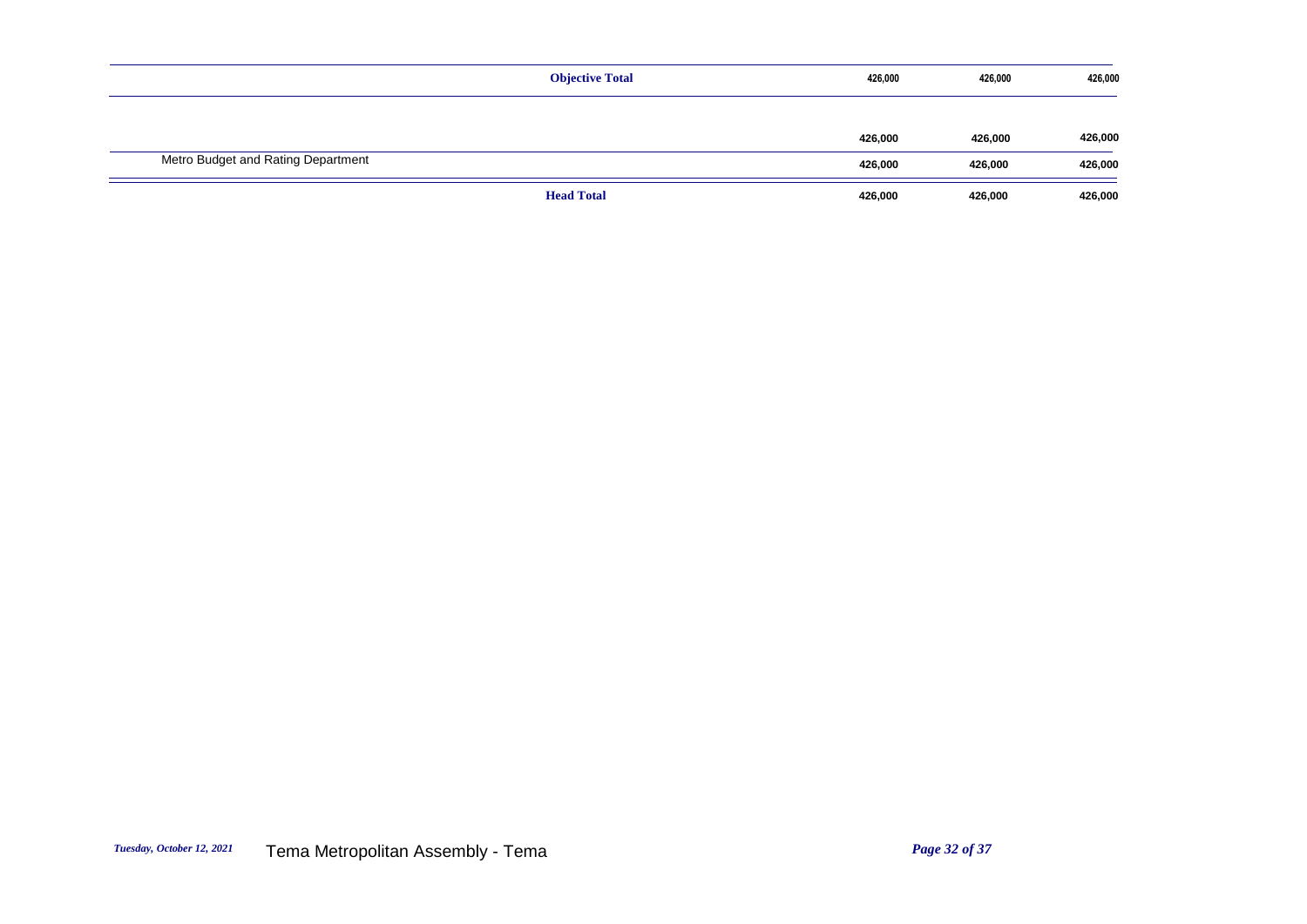| <b>Vote</b>                                      | 105    | Tema Metropolitan Assembly - Tema                                   |  |  |  |  |
|--------------------------------------------------|--------|---------------------------------------------------------------------|--|--|--|--|
| <b>Head</b>                                      | 13     | Legal                                                               |  |  |  |  |
| <b>Subhead</b>                                   | 00     | Metro Legal Department                                              |  |  |  |  |
| <b>Unit</b>                                      | 001    |                                                                     |  |  |  |  |
| <b>Unit level 2</b>                              | 21     | Greater Accra                                                       |  |  |  |  |
| <b>Unit level 3</b>                              | 05     | Tema Metropolis - Tema                                              |  |  |  |  |
| <b>Objective</b>                                 | 150601 | 16.b Prom & enforc non-discriminatory laws & plicies for sust. Dev. |  |  |  |  |
| Management and Administration<br>Programme 93001 |        |                                                                     |  |  |  |  |
| 93001004SP1.4: Legal<br>Sub Programm             |        |                                                                     |  |  |  |  |
|                                                  |        |                                                                     |  |  |  |  |
|                                                  |        |                                                                     |  |  |  |  |

|      |                 |                                                                                                       |      |                       |                        |                   | <b>Priority</b>    | 2021   | 2022   | 2023   |
|------|-----------------|-------------------------------------------------------------------------------------------------------|------|-----------------------|------------------------|-------------------|--------------------|--------|--------|--------|
| IGF? | <b>Activity</b> | 911401 - Justice delivery and legal services<br>911401                                                |      |                       |                        |                   |                    | 1.00   | 1.00   | 1.00   |
|      |                 | <b>Input Description</b>                                                                              | Yr.1 |                       | Frequency              | <b>Unit Coste</b> | <b>Input Total</b> |        |        |        |
|      | 12200 2210709   | Seminars/Conferences/Workshops - Domesti<br>Organise workshop on Marriage Act and trainin             |      | -1                    |                        | 50,000            | 50,000             | 50,000 | 50,000 | 50,000 |
|      | 11001 2210709   | Seminars/Conferences/Workshops - Domesti<br><b>Administrative Expenses</b>                            |      | $\mathbf{1}$          | $\mathbf{1}$           | 10,000            | 10,000             | 10,000 | 10,000 | 10,000 |
|      | 12200 2210101   | <b>Printed Material and Stationery</b>                                                                |      |                       | 1                      | 10,000            | 10,000             | 10,000 | 10,000 | 10,000 |
|      | 11001 2210709   | cost of Law Report Book<br>Seminars/Conferences/Workshops - Domesti<br><b>Administrative Expenses</b> |      | $\mathbf 1$           | 1                      | 10,000            | 10,000             | 10,000 | 10,000 | 10,000 |
|      |                 |                                                                                                       |      | <b>Activity Total</b> |                        |                   | 80,000             | 80,000 | 80,000 | 80,000 |
|      |                 |                                                                                                       |      |                       | Output 000 Total       |                   |                    | 80,000 | 80,000 | 80,000 |
|      |                 |                                                                                                       |      |                       | <b>Objective Total</b> |                   |                    | 80,000 | 80,000 | 80,000 |
|      |                 |                                                                                                       |      |                       |                        |                   |                    |        |        |        |
|      |                 |                                                                                                       |      |                       |                        |                   |                    | 80,000 | 80,000 | 80,000 |
|      |                 | Metro Legal Department                                                                                |      |                       |                        |                   |                    | 80,000 | 80,000 | 80,000 |
|      |                 |                                                                                                       |      |                       | <b>Head Total</b>      |                   |                    | 80,000 | 80,000 | 80,000 |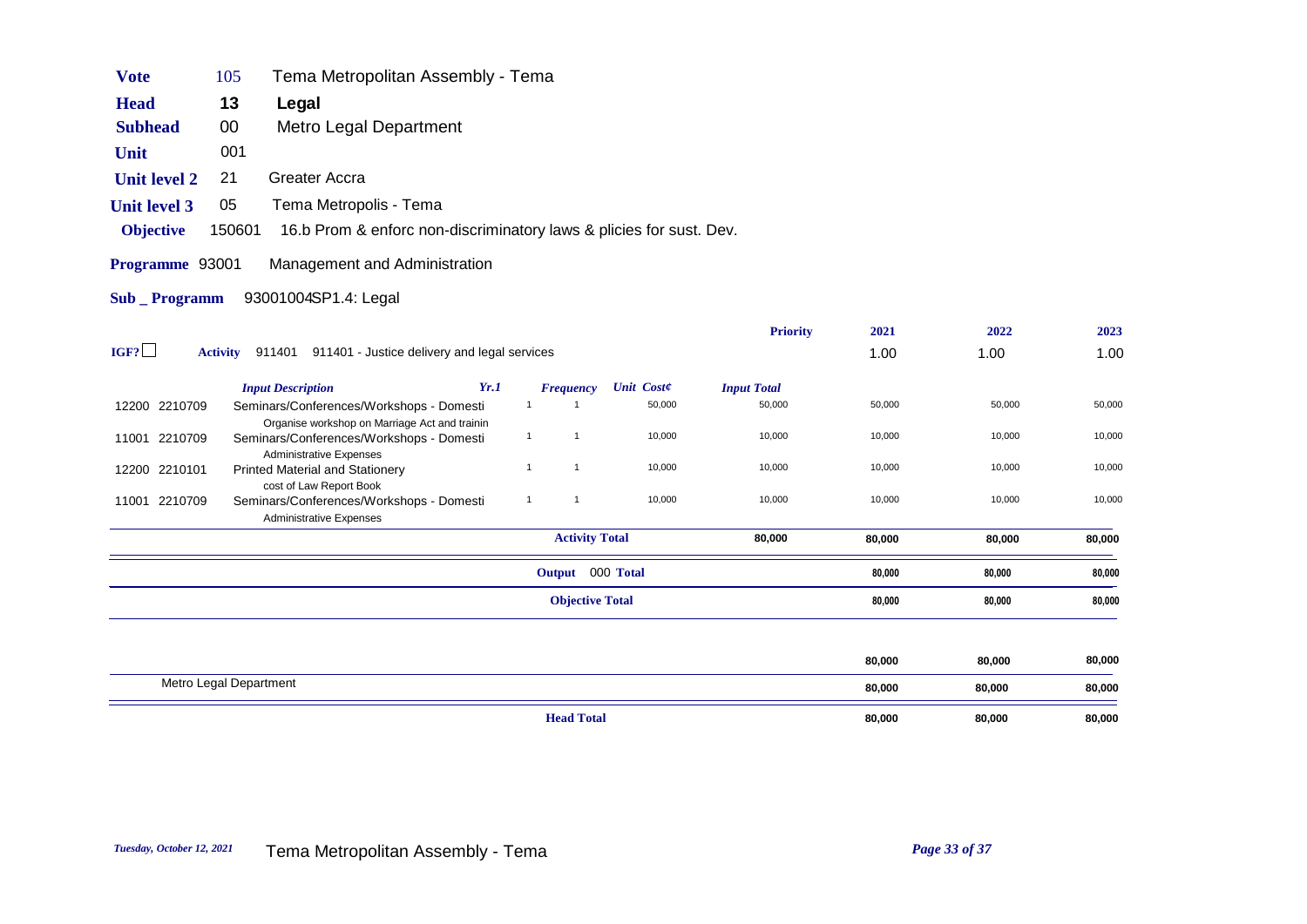| <b>Vote</b>         | 105                  | Tema Metropolitan Assembly - Tema                                                            |      |                        |                   |                    |         |         |         |
|---------------------|----------------------|----------------------------------------------------------------------------------------------|------|------------------------|-------------------|--------------------|---------|---------|---------|
| <b>Head</b>         | 14                   | Transport                                                                                    |      |                        |                   |                    |         |         |         |
| <b>Subhead</b>      | $00\,$               | <b>Metro Road Transport</b>                                                                  |      |                        |                   |                    |         |         |         |
| Unit                | 001                  |                                                                                              |      |                        |                   |                    |         |         |         |
| Unit level 2        | 21                   | Greater Accra                                                                                |      |                        |                   |                    |         |         |         |
| <b>Unit level 3</b> | 05                   | Tema Metropolis - Tema                                                                       |      |                        |                   |                    |         |         |         |
| <b>Objective</b>    | 390202               | 11.2 Improve transport and road safety                                                       |      |                        |                   |                    |         |         |         |
| Programme 93004     |                      | Economic Development                                                                         |      |                        |                   |                    |         |         |         |
| Sub Programm        |                      | 93004002SP4.2: Transport and Traffic Management                                              |      |                        |                   |                    |         |         |         |
|                     |                      |                                                                                              |      |                        |                   | <b>Priority</b>    | 2021    | 2022    | 2023    |
| IGF?                |                      | Activity 911501 911501 - Management of transport services                                    |      |                        |                   |                    | 1.00    | 1.00    | 1.00    |
|                     |                      | <b>Input Description</b>                                                                     | Yr.1 | <b>Frequency</b>       | <b>Unit Coste</b> | <b>Input Total</b> |         |         |         |
| 12200 2210711       |                      | <b>Public Education and Sensitization</b><br>Org. periodic Traffic mgt and safety, decongest |      | $\overline{1}$         | 150,000           | 150,000            | 150,000 | 150,000 | 150,000 |
|                     |                      |                                                                                              |      | <b>Activity Total</b>  |                   | 150,000            | 150,000 | 150,000 | 150,000 |
|                     |                      |                                                                                              |      | Output 000 Total       |                   |                    | 150,000 | 150,000 | 150,000 |
|                     |                      |                                                                                              |      | <b>Objective Total</b> |                   |                    | 150,000 | 150,000 | 150,000 |
|                     |                      |                                                                                              |      |                        |                   |                    |         |         |         |
|                     |                      |                                                                                              |      |                        |                   |                    | 150,000 | 150,000 | 150,000 |
|                     | Metro Road Transport |                                                                                              |      |                        |                   |                    | 150,000 | 150,000 | 150,000 |

|                   | <br>.   | <br>.        |               |
|-------------------|---------|--------------|---------------|
| <b>Head Total</b> | 150,000 | 150,000<br>. | 150,000<br>__ |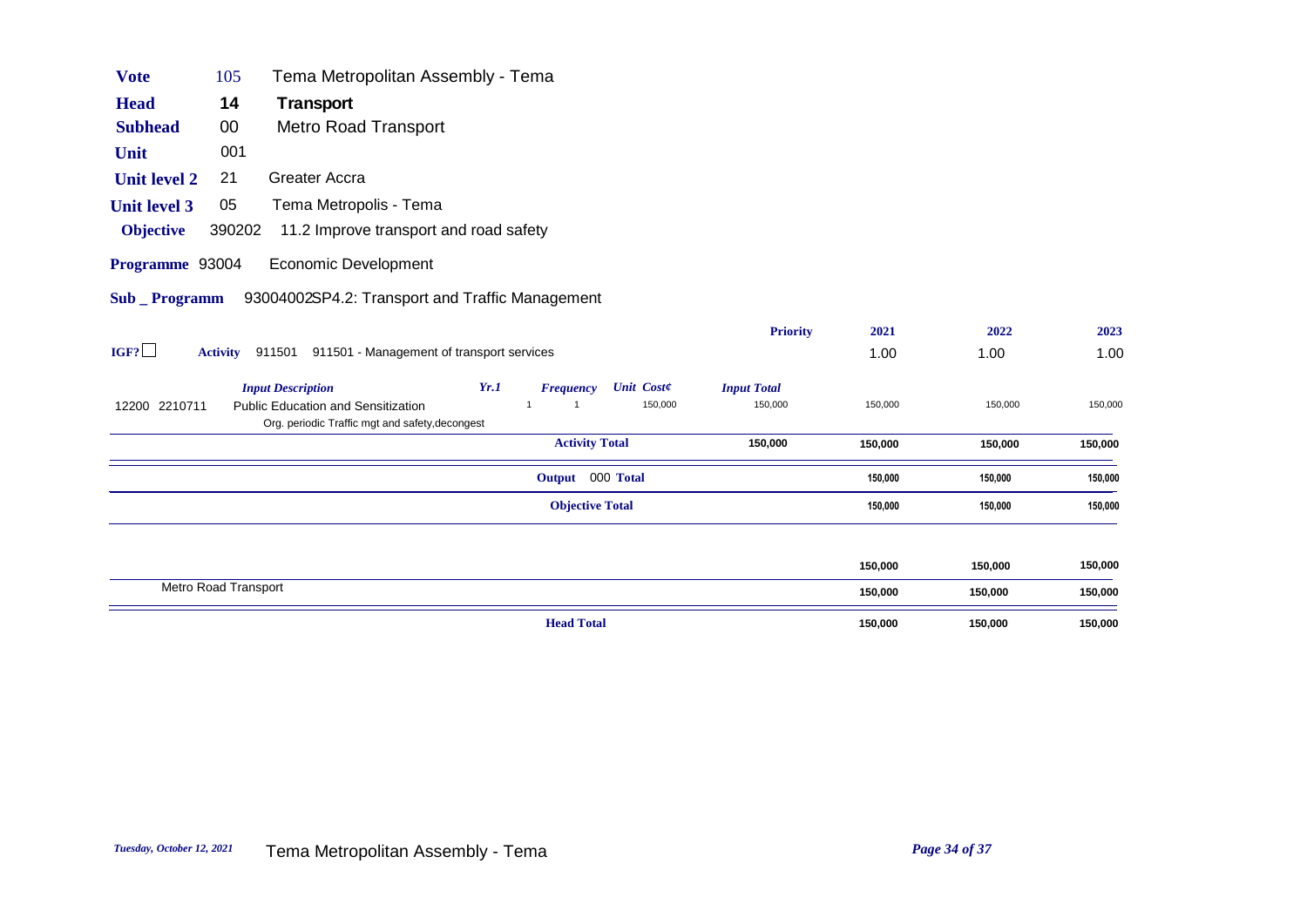| <b>Vote</b>         | 105                                                                              | Tema Metropolitan Assembly - Tema                                        |      |              |                        |                   |                    |         |         |         |
|---------------------|----------------------------------------------------------------------------------|--------------------------------------------------------------------------|------|--------------|------------------------|-------------------|--------------------|---------|---------|---------|
| <b>Head</b>         | 15                                                                               | <b>Disaster Prevention</b>                                               |      |              |                        |                   |                    |         |         |         |
| <b>Subhead</b>      | 00                                                                               | Metro Disaster Management Organization                                   |      |              |                        |                   |                    |         |         |         |
| Unit                | 001                                                                              |                                                                          |      |              |                        |                   |                    |         |         |         |
| <b>Unit level 2</b> | 21                                                                               | Greater Accra                                                            |      |              |                        |                   |                    |         |         |         |
| <b>Unit level 3</b> | 05                                                                               | Tema Metropolis - Tema                                                   |      |              |                        |                   |                    |         |         |         |
| <b>Objective</b>    | 370102                                                                           | 13.1 Strengthen resilence towards climate-related hazards                |      |              |                        |                   |                    |         |         |         |
| Programme 93005     |                                                                                  | <b>Environmental and Sanitation Management</b>                           |      |              |                        |                   |                    |         |         |         |
| Sub _ Programm      |                                                                                  | 93005001SP5.1: Disaster Development and Management                       |      |              |                        |                   |                    |         |         |         |
|                     |                                                                                  |                                                                          |      |              |                        |                   | <b>Priority</b>    | 2021    | 2022    | 2023    |
| IGF?                | <b>Activity</b>                                                                  | 910701 910701 - Disaster management                                      |      |              |                        |                   |                    | 1.00    | 1.00    | 1.00    |
|                     |                                                                                  | <b>Input Description</b>                                                 | Yr.1 |              | <b>Frequency</b>       | <b>Unit Coste</b> | <b>Input Total</b> |         |         |         |
| 12200 2210119       |                                                                                  | Household Items                                                          |      |              |                        | 50,000            | 50,000             | 50,000  | 50,000  | 50,000  |
| 12200 2210711       |                                                                                  | Procurement of relief items<br><b>Public Education and Sensitization</b> |      | $\mathbf{1}$ | $\mathbf{1}$           | 150,000           | 150,000            | 150,000 | 150,000 | 150,000 |
|                     |                                                                                  | Organise sensitisation programmes on earlly fl                           |      |              |                        |                   |                    |         |         |         |
|                     |                                                                                  |                                                                          |      |              | <b>Activity Total</b>  |                   | 200,000            | 200,000 | 200,000 | 200,000 |
|                     |                                                                                  |                                                                          |      |              | Output 000 Total       |                   |                    | 200,000 | 200,000 | 200,000 |
|                     |                                                                                  |                                                                          |      |              | <b>Objective Total</b> |                   |                    | 200,000 | 200,000 | 200,000 |
|                     |                                                                                  |                                                                          |      |              |                        |                   |                    |         |         |         |
|                     | $\mathbf{a}$ and $\mathbf{a}$ and $\mathbf{a}$ and $\mathbf{a}$ and $\mathbf{a}$ | $\sim$<br><b>Contract Contract</b>                                       |      |              |                        |                   |                    | 200,000 | 200,000 | 200,000 |

| <b>Head Total</b>                      | 200,000 | 200,000 | 200,000 |
|----------------------------------------|---------|---------|---------|
| Metro Disaster Management Organization | 200,000 | 200.000 | 200,000 |
|                                        | 200,000 | 200,000 | 200,000 |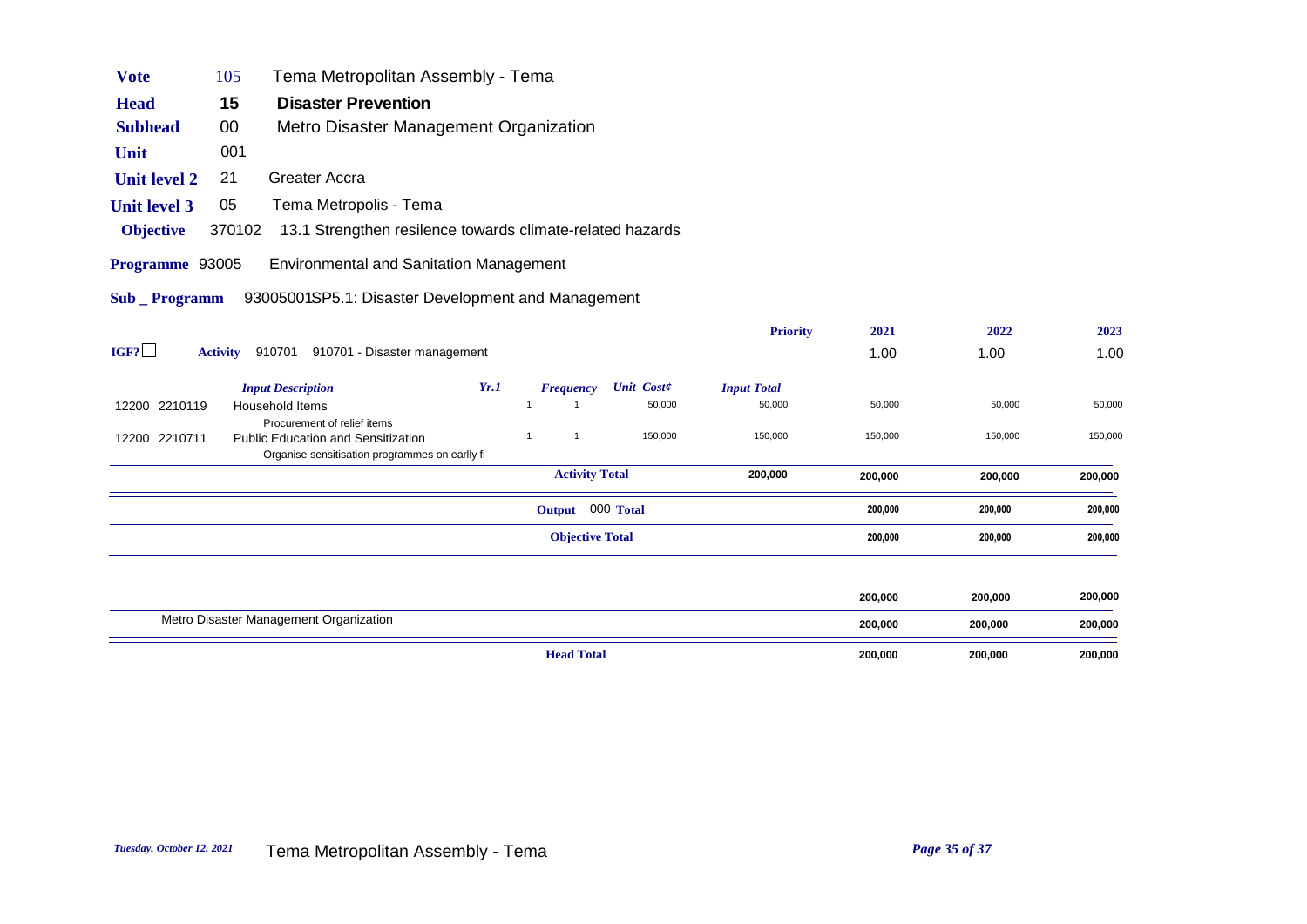| <b>Vote</b>         | 105             | Tema Metropolitan Assembly - Tema                                        |      |              |                        |                   |                    |         |         |         |
|---------------------|-----------------|--------------------------------------------------------------------------|------|--------------|------------------------|-------------------|--------------------|---------|---------|---------|
| <b>Head</b>         | 16              | <b>Urban Roads</b>                                                       |      |              |                        |                   |                    |         |         |         |
| <b>Subhead</b>      | 00              | Urban Roads                                                              |      |              |                        |                   |                    |         |         |         |
| Unit                | 001             |                                                                          |      |              |                        |                   |                    |         |         |         |
| <b>Unit level 2</b> | 21              | Greater Accra                                                            |      |              |                        |                   |                    |         |         |         |
| <b>Unit level 3</b> | 05              | Tema Metropolis - Tema                                                   |      |              |                        |                   |                    |         |         |         |
| <b>Objective</b>    | 390101          | Improve efficiency & effectiveness of road transp't infrasture & serv    |      |              |                        |                   |                    |         |         |         |
| Programme 93002     |                 | Infrastructure Delivery and Management                                   |      |              |                        |                   |                    |         |         |         |
| Sub Programm        |                 | 93002002SP2.2: Urban Roads Management                                    |      |              |                        |                   |                    |         |         |         |
|                     |                 |                                                                          |      |              |                        |                   | <b>Priority</b>    | 2021    | 2022    | 2023    |
| IGF?                | <b>Activity</b> | 910101 910101 - INTERNAL MANAGEMENT OF THE ORGANISATION                  |      |              |                        |                   |                    | 1.00    | 1.00    | 1.00    |
|                     |                 | <b>Input Description</b>                                                 | Yr.1 |              | <b>Frequency</b>       | <b>Unit Coste</b> | <b>Input Total</b> |         |         |         |
| 11001 2210101       |                 | <b>Printed Material and Stationery</b>                                   |      | $\mathbf{1}$ | $\mathbf{1}$           | 11,000            | 11,000             | 11,000  | 11,000  | 11,000  |
| 11001 2210505       |                 | Cost of stationery<br>Running Cost - Official Vehicles                   |      | $\mathbf{1}$ | $\mathbf{1}$           | 47,813            | 47,813             | 47,813  | 47,813  | 47,813  |
| 11001 2210505       |                 | Purchase of Fuel<br>Running Cost - Official Vehicles<br>Purchase of Fuel |      | $\mathbf{1}$ | $\mathbf{1}$           | 51,813            | 51,813             | 51,813  | 51,813  | 51,813  |
|                     |                 |                                                                          |      |              | <b>Activity Total</b>  |                   | 110,626            | 110,626 | 110,626 | 110,626 |
|                     |                 |                                                                          |      |              | Output 000 Total       |                   |                    | 110,626 | 110,626 | 110,626 |
|                     |                 |                                                                          |      |              | <b>Objective Total</b> |                   |                    | 110,626 | 110,626 | 110,626 |
|                     |                 |                                                                          |      |              |                        |                   |                    |         |         |         |
|                     |                 |                                                                          |      |              |                        |                   |                    | 110,626 | 110,626 | 110,626 |

| Urban Roads |                   | 110,626<br>. | 10,626  | 110,626 |
|-------------|-------------------|--------------|---------|---------|
|             | <b>Head Total</b> | 110,626      | 110,626 | 110,626 |